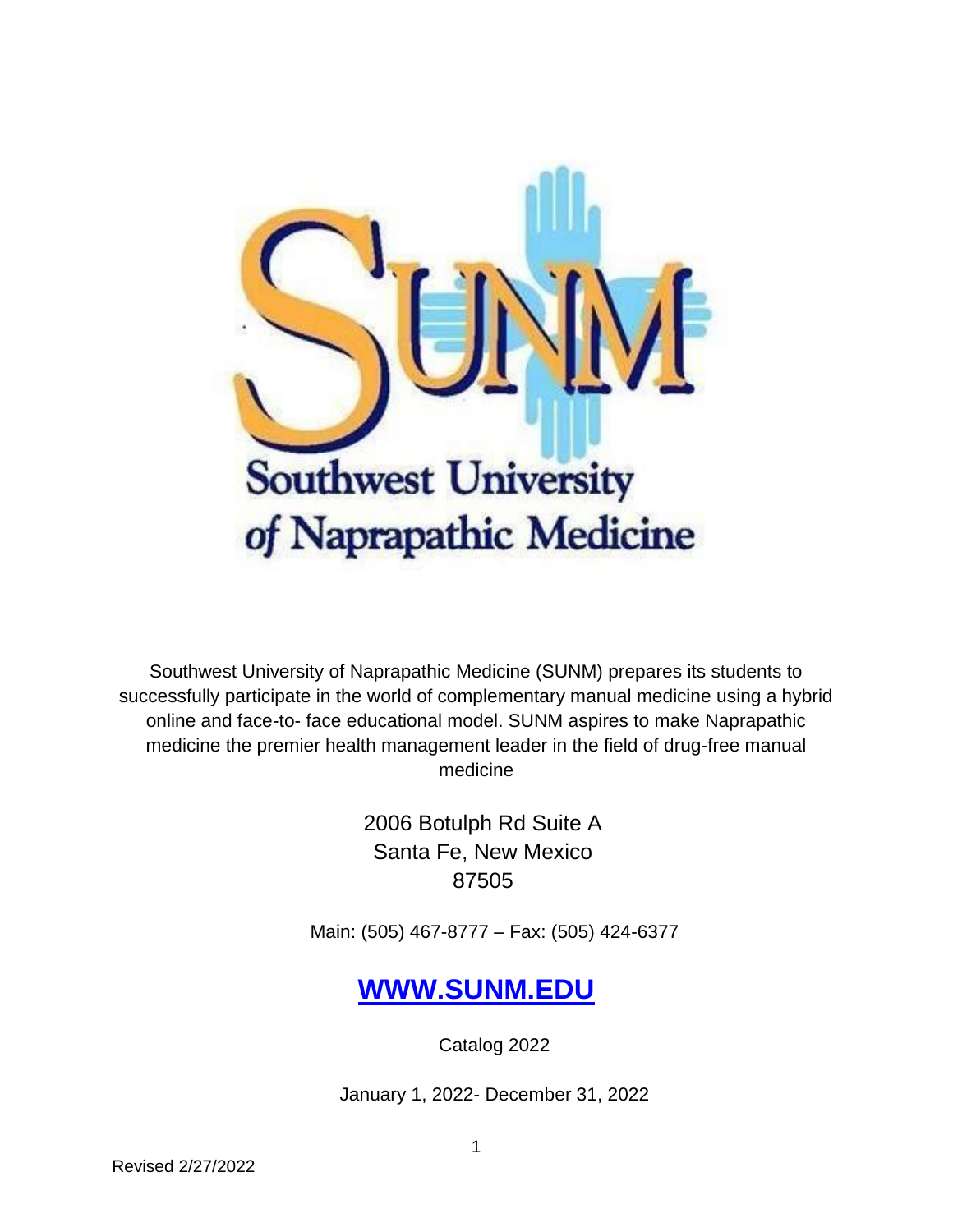*This catalog is current as of the time of publication. From time to time, it may be necessary or desirable for Southwestern University of Naprapathic Medicine (SUNM) to make changes to this catalog due to the requirements and standards of the state licensing agency, the accrediting agency, or the U.S. Department of Education, or due to market conditions, employer needs or other reasons. SUNM reserves the right to make changes at any time to any provision of this catalog, including the amount of tuition, academic programs and courses, school policies and procedures, faculty and administrative staff, the school calendar and other dates, and other provisions. SUNM also reserves the right to make changes in equipment and instructional materials, to modify curriculum and to combine or cancel classes.*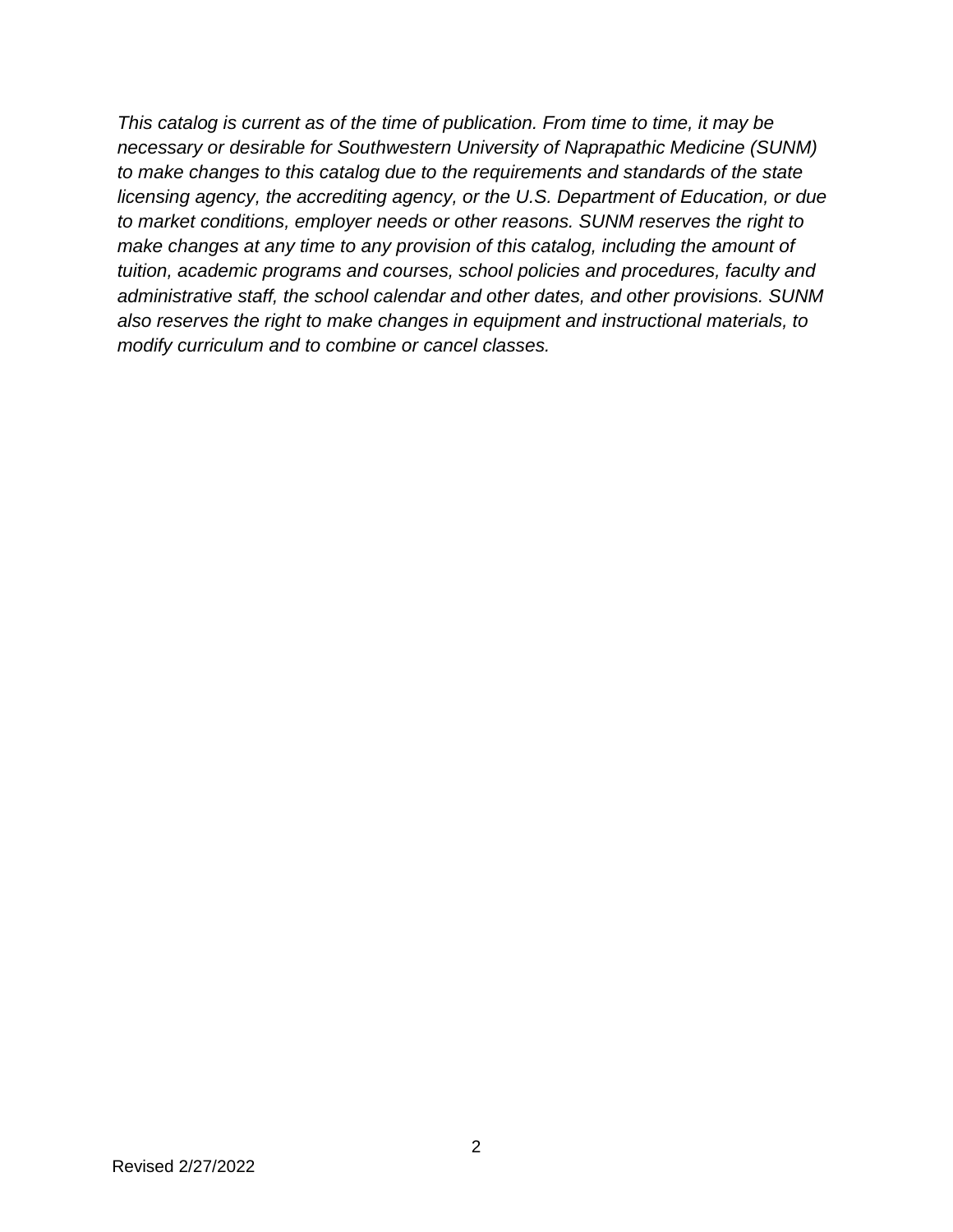Dear Future Naprapaths,

In this catalog you will find a wealth of information about SUNM. As you explore this catalog, you will discover SUNM's mission, goals and objectives along with its history, governance, policies, procedures and services available to you.

SUNM is committed to each student's success. I know you will be deeply impressed as I am by our faculty and staff whom are all committed to providing you with a superior learning experience.

Dr. Patrick Nuzzo, DN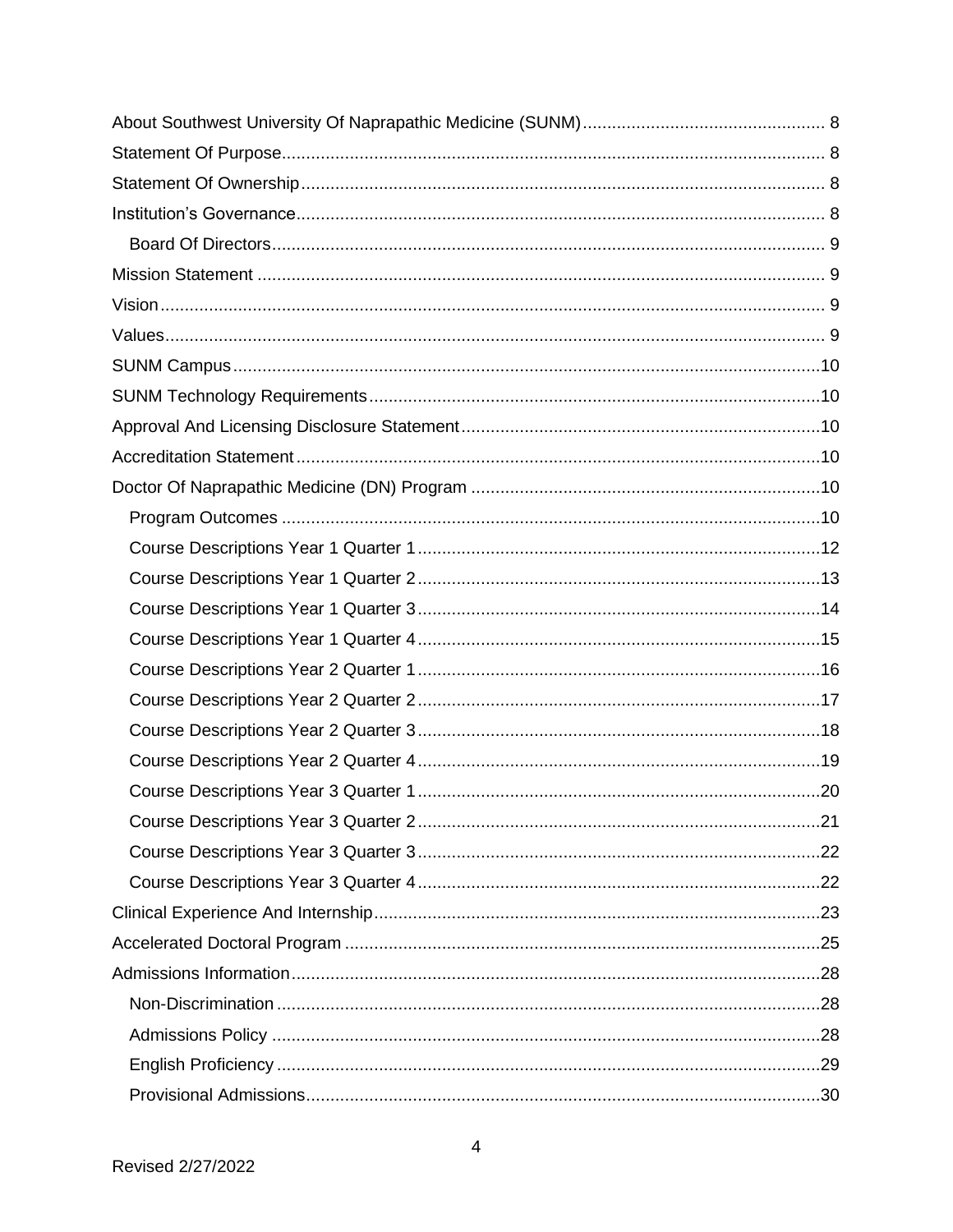| Refunds For Students Who Withdraw On Or Before The First Day Of Class 33 |  |
|--------------------------------------------------------------------------|--|
|                                                                          |  |
|                                                                          |  |
|                                                                          |  |
|                                                                          |  |
|                                                                          |  |
|                                                                          |  |
|                                                                          |  |
|                                                                          |  |
|                                                                          |  |
|                                                                          |  |
|                                                                          |  |
|                                                                          |  |
|                                                                          |  |
|                                                                          |  |
|                                                                          |  |
|                                                                          |  |
|                                                                          |  |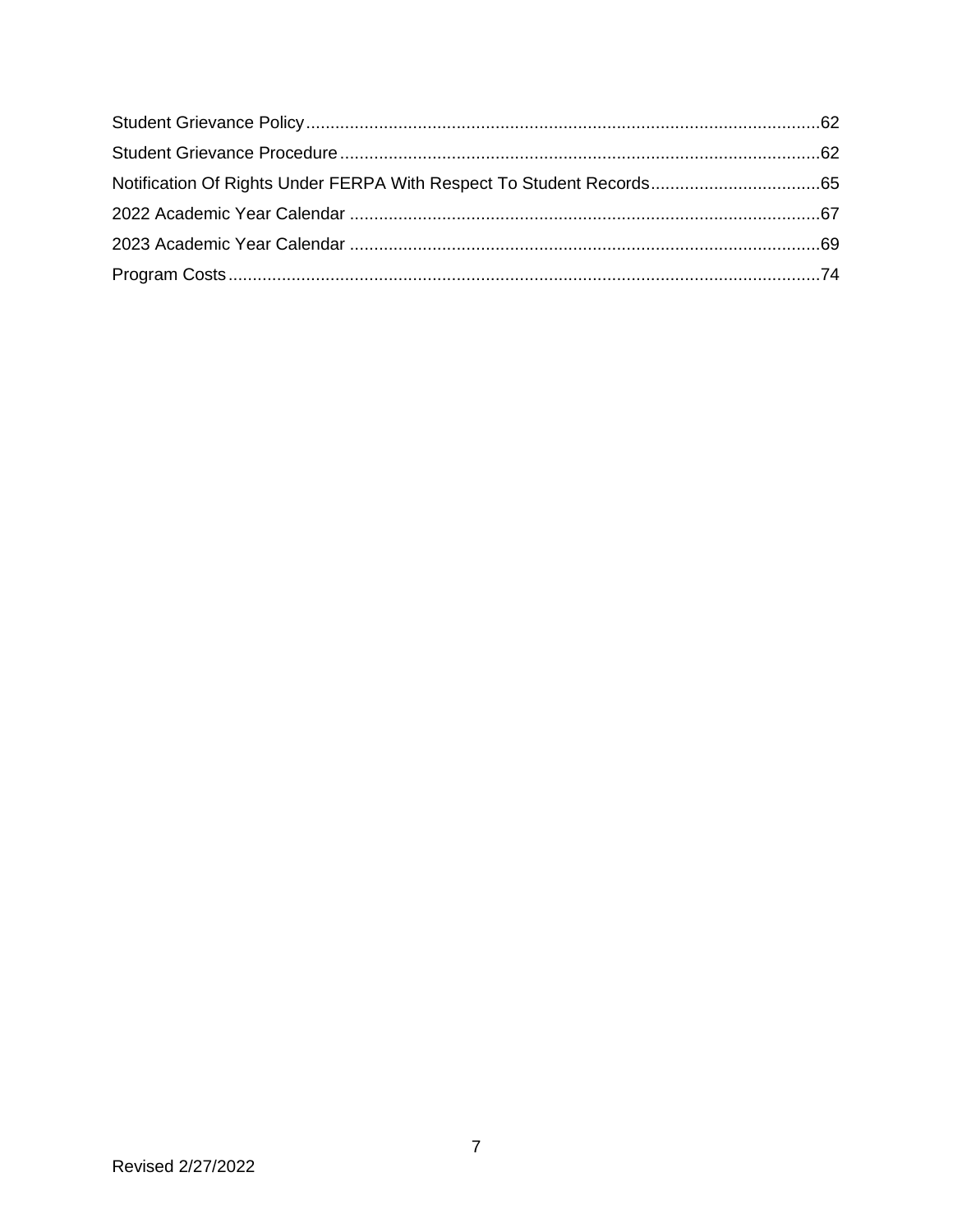#### <span id="page-7-0"></span>**About Southwest University Of Naprapathic Medicine (SUNM)**

SUNM was incorporated and licensed by New Mexico in 2006. Since then, curriculum has been developed and a strong faculty and management team has been put in place. The first class began in the Fall of 2010 – The first graduating class was in the Fall of 2014.

Although Naprapathic Medicine is over 100 years old, New Mexico is only the second state to license the profession. The New Mexico Naprapathic Practice Act was signed into law in 2004. During the four years of lobbying it took to pass the act, a commitment was made with several New Mexico Legislators that a University of Naprapathic Medicine would be opened in their state. SUNM fulfills that commitment and has been educating future Naprapaths since 2010.

SUNM is unique in three ways: 1) the program is designed as an accelerated three-year program to prepare its students to enter the profession of naprapathy; 2) the accelerated program is delivered primarily online with 75% of the program delivered through an online platform and 25% is conducted in a face-to-face setting to meet the needs of working adults and 3) it is one of two schools of Naprapathic medicine in the United States.

The target population for enrollment into the Doctor of Naprapathic Medicine program are adults who have earned at minimum a bachelor's degree and are interested in pursuing a degree in manual medicine.

#### <span id="page-7-1"></span>**Statement Of Purpose**

Our educational philosophy guides the program and makes us unique. This philosophy maintains that learning is best accomplished by doing. Therefore, the preponderance of the curriculum is centered on an on-line, hands-on, and clinical approach where students learn to locate tension points, practice techniques, develop soft tissue diagnoses and treatment plans, and observe and treat patients. The curriculum is designed to couple knowledge with experience, reinforcing information learned so that it becomes a working body of knowledge that is used and applied. The educational format strives to develop professionals capable of independent thinking, collaborative learning, analytical ability, self-evaluation, self-education, and skills that the students can cultivate and use throughout their professional lives. The number of students accepted into the program is limited to ensure optimal student-teacher ratios as a step towards the personalized education needed to develop outstanding healthcare providers.

#### <span id="page-7-2"></span>**Statement Of Ownership**

Southwest University of Naprapathic Medicine is a C corporation owned by Dr. Patrick Nuzzo, Paul Ryan, and Lou Polito.

#### <span id="page-7-3"></span>**Institution's Governance**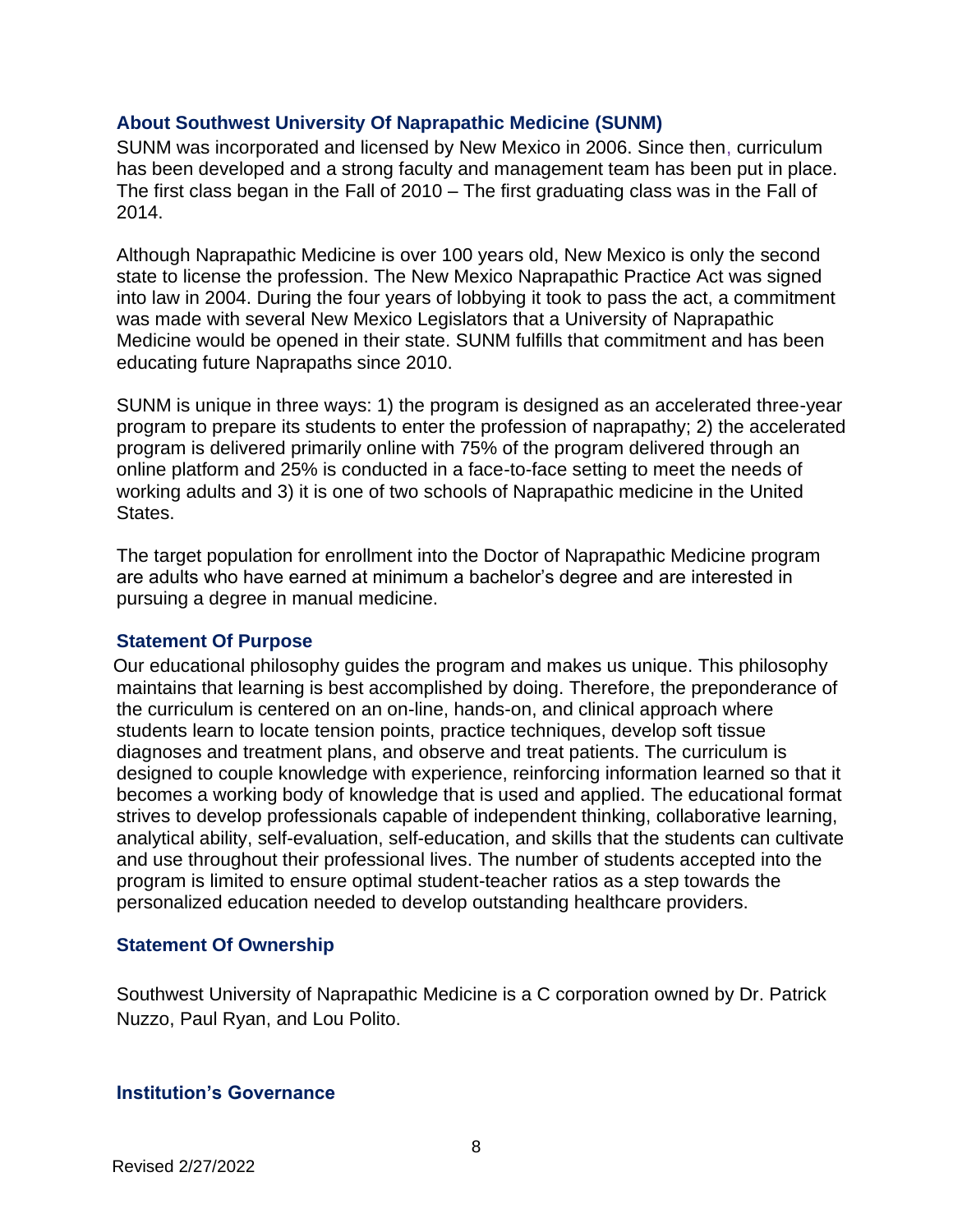#### <span id="page-8-0"></span>Board Of Directors

Dr. Patrick Nuzzo - Chairman Paul Ryan – Vice Chair Dr. Kirsten LaVista - Director Lou Polito – Director Michael Stanton – Director

#### Advisory Board Members

Dr. Patrick Nuzzo, DN President Paul Ryan Rick Miera, Former New Mexico Representative John Blum, Professor of Health Law Policy at Loyola University Chicago LeAnne Smith, MFA, Case Reserve University Tanya L Higgins, JD, LLM, President and Founder of Lakewood University

#### Curriculum Advisory Committee

Dr. Joseph Oliaro, DN Dr. Michael Widener, DN Dr. Patrick Nuzzo, DN

## <span id="page-8-1"></span>**Mission Statement**

Southwest University of Naprapathic Medicine (SUNM) prepares its students to successfully participate in the world of complementary manual medicine using a hybrid online and face-to-face educational model. SUNM aspires to make Naprapathic medicine the premier health management leader in the field of drug-free manual medicine.

Each year the SUNM staff, faculty, students, and alumni review the Mission Statement to ensure SUNM is meeting its goals and objectives.

## <span id="page-8-2"></span>**Vision**

SUNM aspires to educate students to become Naprapaths and help make Naprapathic medicine the premier health management leader in the field of drug-free manual medicine.

#### <span id="page-8-3"></span>**Values**

- Integrity
- Ethical Behavior
- Commitment to Excellence
- Collaboration
- Empowerment and Responsibility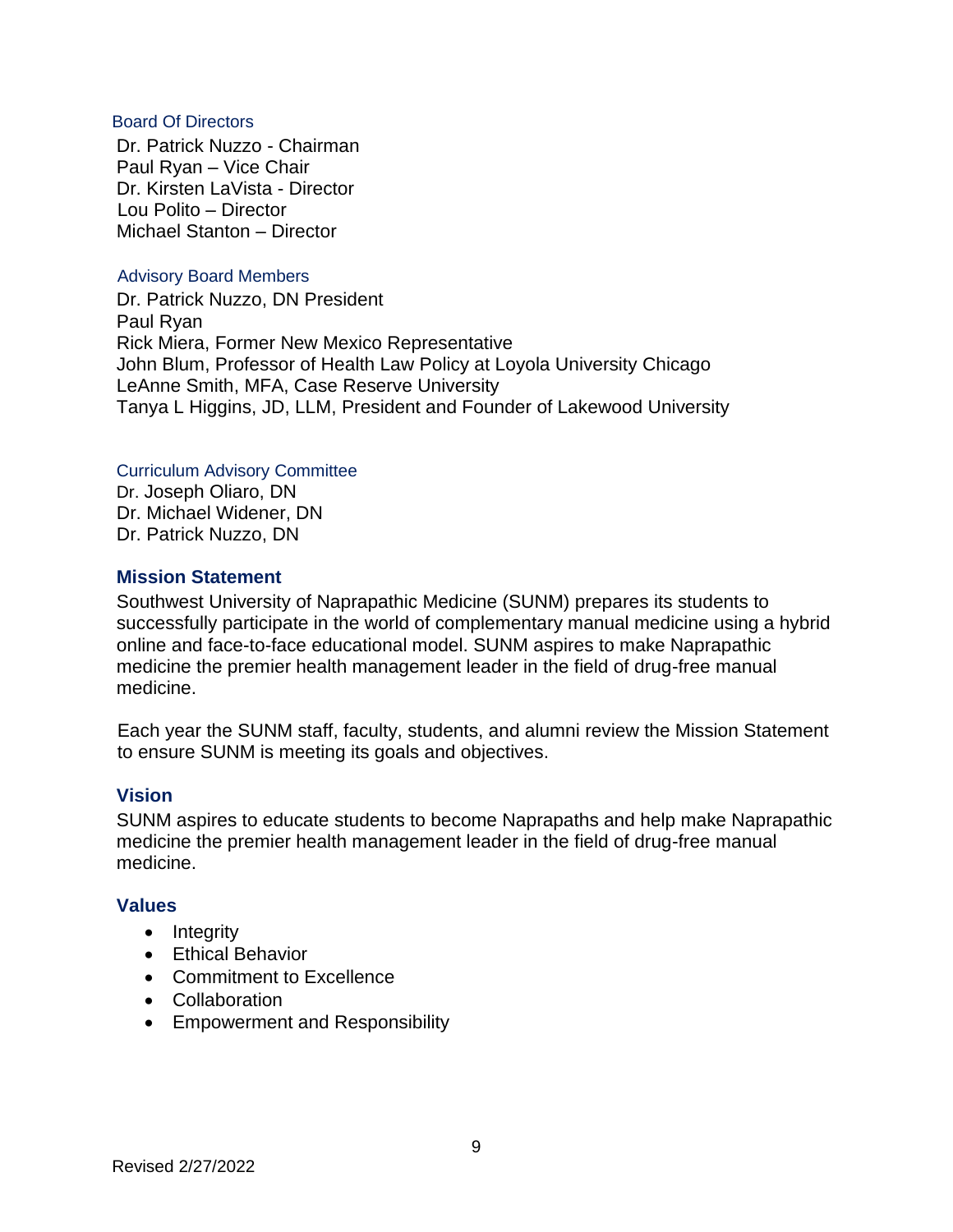## <span id="page-9-0"></span>**SUNM Campus**

SUNM is located in Santa Fe, New Mexico.

## <span id="page-9-1"></span>**SUNM Technology Requirements**

During their program of study, students attend online classes through Moodle. The minimum system recommendations to access online courses are:

- Windows 7, 10, Mac OSX Sierra, iPad IOS10
- A broadband connection
- The latest version of Chrome, Firefox, Internet Explorer, Microsoft Edge, or Safari

## <span id="page-9-2"></span>**Approval And Licensing Disclosure Statement**

SUNM was granted Institutional Licensure Approval from the State of New Mexico Licensing and Regulation in 2006. Southwest University of Naprapathic Medicine is licensed by the New Mexico Higher Education Department. License Number 157.

SUNM is approved to offer the degree of Doctor of Naprapathic Medicine. This fouryear academic program that is only offered in a 3-year accelerated version, serves as a sound educational experience for engaging in the practice of Naprapathy.

New Mexico statute requires that a student who successfully completes a course of study be awarded an appropriate degree verifying the fact. Prospective students are encouraged to contact representatives of the school to discuss personal educational and occupational plans with school personnel prior to applying. All information in the contents of this school catalog is current and is so certified as true by Dr. Patrick Nuzzo, founder and president.

#### <span id="page-9-3"></span>**Accreditation Statement**

SUNM is accredited by the Distance Education Accrediting Commission (DEAC). DEAC is listed by the US Department of Education as a recognized accrediting agency and is recognized by the Council for Higher Education Accreditation (CHEA).

## <span id="page-9-4"></span>**Doctor Of Naprapathic Medicine (DN) Program**

SUNM's academic program serves as a sound educational experience for engaging in the practice of Naprapathy. Students complete courses focused on Basic Sciences, Naprapathic Sciences, Research, and Professional Skills Practice Development. During the third year, students participate in a Clinical internship, which involves interning in the clinic under supervision of a licensed DN. The total program consists of 190 quarter credit hours.

#### <span id="page-9-5"></span>Program Outcomes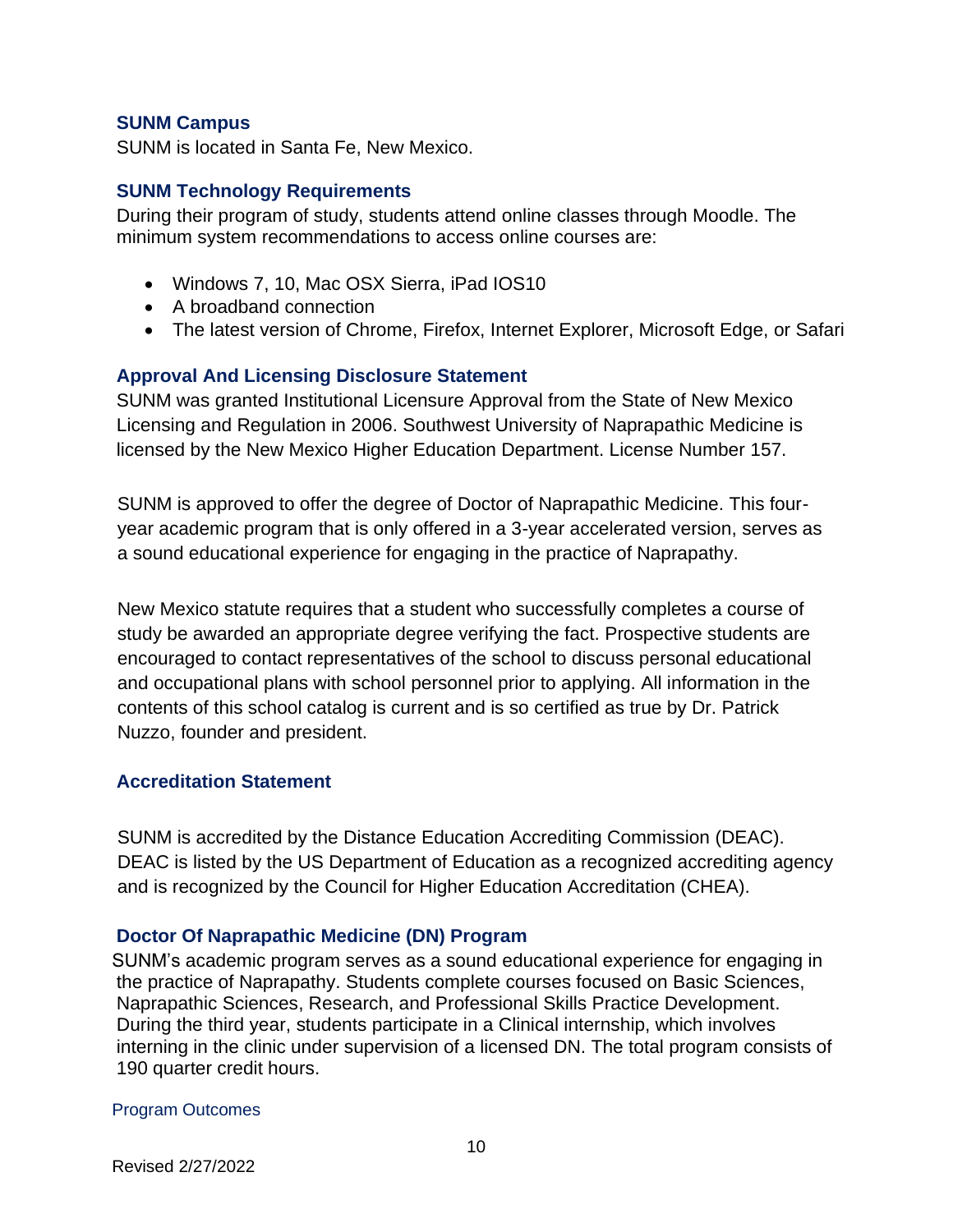**Program Outcome 1** - Synthesize a breadth and depth of basic science knowledge to provide proper assessment and treatment for a patient.

*Foundation* - It is crucial to a patient's disease diagnosis for a Naprapath's sustained focus on specific tissues involved in a disease process. Naprapaths must be able to synthesize knowledge of basic science and the effect of biological concepts, which will contribute to the delineation of which specific exercises are appropriate to the tissues under consideration. Naprapaths apply this broad range of base knowledge to set the patient on the road to recovery and ultimately returning them to a realistic or previous level of physical performance.

**Program Outcome 2** - Conduct a thorough patient assessment utilizing an evidencebased approach to differential diagnosis.

*Foundation* - Subjective and objective approaches are used during treatment. Naprapaths must use both approaches to properly determine exact patient issues and then calculate how to appropriate each step of the treatment protocol to fit into the allotted treatment time resulting in measurable successful outcomes for the patient.

**Program Outcome 3** - Create therapeutic nutritional protocols and provide dietary intervention and nutritional counseling for various local and systemic imbalances.

*Foundation* - Many patient issues can be traced to an improper diet therefore supplements and dietary counseling are an integral part of patient success. It is imperative for a Naprapath to differentiate what part of the patient diet needs to be addressed and how supplements play a specific role in quickly reducing the patient complaint.

**Program Outcome 4** - Demonstrate the application and pragmatic use of Naprapathic principles, theories and techniques in a safe, effective, and professional manner.

*Foundation* - Naprapathic theory is based on the theory of balance in the soft tissues of the body. Ligamentous tissues are stressed heavily as their imbalance causes muscles and fascia to vacate their jobs of movement and functional hydraulics in the body. These concepts are paramount to the Naprapath when diagnosing and treating specific areas of pain or discomfort.

**Program Outcome** 5 - Student will apply an evidence-based approach to a problem of practice.

*Foundation* -Part of the mission of SUNM is to grow the profession. Further research in the various aspects of the art of Naprapathy will encourage ongoing profound interest in the art for present and past practitioners. The Naprapathic Research Project can be utilized to promote the profession and SUNM, contributing to building confidence and knowledge in the art by both practitioners and the general public.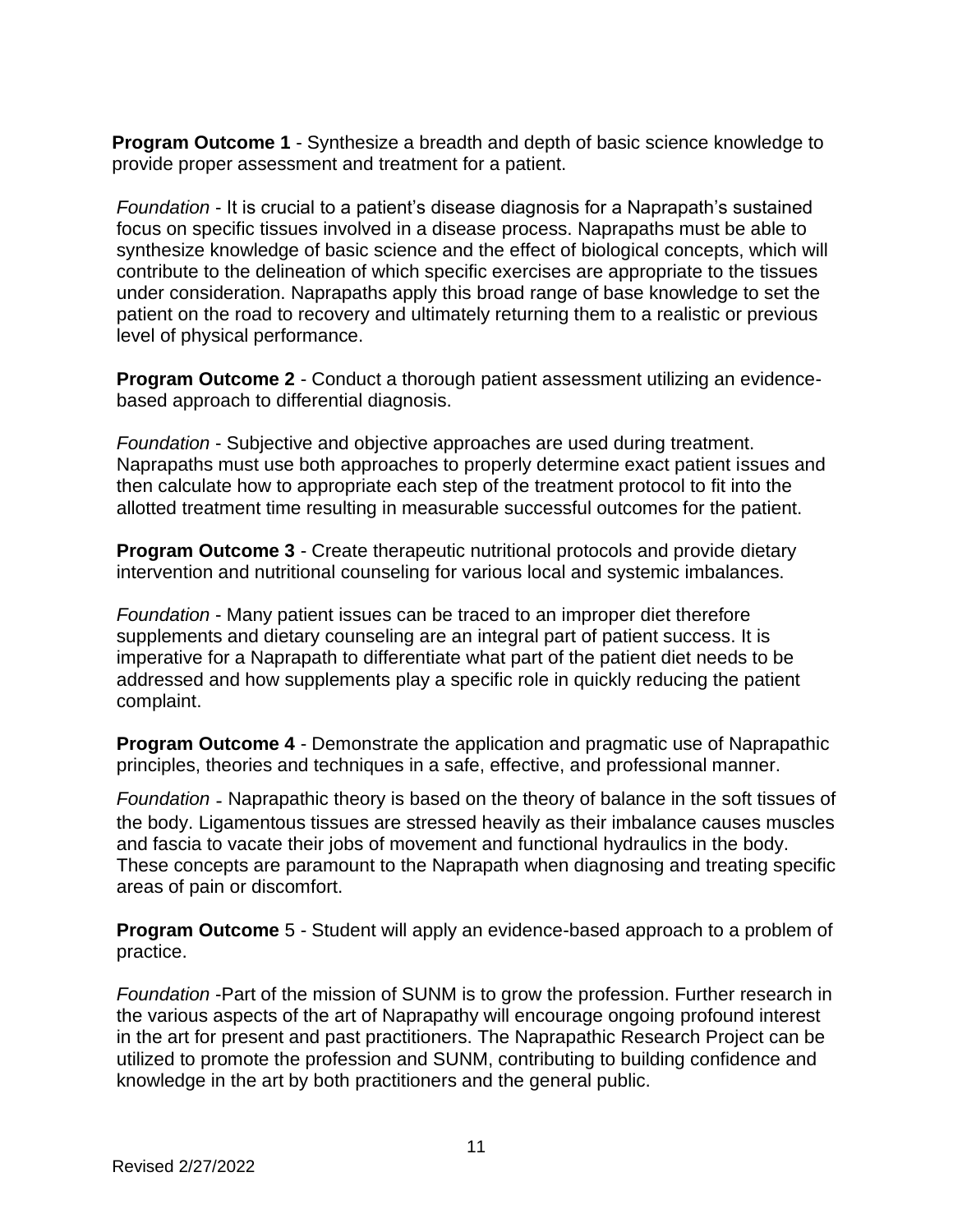Students successfully graduating from SUNM will:

- Be eligible to complete the National Board of Naprapathic Examiners exam
- Be provided the skills and knowledge necessary for success in the profession of Naprapathy
- Be confident to practice as a Doctor of Naprapathic Medicine as a professional healthcare provider

The SUNM Doctor of Naprapathic Medicine Program consists of four types of courses: Basic Science, Naprapathic Science, Evidence Based Practice Research, and Professional Skills.

- The Basic Science courses are taught in relation to the human organism with a stress on homeostasis. Naprapaths must understand the structure and function of the organs' bodily dysfunctions and the ways these dysfunctions can manifest themselves.
- Naprapathic Science courses blend theory and practice focusing on methods to evaluate connective tissue disorders, assess how these disorders affect neurological control of the connective tissues, properly apply Naprapathic therapeutic techniques, and provide nutritional counseling.
- Evidence Based Practice Research courses are scaffolded to introduce students to the basics of information literacy, assess ethics in research practices, review and evaluate research, and culminates in students conducting a Naprapathic Research Project. SUNM students will be contributing to the field of manual medicine research. Evidence based practice techniques are woven throughout the Basic and Naprapathic Science courses. Students are introduced to the foundations of research and using research in evidence-based practice during the first year of the program. Courses are designed to assist students in exploring possible topics for their Naprapathic Research Project. At the beginning of the second year, students will review the components and requirements for the Naprapathic Research Project, create a proposal, and begin working on the Naprapathic Research Project. Students will complete, present, and publish their Naprapathic Research Project during the third year. Students who select to use human subjects in the Naprapathic Research Project will have to obtain Institutional Review Board (IRB) approval as part of the project proposal process.
- Professional Skills courses are designed to guide students through the day to day activities of a Naprapath. While in these courses, students learn to interact with patients, collaborate with Naprapaths and other medical professionals, and to build their own practice.

## <span id="page-11-0"></span>Course Descriptions Year 1 Quarter 1

HPP 600 NAPRAPATHIC HISTORY, THEORIES, AND PRINCIPLES - 3 credits – **Hybrid** 

Presents the rationale for Naprapathic principles, theories and techniques. Covers the history of Naprapathy from its origins up to the present, the evolution of its philosophy principles and an introduction to the ethical principles of Naprapathic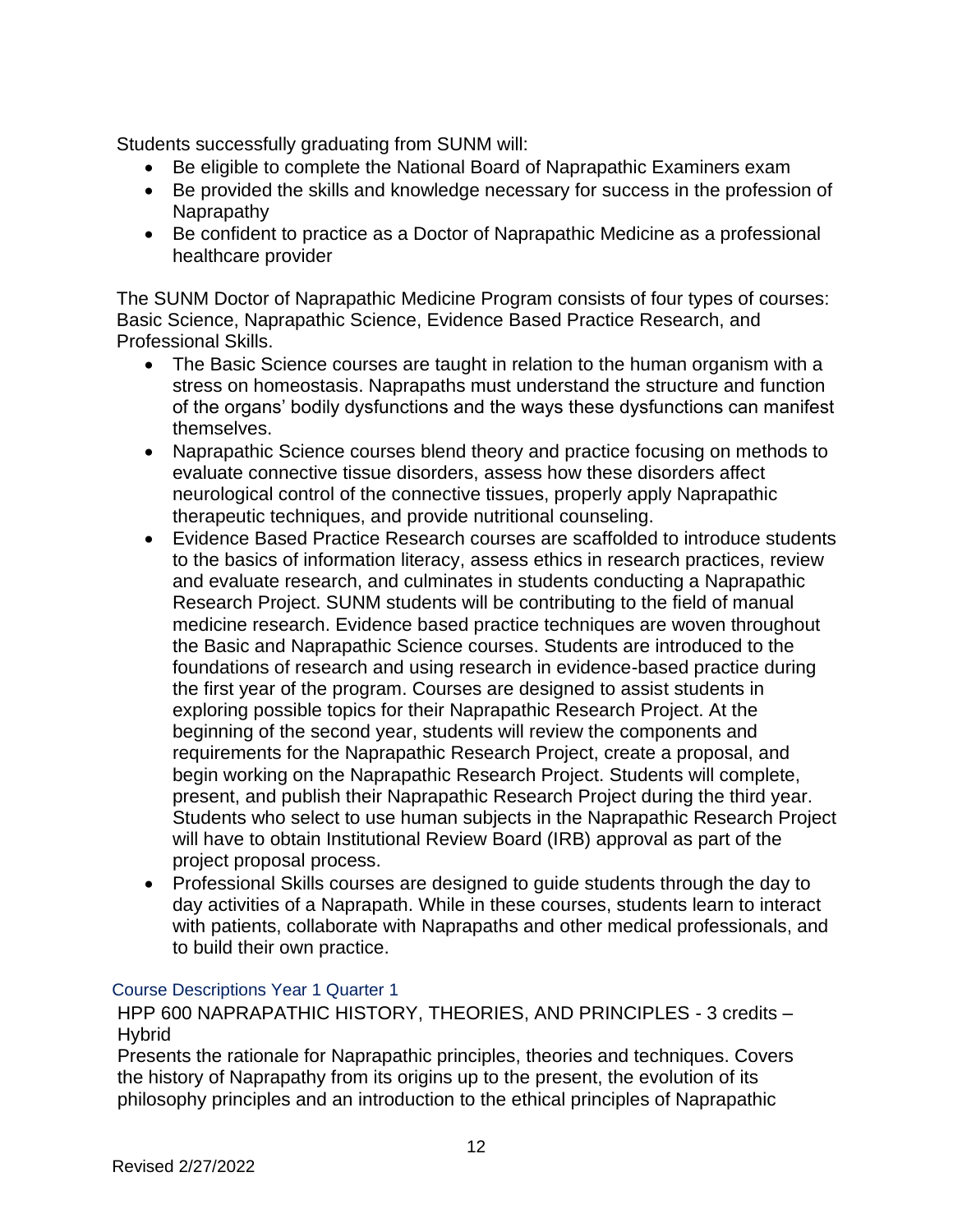treatments. This course prepares students to better understand some of the fundamentals of Naprapathic Medicine including the principles of Naprapathic Chartology and the founder of Naprapathy, Dr. Oakley Smith. Prerequisite: None.

#### ANAT 501 ANATOMY I - 3 credits – Online

Students study the muscular and skeletal systems and bony landmark trails of the shoulder, arm, and hand. Students focus on using this anatomical knowledge to assess patients as a Naprapath. Prerequisite: College Level Biology or its equivalent.

## PHYS 501 PHYSIOLOGY I - 3 credits – Online

In relation to manual medicine, students study cells, tissues, membranes, and the integumentary system. Prerequisite: College Level Biology or its equivalent.

CTDY 501 CONNECTIVE TISSUE DYNAMICS I - 3 credits - Hybrid This is the first of a three quarter course which integrates the basic science of connective tissues with the Naprapathic approach to soft tissue evaluation. Lectures and hands-on practice present different types of connective tissues in health and disease. Laboratory gives the student experience in palpation of the physiological states of various types of connective tissues.

#### METE 500 Medical Terminology 3 credits - Online

The structure and formation of technical terms used in Naprapathy as well as in the health sciences, based on roots and elements from Greek and Latin. Prerequisite: None.

#### ILEB 500 INFORMATION LITERACY FOR EVIDENCE-BASED PRACTICE – 3 credits - Online

This course will assist students in developing the information literacy skills needed to utilize an evidence-based approach to their practice and studies. Included in the course topics will be use of the library resources, identification of non-library resources, an introduction to scholarly writing and academic integrity/ethics.

## <span id="page-12-0"></span>Course Descriptions Year 1 Quarter 2

ANAT 502 ANATOMY II - 3 credits – Online

Students study the muscular and skeletal systems and bony landmark trails of the spine, thorax, head, neck, and face. Students focus on using this anatomical knowledge to assess patients as a Naprapath. Prerequisite: ANAT 501 Anatomy I

CTDY 502 CONNECTIVE TISSUE DYNAMICS II - 3 credits - Hybrid Lectures and laboratory provide in-depth experience of connective tissue: loose, dense, etc. The formation of scar tissue adhesions, nerve entrapments, pain syndromes and various other soft tissue disorders are studied experientially. An introduction to the treatment of soft tissue disorders in the upper body is an integral part of the course.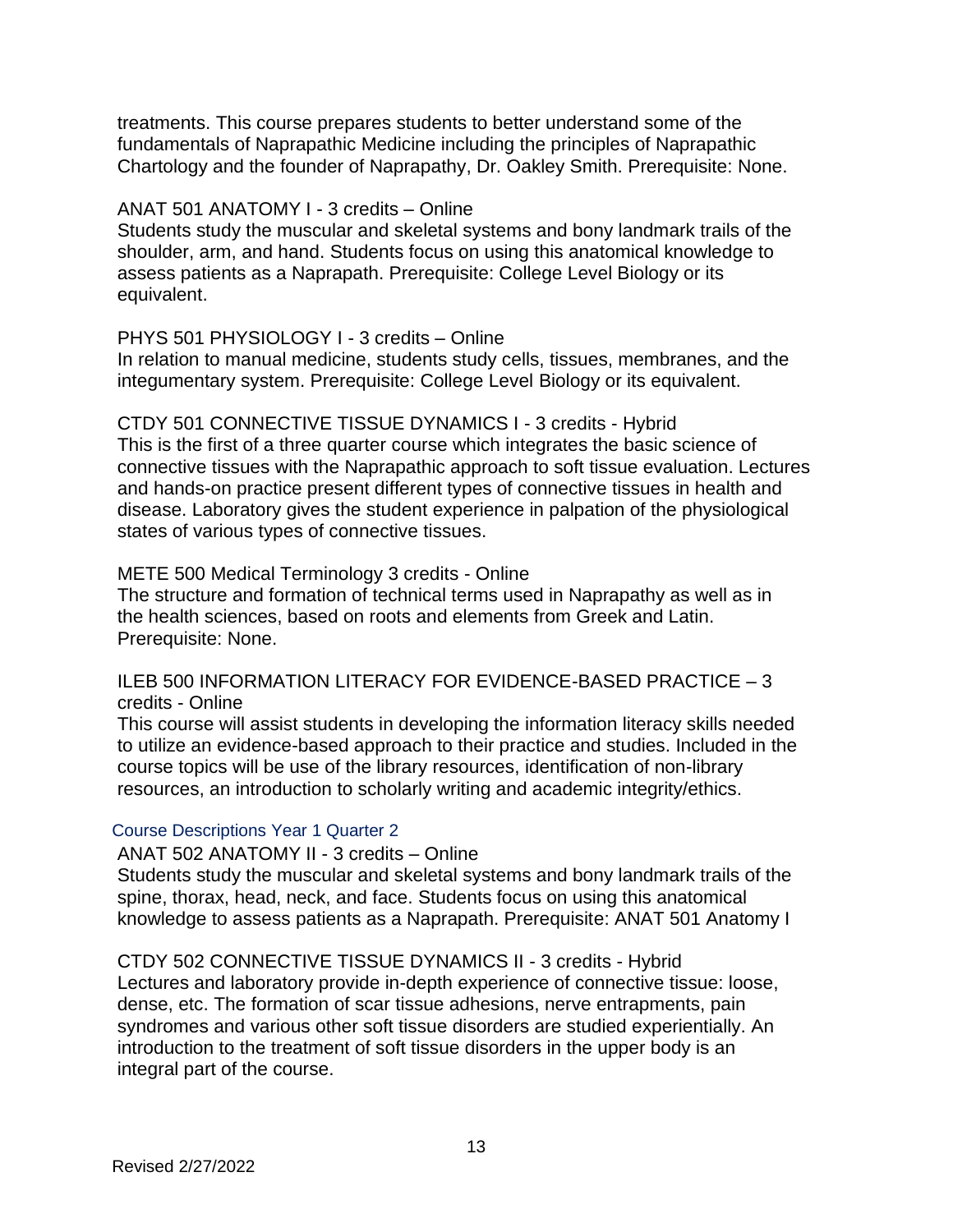#### PHYS 502 PHYSIOLOGY II – 3 credits – Online

In relation to manual medicine, students study frameworks of movement, communication, and control. Prerequisite: PHYS 501 Physiology I.

#### SANC 600 SPINAL ANATOMY - 3 credits - Hybrid

A comprehensive study of the anatomical structures and functional dynamics of the spine and the associated structures both intrinsic and extrinsic, as well as Naprapathic connective tissue terminology. Identification and usage of the charting system for recording the Naprapathic examination and treatment plan.

HTGE 500 HISTOLOGY-GENETICS-EMBRYOLOGY- 3 credits - Online Microscopic study of tissues and how they form organs and organ systems. Provides a foundation for further study of physiology and pathology. Study in the structural and functional characteristics of embryological development, with emphasis on the first trimester of pregnancy, the principles of genetics are explored to understand the anomalies and their effects on individuals.

## EBPN 500 EVIDENCE-BASED PRACTICE FOR THE NAPRAPATHIC PROFESSIONAL - 3 credits - Online

This course will set the foundation for students to become evidence informed practitioners through problem synthesis, hypothesis generation, reflective practice and decision making. During this course students will be introduced to analysis of evidence and research design.

## <span id="page-13-0"></span>Course Descriptions Year 1 Quarter 3

ANAT 503 ANATOMY III - 3 credits – Online Students study the muscular and skeletal systems and bony landmark trails of the pelvis, thigh, leg, and foot. Students focus on using this anatomical knowledge to assess patients as a Naprapath Prerequisite: ANAT 502 Anatomy II and PHYS 502 Physiology II.

## BCHM 501 BIOCHEMISTRY I - 3 credits – Online

This course reviews the structures and functions of proteins and enzymes such as amino acids and peptides; the metabolism of carbohydrates and lipids, the respiratory chain, oxidative phosphorylation, citric acid cycle, glycolysis, ketogenesis and the synthesis of cholesterol. Included are the biosynthesis of essential and non-essential amino acids and the catabolism of amino acids. Prerequisite: College Level Biology and Chemistry.

PHYS 503 PHYSIOLOGY III - 3 credits – Online

In relation to manual medicine, students study circulation, body defense, metabolic processes, elimination, and reproduction. Prerequisite: ANAT 502 Anatomy II and PHYS 502 Physiology II.

CTDY 503 CONNECTIVE TISSUE DYNAMICS III - 3 credits - Hybrid This is the last of a three-quarter class sequence. Lectures and hands on practice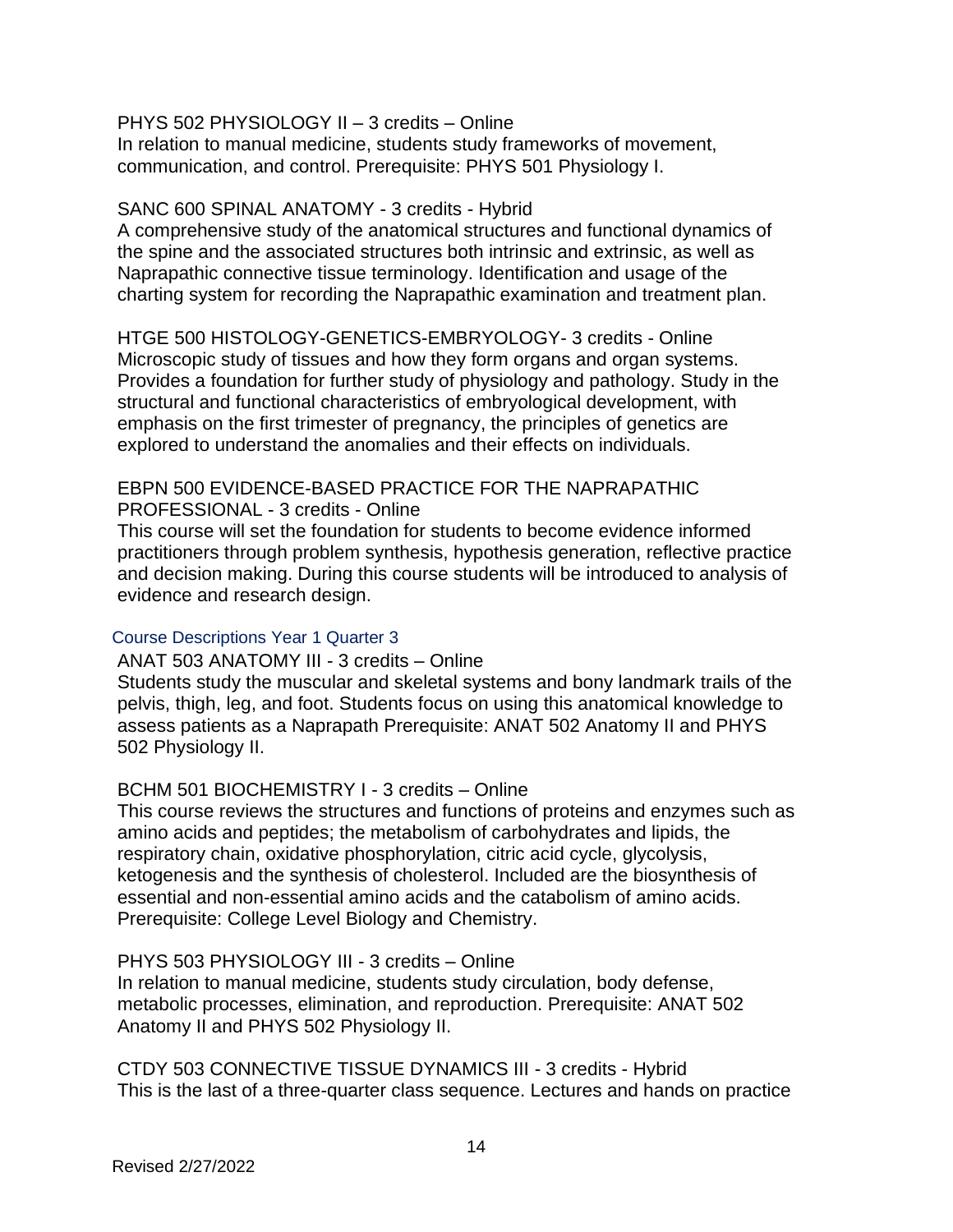provide in-depth experience of connective tissue: loose, dense, etc. The formation of scar tissue adhesions, nerve entrapments, pain syndromes and various other soft tissue disorders are studied experientially. An introduction to the treatment of soft tissue disorders in the lower body is an integral part of the course.

REHB 600 PRINCIPLES OF REHABILITATION - 3 credits - Hybrid An overview addressing the problem of de-conditioning that accompanies most persistent pain syndromes and disuse atrophy. Students learn the art of blending passive and active care of the patient, evaluation of deficits in activities of daily living, functional restoration or accommodation, and the need for patient education in the management of exercise, joint protection, and environmental and intrinsic stressors Prerequisites: SANC 600 Spinal Anatomy.

## SDR 500 SCHOLARLY DESIGN AND REVIEW – 3 credits - Online

This course will focus on the skills necessary to develop scholarly writing and reasoning related to research planning and design. Building upon the outcomes of Evidence Based Practice for Naprapaths, students will progress through an evaluation of practice focused research, development of the framework for a scholarly project/study and will begin to integrate analysis of research into a literature review.

#### <span id="page-14-0"></span>Course Descriptions Year 1 Quarter 4

BCHM 502 BIOCHEMISTRY II - 3 credits – Online

This course reviews the structure, function and replication of macromolecules: extracellular and intracellular communication, actions of the pituitary, hypothalamus, thyroid, adrenal cortex, adrenal medulla, gonads and pancreas. Special topics covered are nutrition, metabolism of xenobiotics, cancer, and the genetic basis of the disease. Prerequisite: BCHM 501 Biochemistry I.

EPBM 500 EXERCISE PHYSIOLOGY/BIOMECHANICS - 3 credits – Online A specific approach for understanding the various control systems that integrate the function between the nervous and endocrine systems at rest and as they adapt to the various stresses. These fundamental physiological principles are presented in a biomechanical context with an emphasis on the laws governing force vectors and their effects in acquiring appropriate axial and appendicular skeleton joint mobility and range of motion.

## KINE 500 KINESIOLOGY - 3 credits – Online

An interdisciplinary study stressing principles of human biomechanics. An analysis of the interactions of the bone, joint, muscle and nerve morphophysiology as they affect the mechanisms of human movement, in order to provide a basis upon which to differentiate normal from pathophysiologically altered motion. Prerequisite: ANAT 503 Anatomy III and PHYS 503 Physiology III.

NTEC 601 NAPRAPATHIC TECHNIQUE I - 3 credits - Hybrid Instruction and demonstration in the use of the hands and body to apply manipulative pressure to specific areas of an individual's body should a condition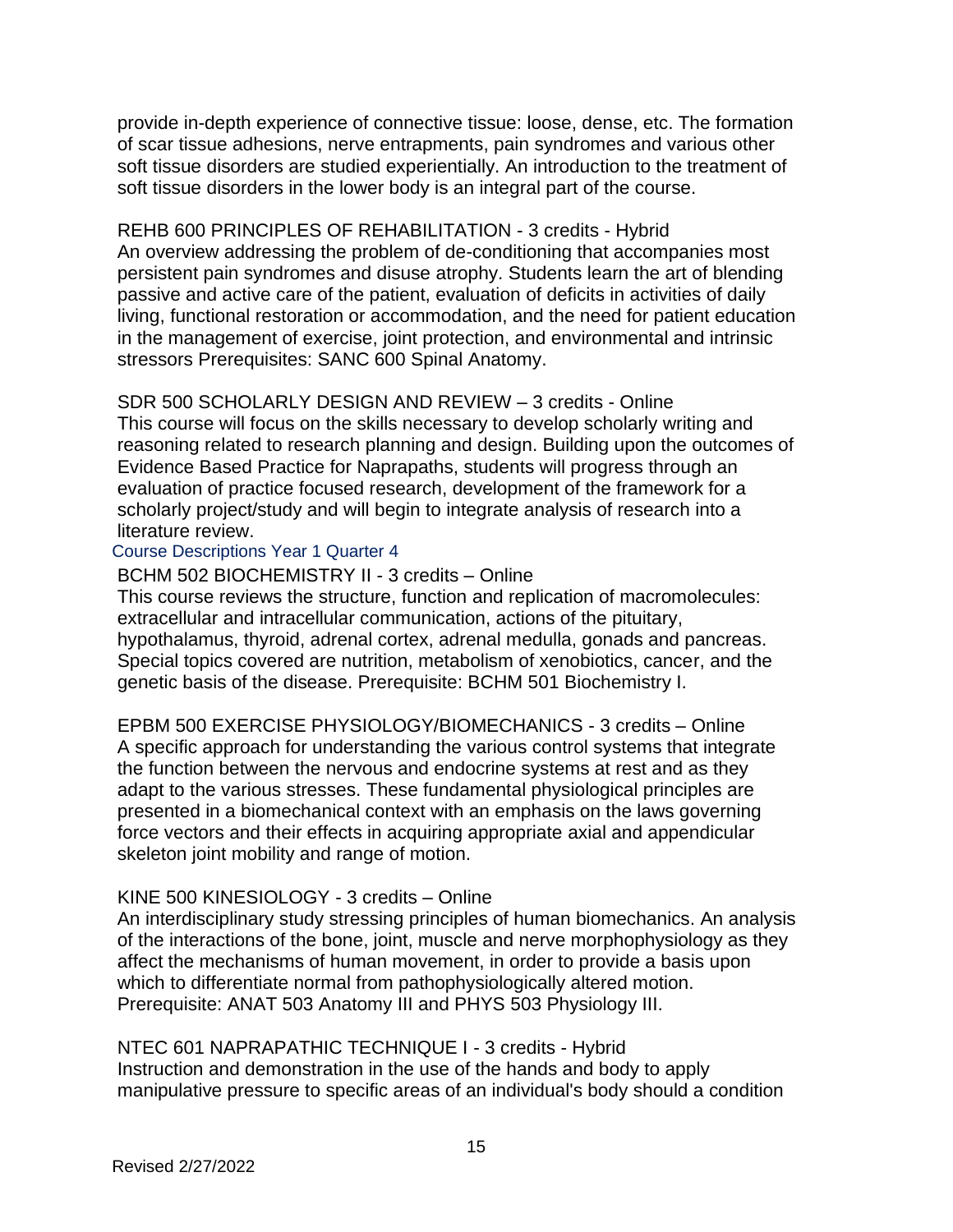exist that prevents normal functioning. Topics include contact points, palpation techniques, and application of specific Naprapathic techniques to the thoracic and Lumbo-sacral areas. Students will be required to observe treatments being given in the SUNM Intern Clinic.

CEVL 601 NAPRAPATHIC CLINICAL EVALUATION I - 3 credits - Hybrid A discussion of Naprapathically ascertained syndromes of vertebral and extravertebral articulations, a generalized evaluation of particular types of soft and osseous tissue disorders known to exist, and the discussion of a specific treatment for each type of involvement. Emphasis is placed on the pelvic region. Students begin proficiency in the use of signs, symbols, charts and definitions commonly used by Naprapaths to record specific physical findings in the evaluation of pelvic and sacral disorders. Students will be required to observe treatments being given in the SUNM Intern Clinic. Prerequisite: SANC 600 Spinal Anatomy.

SID 500 SCHOLARLY IMPLEMENTATION AND DISSEMINATION – 3 credits - **Online** 

Focuses on the development and implementation of data collection skills and the evaluation of the quality and equity of data related to research design and methodology.

#### <span id="page-15-0"></span>Course Descriptions Year 2 Quarter 1

MPHE 500 MICROBIOLOGY AND PUBLIC HEALTH - 3 credits - Online A fundamental approach focusing on select organisms and the diseases they cause. Some topics include classification and taxonomy, microbial genetics, infection, and resistance. Case studies relevant to Doctors of Naprapathy are presented. Prerequisite: ANAT 503 Anatomy III and PHYS 503 Physiology III.

## NEUR 501 NEUROSCIENCE I - 3 credits - Online

Emphasis placed on the structure and function of the cerebellum, basal ganglia, cranial nerves, cerebral cortex, hypothalamus and special senses. Case studies relevant to specific neurological disorders are presented. Prerequisite: ANAT 503 Anatomy III and PHYS 503 Physiology III.

NTEC 602 NAPRAPATHIC TECHNIQUE II - 3 credits - Hybrid

Continuation of Technique 501 with emphasis on refining and correlating application of the Naprapathic Technique especially for the cervical and pelvic areas. Students will be introduced to the Nerve Function Principle from the historical document, Naprapathic Therapeutics. Prerequisite: NTEC 601 Naprapathic Technique I

CEVL 602 NAPRAPATHIC CLINICAL EVALUATION II - 3 credits - Hybrid A continuation of Naprapathic Clinical Evaluation 601 with emphasis on the thoracic and lumbar areas. Hands on evaluation of the thoracic/lumbar spinal articulations to determine pathological syndromes, finishing with the performance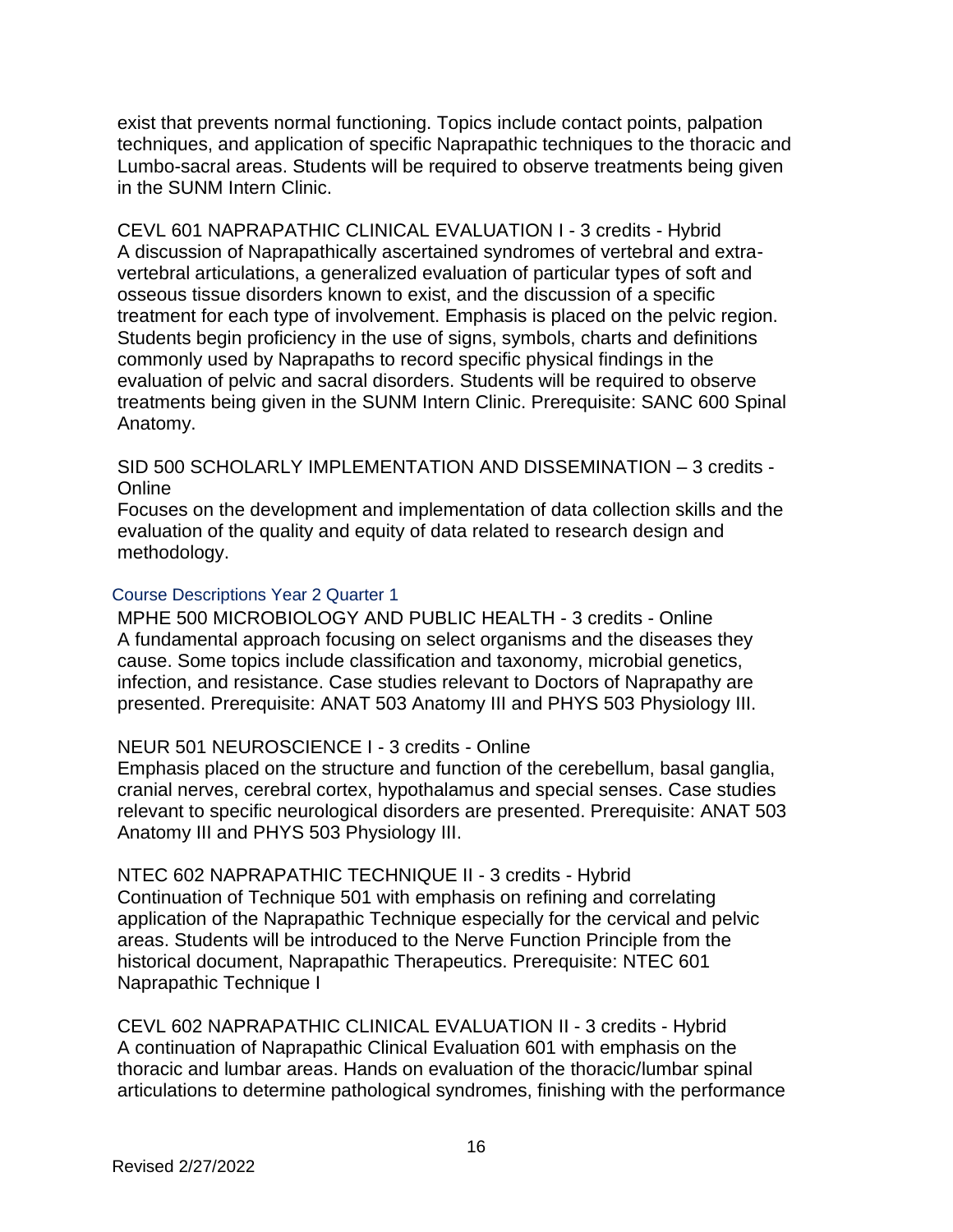of comprehensively charted thoracic/lumbar treatments. Prerequisite: SANC 600 Spinal Anatomy.

## APBM 500 APPLIED BIOMECHANICS - 3 credits – Hybrid

The laws of human movement are presented. Students study the structure and function of human joints in the thorax, vertebral column and extremities. Students are introduced to postural analysis and the evaluation of specific work environments for ergonomic risk factors and appropriate corrective measures. Prerequisite: KINE 500 Kinesiology, EPBM 500 Exercise Physiology/Biomechanics.

## NRPC 600 NAPRAPATHIC RESEARCH PROJECT COMPONENTS – 3 credits - **Online**

In this course students will be introduced to the components of the Naprapathic Research Project: Abstract, Introduction, Problem Statement, Purpose of the Study, Research Question, Hypothesis, Literature Review, Methodology, Results, and Discussion.

## <span id="page-16-0"></span>Course Descriptions Year 2 Quarter 2

CEVL 603 NAPRAPATHIC CLINICAL EVALUATION III - 3 credits - Hybrid Emphasis is placed on the cervical region and an integrated analysis of individual syndromes in the context of the whole body, finishing with the performance of comprehensively charted cervical treatments. Prerequisite: SANC 600 Spinal Anatomy.

# THEX 600 THERAPEUTIC EXERCISE - 3 credits - Hybrid

Emphasis is placed on integrating specific exercises into the treatment session and customizing home exercise to facilitate the attainment of treatment objectives and goals. General fitness, preventive/ maintenance exercises are included to enhance a patient's rehabilitation and prevent injury.

# NEUR 502 NEUROSCIENCE II - 3 credits - Online

The basic organization and neurophysiology of the central nervous system are presented. Topics include anatomy of the brain stem, spinal cord, and blood circulation, cerebrospinal fluid dynamics, spinal nerve reflexes, descending and ascending pathways. Case studies specific to the function of the nervous system are presented. Prerequisite: NEUR 501 Neuroscience I.

PATH 501 PATHOLOGY OF HUMAN DISEASES I - 3 credits - Online The first of a two-quarter sequence, the course includes fundamental concepts of pathology, the integumentary system, musculoskeletal system, nervous system, circulatory system, lymph system, and immune system. Prerequisite: HIST 500 Histology, ANAT 503 Anatomy III, and PHYS 503 Physiology III.

SNDI 501 SCIENCE OF NUTRITION AND DIET I - 3 credits – Online A comprehensive study of the basic principles of nutrition; the processes of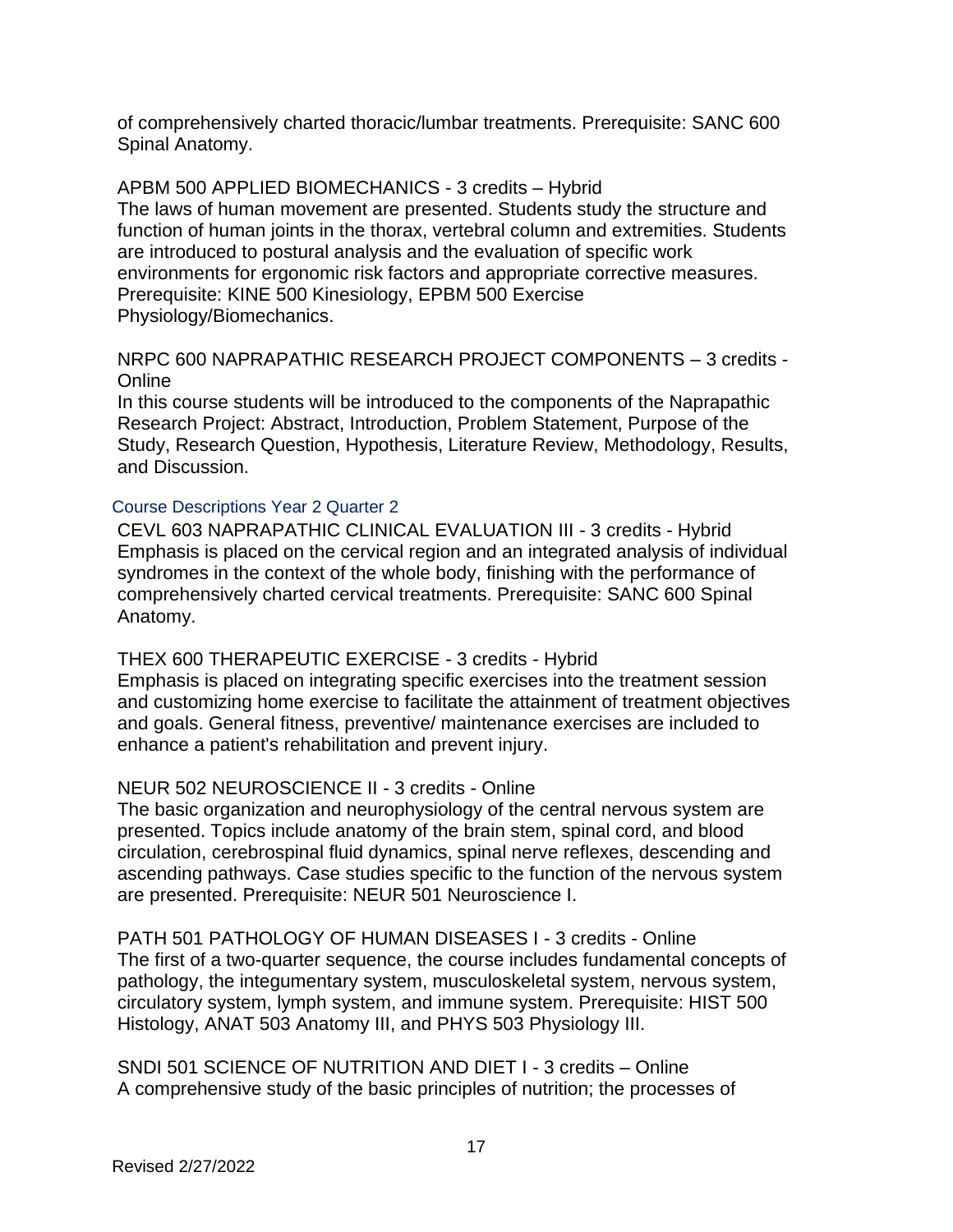digestion, absorption, transport; and metabolism; and the role of carbohydrates, lipids, proteins, and vitamins. Prerequisite: BCHM 502 Biochemistry II.

NRPP 600 NAPRAPATHIC RESEARCH PROJECT PROPOSAL – 4 credits - **Online** Students will develop a three-chapter proposal utilizing a problem statement, literature review and methodology approach to a proposal.

#### <span id="page-17-0"></span>Course Descriptions Year 2 Quarter 3

PATH 502 PATHOLOGY OF HUMAN DISEASES II - 3 credits - Online As a continuation of PATH 501, the course includes a study of the respiratory, digestive, endocrine, urinary, and reproductive systems in relation to CAM treatments for disorders related to those systems. Prerequisite: PATH 501 Pathology of Human Diseases I.

SNDI 502 SCIENCE OF NUTRITION AND DIET II - 3 credits – Online The course incorporates the study of minerals; the impact of diet on health, eating disorders, nutritional needs through the lifespan, food safety, and global nutrition. Prerequisite: SNDI 501 Science of Nutrition and Diet I.

#### ACTC 601 ACCESSORY TECHNIQUE I - 3 credits - Hybrid

An advanced integration of therapeutic modalities incorporated by Naprapaths over the decades of their clinical research and practice. Material covered includes, but is not limited to: Trigger Point Therapy, Trigger Point tools, Myofascial Trigger Point Therapy, and therapeutic stretches. Additional topics may include, PNF, Cupping, and Gua Sha. A hands-on practicum provides the opportunity to apply principles of spinal and extra-spinal manipulation. Prerequisites: NTEC 601 Naprapathic Technique I and II and CEVL 601 Naprapathic Clinical Evaluation I.II, and III.

#### CONE 600 CLINICAL ORTHOPEDIC AND NEUROLOGICAL EVALUATION - 3 credits - Hybrid

This course is designed to prepare students to be able to properly administer and interpret orthopedic and neurological tests. It will also help students determine which orthopedic and neurological tests should be administered in different situations. Being knowledgeable in orthopedic and neurological testing will help students be able to better communicate with the medical community as a whole.

## RAD 600 RADIOLOGICAL REPORT INTERPRETATION AND NORMAL RADIOGRAPHIC ANATOMY - 3 credits – Online

This course is an overview addressing normal skeletal radiology with an emphasis on radiological report interpretation and clinical case correlation. Special tests to be covered include primarily plain film x-ray and MRI, but also CT, Diagnostic Ultrasound, and DEXA exams as well. Student goals should be interpretation of radiological reports to be able to make clinical decisions based on said reports, and translate said reports to patients for their clinical benefit. Population studies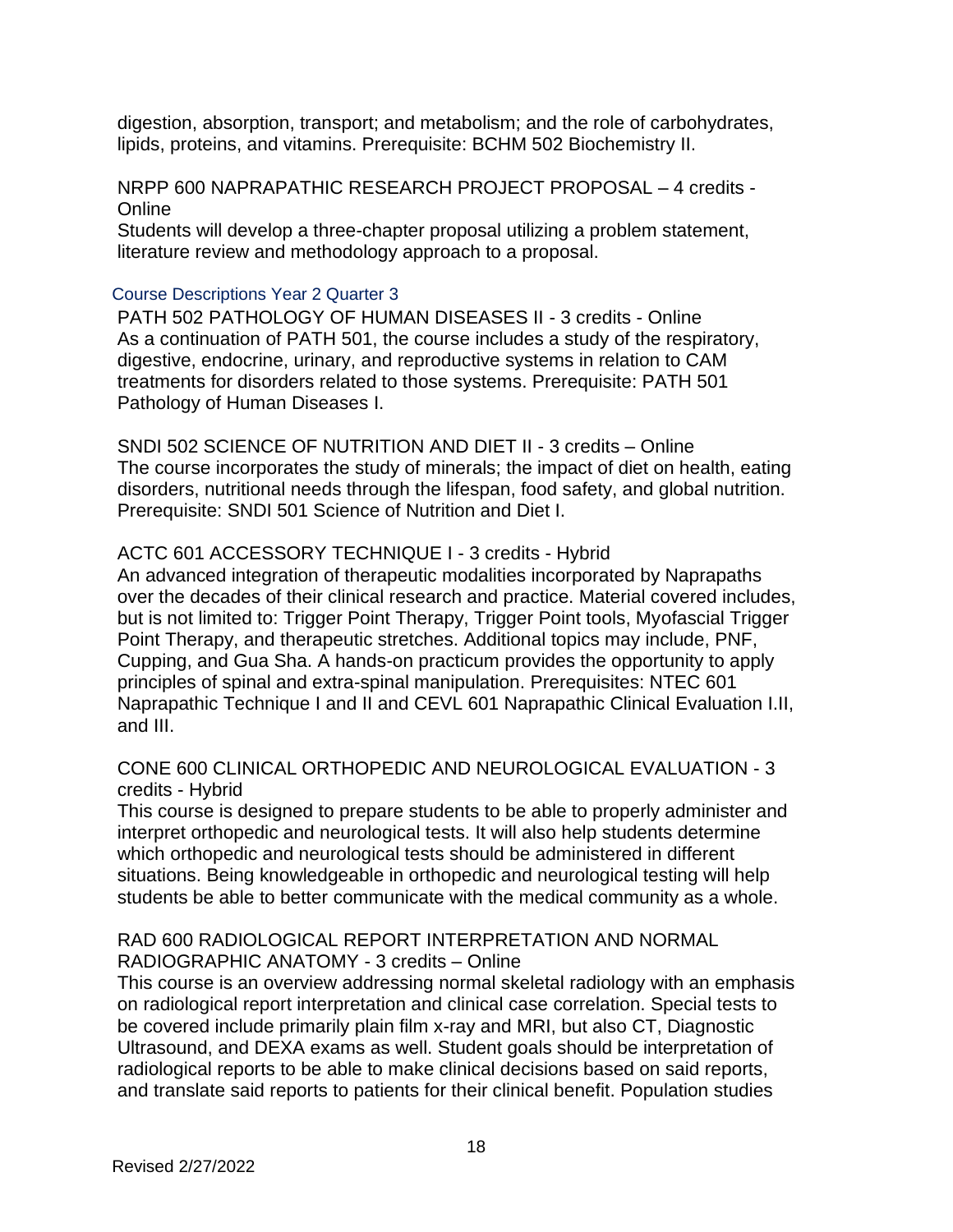will be discussed as well as the degree of certain radiological abnormalities and their relation to Naprapathic treatment. Prerequisite: Path 501 Pathology I.

NRP 701 NAPRAPATHIC RESEARCH PROJECT I – 4 credits - Online Students will develop a Naprapathic Research Project, under the supervision of a Naprapathic Research Project Committee. Learning to think independently when approaching connective tissue problems and developing a personal process for problem solving are important parts of lifelong Naprapathic education. Each Naprapathic student at the Southwest University of Naprapathic Medicine is required to successfully complete a Naprapathic Research Project. The Naprapathic Research Project should be a culmination of theory synthesis, application of intervention, analysis of outcomes and dissemination. The educational goal of the Naprapathic Research Project is for each student to learn the importance and the process behind an evidence-based approach to healthcare. The Naprapathic Research Project consists of two elements: A communication component where the student must present the Naprapathic Research Project orally or in poster format before a committee composed of three qualified members.

#### <span id="page-18-0"></span>Course Descriptions Year 2 Quarter 4

STBD 500 STRESS AND THE BODY - 3 credits – Online Students examine what it is that makes psychological stress stressful, and its relevance to depression, anxiety and addiction and how Naprapaths use this knowledge to treat patients. Each week, students will research different stress relief techniques, evaluate their effectiveness, and assess if and how they would recommend the techniques to patients. Prerequisite: PATH 502 Pathology of Human Diseases II.

## CPRP 600 CLINICAL PREPARATION - 3 credits - Hybrid

The students research and practice Naprapathic Charting, Naprapathic evaluation, Naprapathic techniques and nutritional counseling. The course prepares the students for the proper creation of Naprapathic Case Records using One Touch, standard clinical conduct and protocols are introduced. Presented immediately prior to entrance into the year of Internship, the course is designed to refresh and prepare the student for practical application of academic studies.

## MBME 603 MIND-BODY MEDICINE - 3 credits – Online

Mind-body medicine focuses on the interactions among the brain, the rest of the body, the mind, and behavior. The ways in which emotional, mental, social, spiritual, experiential, and behavioral factors can directly affect health. Students will explore various medical models, including the holistic models. During this course, students will evaluate the use of different models in different medical situations. Prerequisite: PATH 502 Pathology of Human Diseases II.

ACTC 602 ACCESSORY TECHNIQUE II - 3 credits - Hybrid Presents advanced methods of joint and soft tissue examination including mastery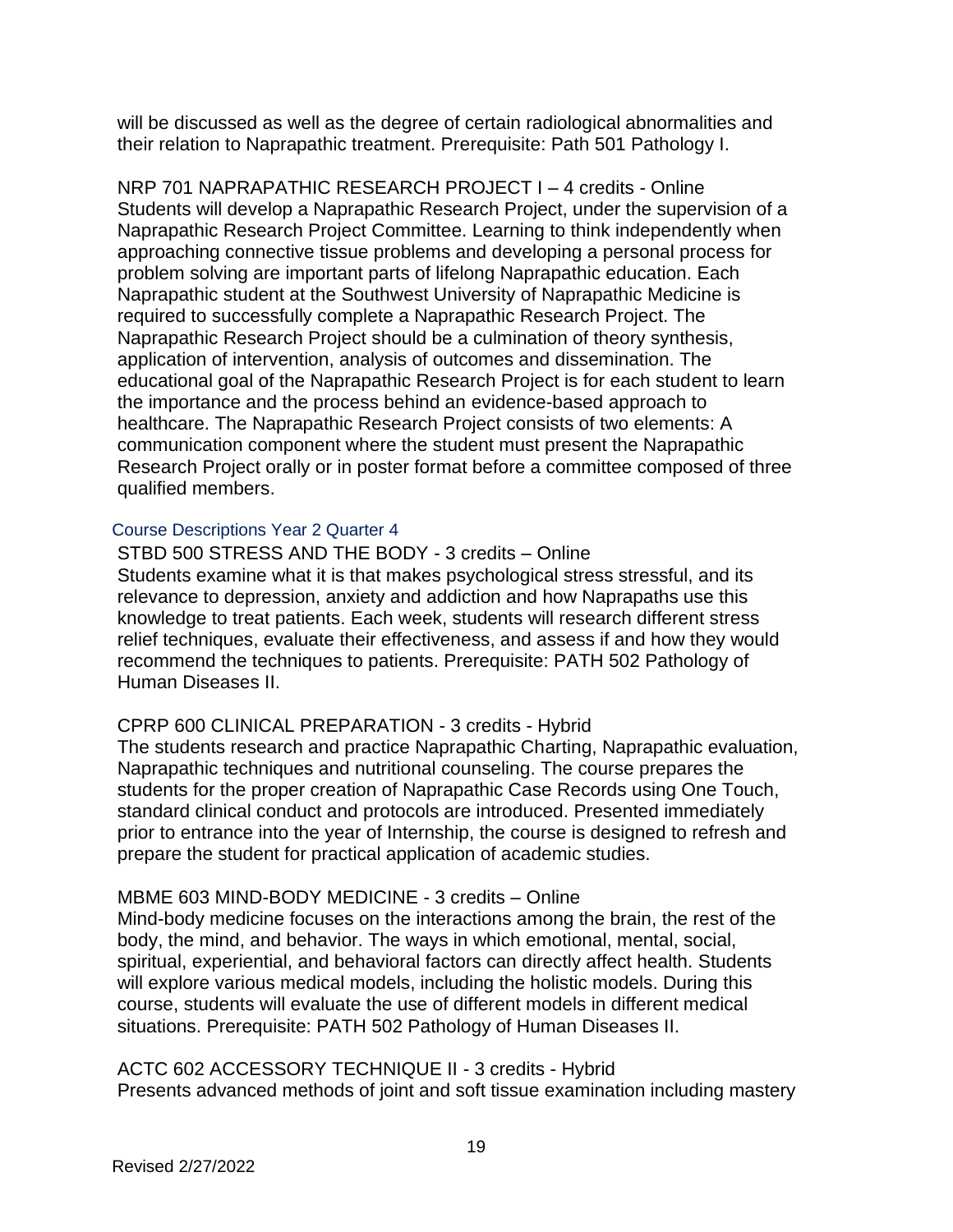of PRRT techniques, cervical spinal manipulation, techniques for upper and lower cervical tissues Naprapathic motion analysis, cervical /thoracic kinesiological tests and treatment, upper and lower thoracic rotations, lumbar and pelvic trend examination and treatment, lumbar primary pathologies, primary pelvic pathologies, acute pelvic rotations, iliopsoas and piriformis contractures, shoulder pathologies, knee pathologies, carpal tunnel and wrist pathologies. The class will include use of various other physical modalities and tools, non-pharmaceutical and diet interventions. Includes demonstrations and practical applications. Prerequisites: ACTC 601 Accessory Technique I, NTEC 601 Naprapathic Technique I and II and CEVL 601 Naprapathic Clinical Evaluation I.II, and III.

SEIA 600 SPORTS AND EXERCISE INJURY ASSESSMENT AND TREATMENT - 3 credits - Hybrid

This course is an overview of sport and exercise injury assessment, treatment protocols and various forms of rehabilitation.

NRP 702 NAPRAPATHIC RESEARCH PROJECT II – 4 credits - Online Students will develop a Naprapathic Research Project, under the supervision of a Naprapathic Research Project Committee. Learning to think independently when approaching connective tissue problems and developing a personal process for problem solving are important parts of lifelong Naprapathic education. Each Naprapathic student at the Southwest University of Naprapathic Medicine is required to successfully complete a Naprapathic Research Project. The Naprapathic Research Project should be a culmination of theory synthesis, application of intervention, analysis of outcomes and dissemination. The educational goal of the Naprapathic Research Project is for each student to learn the importance and the process behind an evidence-based approach to healthcare. The Naprapathic Research Project consists of two elements: A communication component where the student must present the Naprapathic Research Project orally or in poster format before a committee composed of three qualified members.

#### <span id="page-19-0"></span>Course Descriptions Year 3 Quarter 1

CPPH 700 CLINICAL PROTOCOLS AND PUBLIC HEALTH - 3 credits - Online The goal of this class is to familiarize students with the day-to-day operations of a typical Naprapathic Clinic. Students review and discuss the Naprapathy Clinical Manual of Policy and Procedure on a weekly basis. Patient cases are consistently reviewed in a roundtable milieu with the instructor leading the discussion. This class is designed to present students with integrative protocols to develop a foundational understanding for treating connective tissue related disorders. These student-clinic-patient evaluations are based on signs and symptoms, utilizing orthopedic and neurological evaluation, Naprapathic manipulative therapy, nutrition, therapeutic modalities and therapeutic exercises. Students will be familiarized with the clinic monitoring computer program One Touch. Opportunities for community outreach and mentorship with experienced Naprapaths will be discussed, encouraged, and provided. Current clinic interns or recent graduates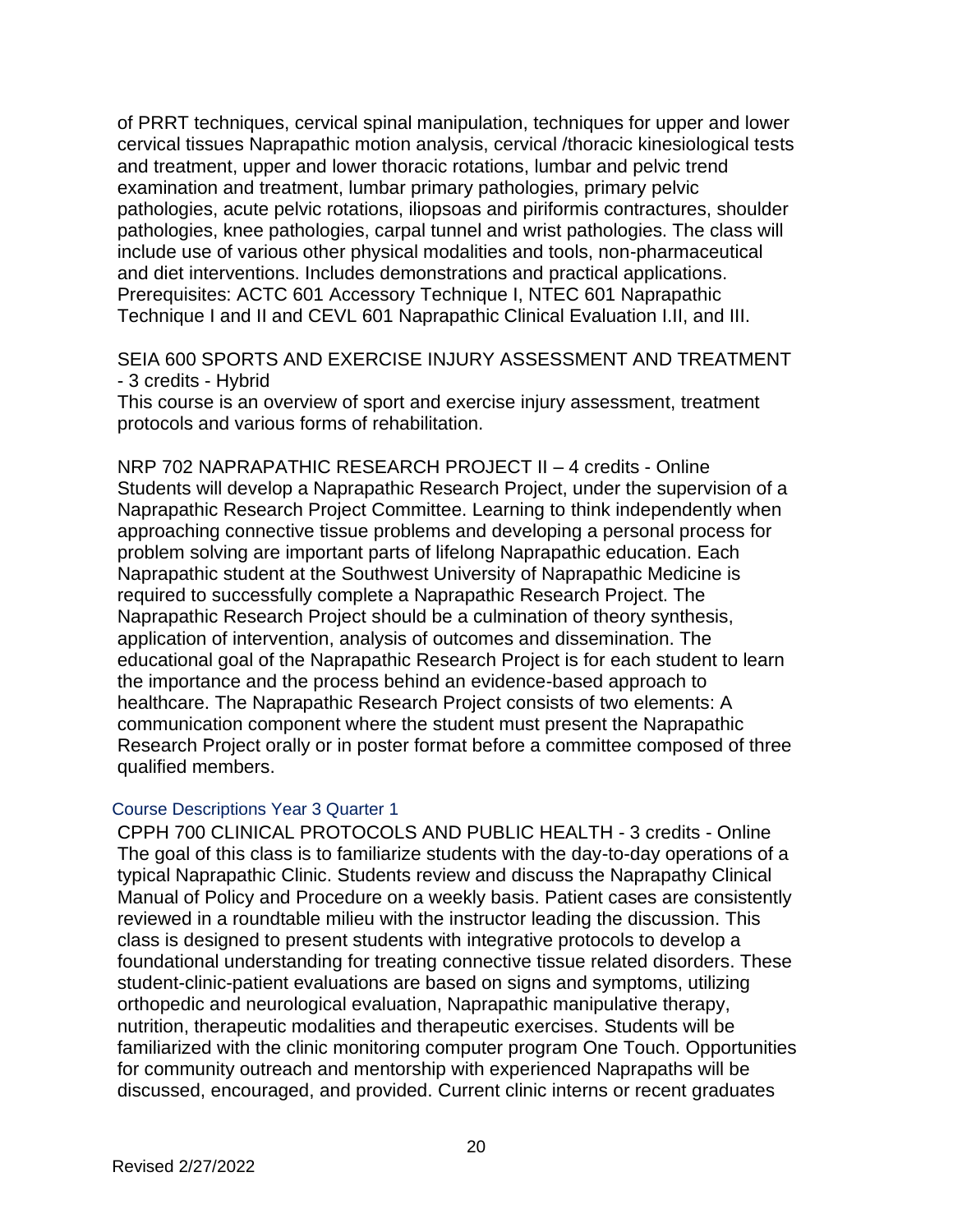are scheduled to attend the class to discuss their clinic experiences and future professional plans or experiences.

## CPRC 701 Clinical Practice I - 5 credits - Hybrid

During the first quarter of the internship, students are introduced to the day-to-day functions of the clinical setting while conducting exams and performing spinal markings on patients. The SUNM intern clinician observes every patient treatment and checks interns spinal findings and treatment plan.

PSPD 701 Professional Skills Practice Development I – 1 credit – Online Designed to prepare Interns to assume a professional role. Students will be introduced to effective business and practice management including basic bookkeeping, budgeting, and taxes.

NRP 703 NAPRAPATHIC RESEARCH PROJECT III – 4 credits - Online Students will develop a Naprapathic Research Project, under the supervision of a Naprapathic Research Project Committee. Learning to think independently when approaching connective tissue problems and developing a personal process for problem solving are important parts of lifelong Naprapathic education. Each Naprapathic student at the Southwest University of Naprapathic Medicine is required to successfully complete a Naprapathic Research Project. The Naprapathic Research Project should be a culmination of theory synthesis, application of intervention, analysis of outcomes and dissemination. The educational goal of the Naprapathic Research Project is for each student to learn the importance and the process behind an evidence-based approach to healthcare. The Naprapathic Research Project consists of two elements: A communication component where the student must present the Naprapathic Research Project orally or in poster format before a committee composed of three qualified members.

## <span id="page-20-0"></span>Course Descriptions Year 3 Quarter 2

CAT 701 CLINICAL ADJUNCTIVE THERAPY I - 3 credits - Hybrid This Adjunctive Therapy class focuses on clinical nutrition protocols. Students will be introduced to a specific line of nutraceuticals that augment traditional Naprapathic therapies. These supplements will address internal and external patient soft tissue disorders. Included in the class are case reviews and discussions of specific patient challenges that are not being adequately addressed solely by soft tissue manipulation.

# CPRC 702 Clinical Practice II - 5 credits

During the second quarter of the internship, students are given more responsibilities in the clinical setting. In addition to basic treatments with spinal markings, students may begin using modalities with patients. The SUNM intern clinician observes the intern six times on returning patients and checks interns spinal findings and treatment plan for all new patients.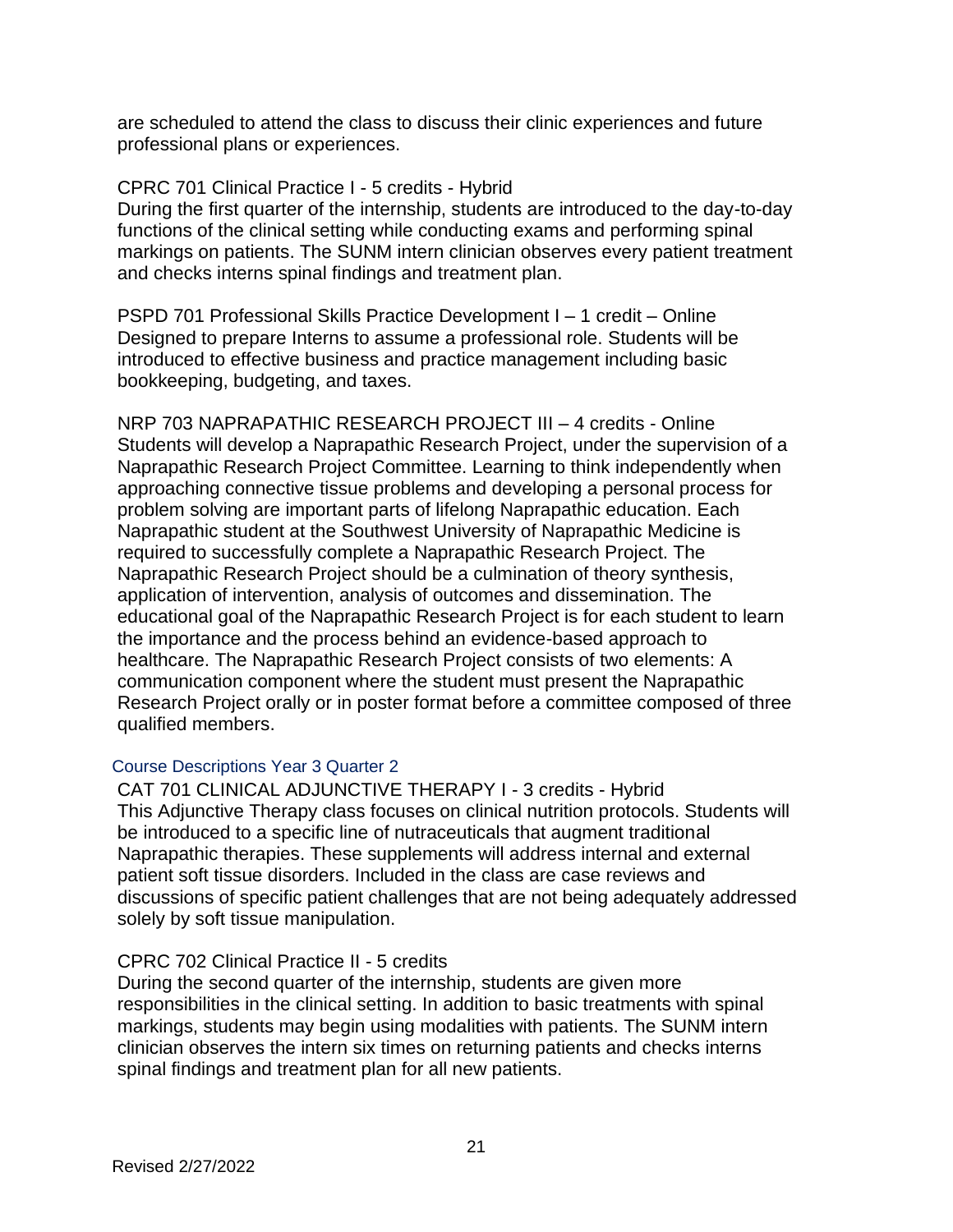PSPD 702 Professional Skills Practice Development II – 1 credit – Online Designed to prepare Interns to assume a professional role. Students will practice principles of effective marketing, including identifying a target market, conducting a comparative analysis, cost of patient acquisition and creating a marketing plan.

NRPD 700 NAPRAPATHIC RESEARCH PROJECT DISSEMINATION – 3 credits – Online

This course will provide an opportunity for the student to create a channel for distribution and dissemination of the Naprapathic Research Project. This will include a written publishable paper and an oral presentation of the project to a committee.

#### <span id="page-21-0"></span>Course Descriptions Year 3 Quarter 3

CAT 702 CLINICAL ADJUNCTIVE THERAPY II - 3 credits - Hybrid This Adjunctive Therapy class continues the focus on clinical nutrition protocols. Students will continue to research a specific line of nutraceuticals that augment traditional Naprapathic therapies. These supplements will address internal and external patient soft tissue disorders. Included in the class are case reviews and discussions of specific patient challenges that are not being adequately addressed solely by soft tissue manipulation. This Adjunctive Therapy class will also emphasize macro-stretching techniques, more specifically Thai bodywork. This class will focus on techniques for supine, prone, and side lying (pregnancy) positions. Some classes will consist of "Clinic Review", providing Interns a forum for discussing individual patient cases with other Interns and a Clinician, thereby exchanging ideas and other problem-solving techniques. The clinical application of these therapies do not supplant, but rather complement the Oakley Smith Naprapathic Method of treatment.

## CPRC 703 Clinical Practice III - 5 credits - Hybrid

During the third quarter of the internship, students continue to be given more responsibilities in the clinical setting. In addition to basic treatments with spinal markings, students continue using modalities with patients. The SUNM intern clinician observes the intern four times on returning patients and checks interns spinal findings and treatment plan for all new patients.

PSPD 703 Professional Skills Practice Development III – 1 credit – Online Designed to prepare Interns to assume a professional role. Students will create a business plan, assess staff hiring and onboarding processes, and review basic human resources functions required for a small business.

#### <span id="page-21-1"></span>Course Descriptions Year 3 Quarter 4

CAT 703 CLINICAL ADJUNCTIVE THERAPY III - 3 credits - Hybrid Adjunctive Therapy, taught during the Clinic Internship, incorporates the use of tools such as the Electro Stim and Ultrasound. The clinical application of these therapies do not supplant, but rather complement the Oakley Smith Naprapathic Method of treatment. Other topics include first aid, mental health of patients,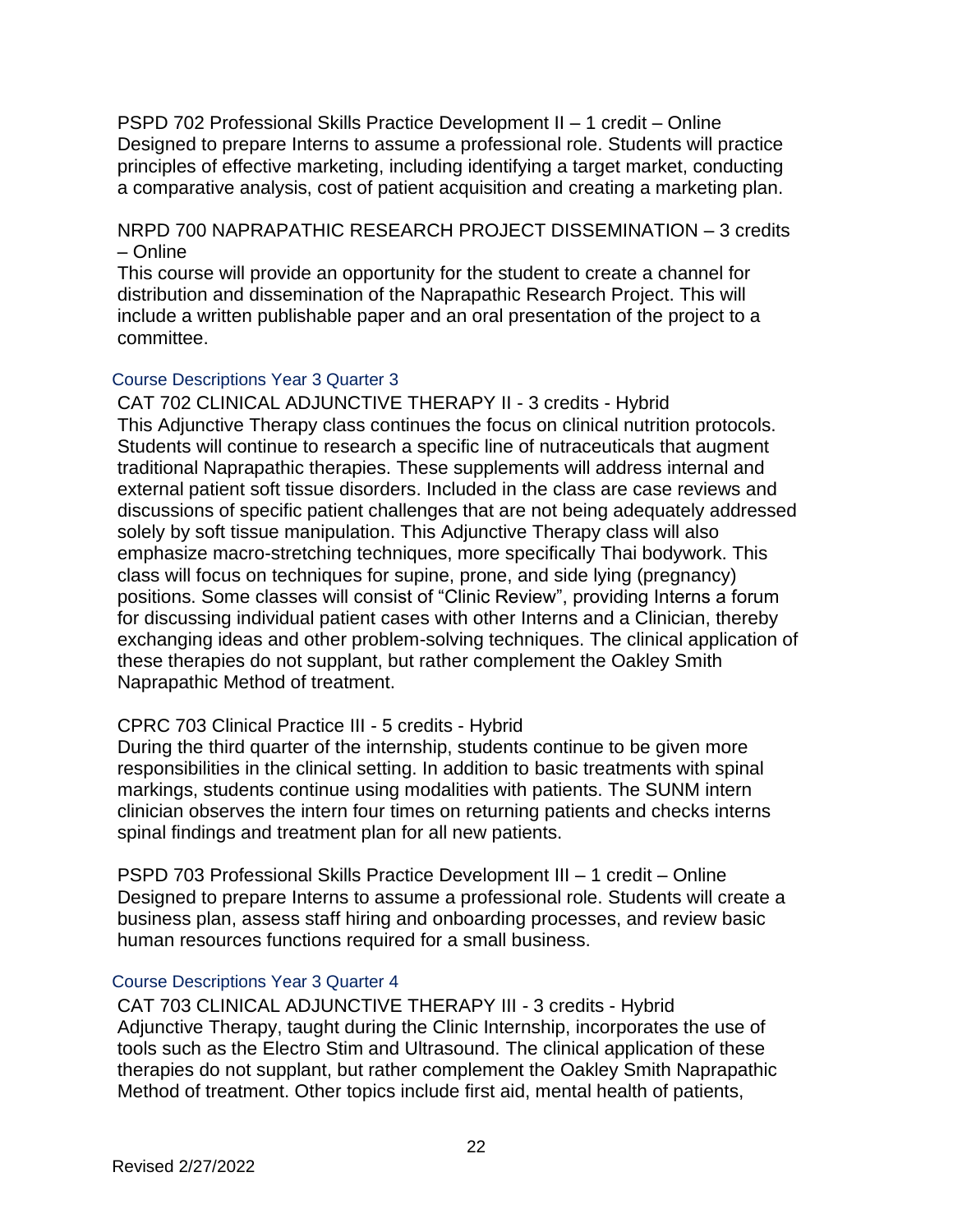treating special care populations, treating the LGBTQ population, ethical issues, CPR, as well as the basics of CAQH Credentialing and Insurance Contracting and Billing.

CPRC 704 Clinical Practice IV  $-5$  credits  $-$  Online During the final quarter of the internship, students continue to be given more responsibilities in the clinical setting. In addition to basic treatments with spinal markings, students continue using modalities with patients. The SUNM intern clinician observes the intern two times on returning patients and checks interns spinal findings and treatment plan for all new patients.

PSPD 704 Professional Skills Practice Development IV – 1 credit – Online Designed to prepare Interns to assume a professional role. In this culminating class, students will be walked through the process to register a business, obtain malpractice insurance, register for the National Board of Naprapathic Examiners exam, and apply for a license with the New Mexico Medical Board.

## <span id="page-22-0"></span>**Clinical Experience And Internship**

At the completion of the second year, students must pass the Clinical Entrance Exam to participate in the clinical experience and internship during the third year of the program.

This phase of the Naprapathic education provides the students with direct clinical experience to develop confidence, refine Naprapathic skills, and experience common patient situations that arise in the everyday Naprapathic practice. The intern is supervised by the clinic faculty, licensed Naprapaths, who impart their knowledge and expertise in practical problem-solving skills, patient rapport, and adjunctive therapies. The SUNM intern clinician on duty provides the interns with an ongoing progress report daily in areas of Naprapathic technique, professionalism, nutritional counseling, and other clinic activities. Interns use their Naprapathic skills to evaluate patients, administer specific treatments for the presenting connective tissue disorder, and provide appropriate counsel.

Successful completion of the internship includes one calendar year (four Quarters) served:

- minimum of 12 hours per week in supervised clinic practice
- administration of 500 Naprapathic treatments
- performance of a minimum of 15 nutritional counseling sessions
- satisfaction of all and clinic academic requirements as assigned

Interns will be evaluated by the Naprapathic Preceptor daily on seven main learning goals and must earn a minimum of 80% each day based on both the SUNM Daily Intern Evaluation Rubric and SUNM Intern Clinic Treatment Evaluation Rubric. Interns who do not earn an 80% will be required to meet with the Naprapathic Preceptor for tutoring.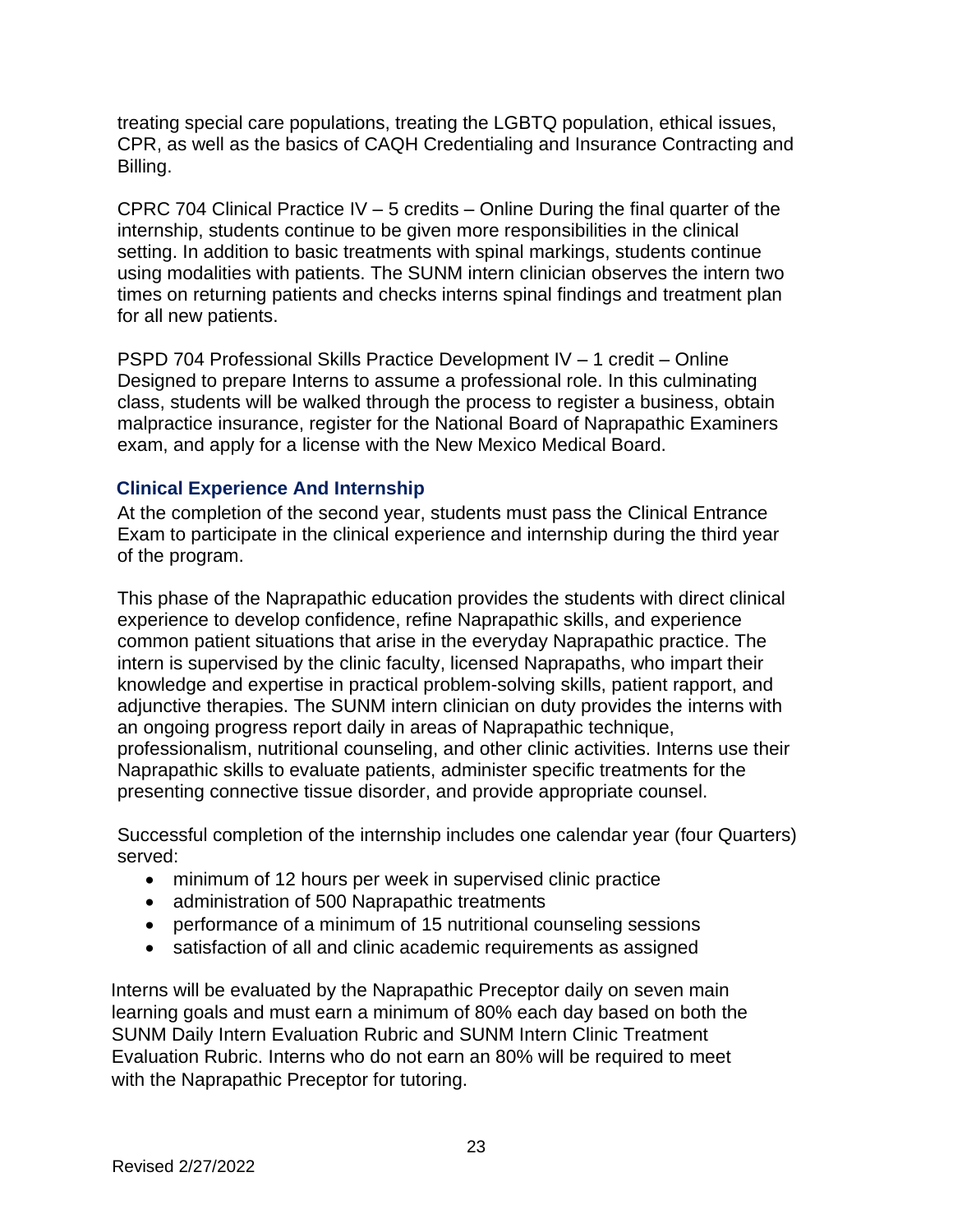The SUNM Naprapathic Preceptor or intern clinician on duty observes intern treatments on a regular basis. Interns are required to maintain a "B" average for clinic work. Prerequisite: Intern Status.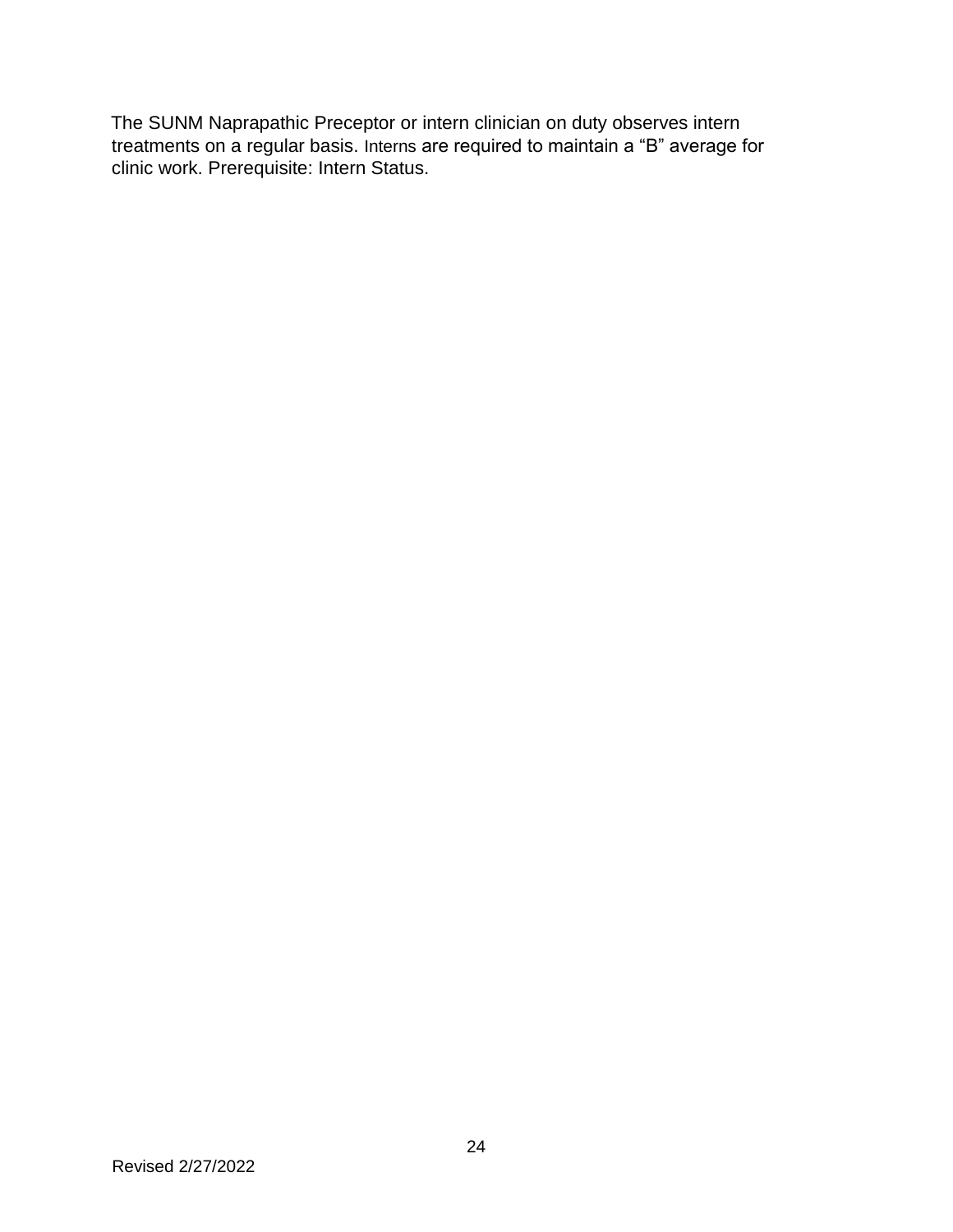# <span id="page-24-0"></span>**Accelerated Doctoral Program**

*(Only program offered at this time)* - Three Calendar Years (online only classes highlighted)

| <b>SCHEDULE OF COURSES</b> |                                                                              |                                |                               |  |  |
|----------------------------|------------------------------------------------------------------------------|--------------------------------|-------------------------------|--|--|
|                            | <b>FIRST CALENDAR YEAR</b>                                                   |                                |                               |  |  |
| YEAR 1 QUARTER 1           |                                                                              |                                |                               |  |  |
|                            | <b>COURSE NAME</b>                                                           | <b>COURSE</b><br><b>NUMBER</b> | <b>CREDIT</b><br><b>HOURS</b> |  |  |
|                            | <b>Anatomy I</b>                                                             | <b>ANAT 501</b>                | 3                             |  |  |
|                            | Naprapathic History, Theories, and<br>Principles                             | <b>HPP 600</b>                 | 3                             |  |  |
|                            | <b>Physiology I</b>                                                          | <b>PHYS 501</b>                | 3                             |  |  |
|                            | <b>Connective Tissue Dynamics I</b>                                          | <b>CTDY 501</b>                | 3                             |  |  |
|                            | <b>Medical Terminology</b>                                                   | <b>METE 500</b>                | 3                             |  |  |
|                            | <b>Information Literacy for Evidence-Based</b><br><b>Practice</b>            | <b>ILEB 500</b>                | 3                             |  |  |
| <b>YEAR 1 QUARTER 2</b>    |                                                                              |                                |                               |  |  |
|                            | <b>Anatomy II</b>                                                            | <b>ANAT 502</b>                | 3                             |  |  |
|                            | <b>Connective Tissue Dynamics II</b>                                         | <b>CTDY 502</b>                | 3                             |  |  |
|                            | <b>Physiology II</b>                                                         | <b>PHYS 502</b>                | 3                             |  |  |
|                            | Spinal Anatomy                                                               | <b>SANC 600</b>                | 3                             |  |  |
|                            | <b>Histology/Genetics/Embryology</b>                                         | <b>HTGE 500</b>                | 3                             |  |  |
|                            | <b>Evidence Based Practice for the</b><br>Naprapathic<br><b>Professional</b> | <b>EBPN 500</b>                | 3                             |  |  |
| <b>YEAR 1 QUARTER 3</b>    |                                                                              |                                |                               |  |  |
|                            | <b>Anatomy III</b>                                                           | <b>ANAT 503</b>                | 3                             |  |  |
|                            | <b>Biochemistry I</b>                                                        | <b>BCHM 501</b>                | 3                             |  |  |
|                            | <b>Physiology III</b>                                                        | <b>PHYS 503</b>                | 3                             |  |  |
|                            | Principles of Rehabilitation                                                 | <b>REHB 600</b>                | 3                             |  |  |
|                            | <b>Connective Tissue Dynamics III</b>                                        | <b>CTDY 503</b>                | 3                             |  |  |
|                            | <b>Scholarly Design and Review</b>                                           | <b>SDR 500</b>                 | 3                             |  |  |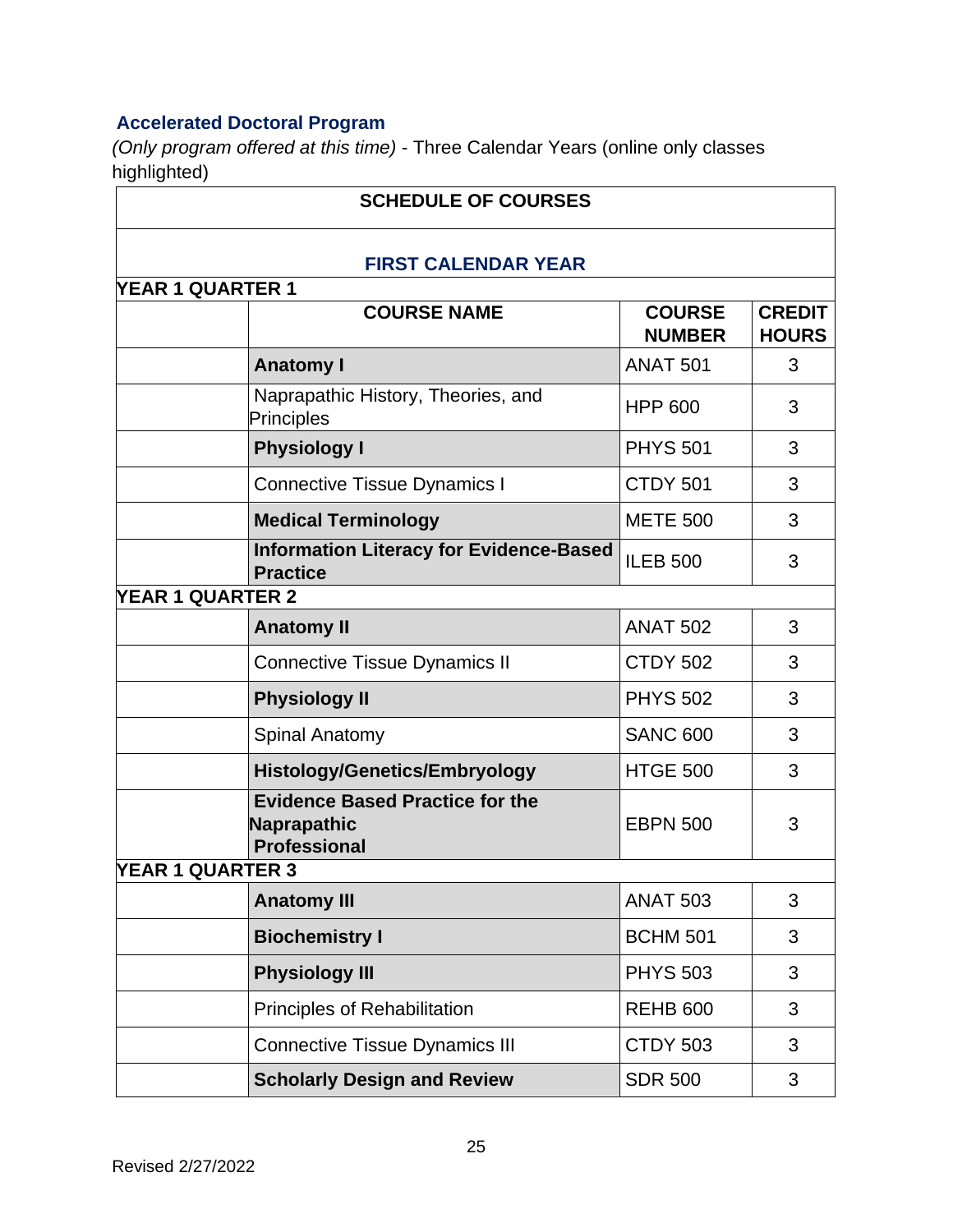| <b>YEAR 1 QUARTER 4</b> |                                                             |                                |                               |
|-------------------------|-------------------------------------------------------------|--------------------------------|-------------------------------|
|                         | <b>Biochemistry II</b>                                      | <b>BCHM 502</b>                | 3                             |
|                         | <b>Exercise Physiology/Biomechanics</b>                     | <b>EPBM 500</b>                | 3                             |
|                         | <b>Kinesiology</b>                                          | <b>KINE 500</b>                | 3                             |
|                         | Naprapathic Technique I                                     | <b>NTEC 601</b>                | 3                             |
|                         | <b>Naprapathic Clinical Evaluation I</b>                    | <b>CEVL 601</b>                | 3                             |
|                         | <b>Scholarly Implementation and</b><br><b>Dissemination</b> | <b>SID 500</b>                 | 3                             |
|                         | <b>SECOND CALENDAR YEAR</b>                                 |                                |                               |
| <b>YEAR 2 QUARTER 1</b> |                                                             |                                |                               |
|                         | <b>COURSE NAME</b>                                          | <b>COURSE</b><br><b>NUMBER</b> | <b>CREDIT</b><br><b>HOURS</b> |
|                         | <b>Microbiology and Public Health</b>                       | <b>MPHE 500</b>                | 3                             |
|                         | <b>Neuroscience I</b>                                       | <b>NEUR 501</b>                | 3                             |
|                         | Naprapathic Technique II                                    | <b>NTEC 602</b>                | 3                             |
|                         | <b>Naprapathic Clinical Evaluation II</b>                   | <b>CEVL 602</b>                | 3                             |
|                         | <b>Applied Biomechanics</b>                                 | <b>APBM 500</b>                | 3                             |
|                         | <b>Naprapathic Research Project</b><br><b>Components</b>    | <b>NRPC 600</b>                | 3                             |
| <b>YEAR 2 QUARTER 2</b> |                                                             |                                |                               |
|                         | <b>Naprapathic Clinical Evaluation III</b>                  | <b>CEVL 603</b>                | 3                             |
|                         | <b>Therapeutic Exercise</b>                                 | <b>THEX 600</b>                | 3                             |
|                         | <b>Neuroscience II</b>                                      | <b>NEUR 502</b>                | 3                             |
|                         | <b>Pathology of Human Diseases I</b>                        | <b>PATH 501</b>                | 3                             |
|                         | <b>Science of Nutrition &amp; Diet I</b>                    | <b>SNDI 501</b>                | 3                             |
|                         | <b>Naprapathic Research Project Proposal</b>                | <b>NRPP 600</b>                | 3                             |
| <b>YEAR 2 QUARTER 3</b> |                                                             |                                |                               |
|                         | <b>Pathology of Human Diseases II</b>                       | <b>PATH 502</b>                | 3                             |
|                         | <b>Science of Nutrition &amp; Diet II</b>                   | <b>SNDI 502</b>                | 3                             |
|                         | <b>Accessory Technique I</b>                                | ACTC 601                       | 3                             |
|                         | <b>Clinical Orthopedic &amp; Neurological</b><br>Evaluation | <b>CONE 600</b>                | 3                             |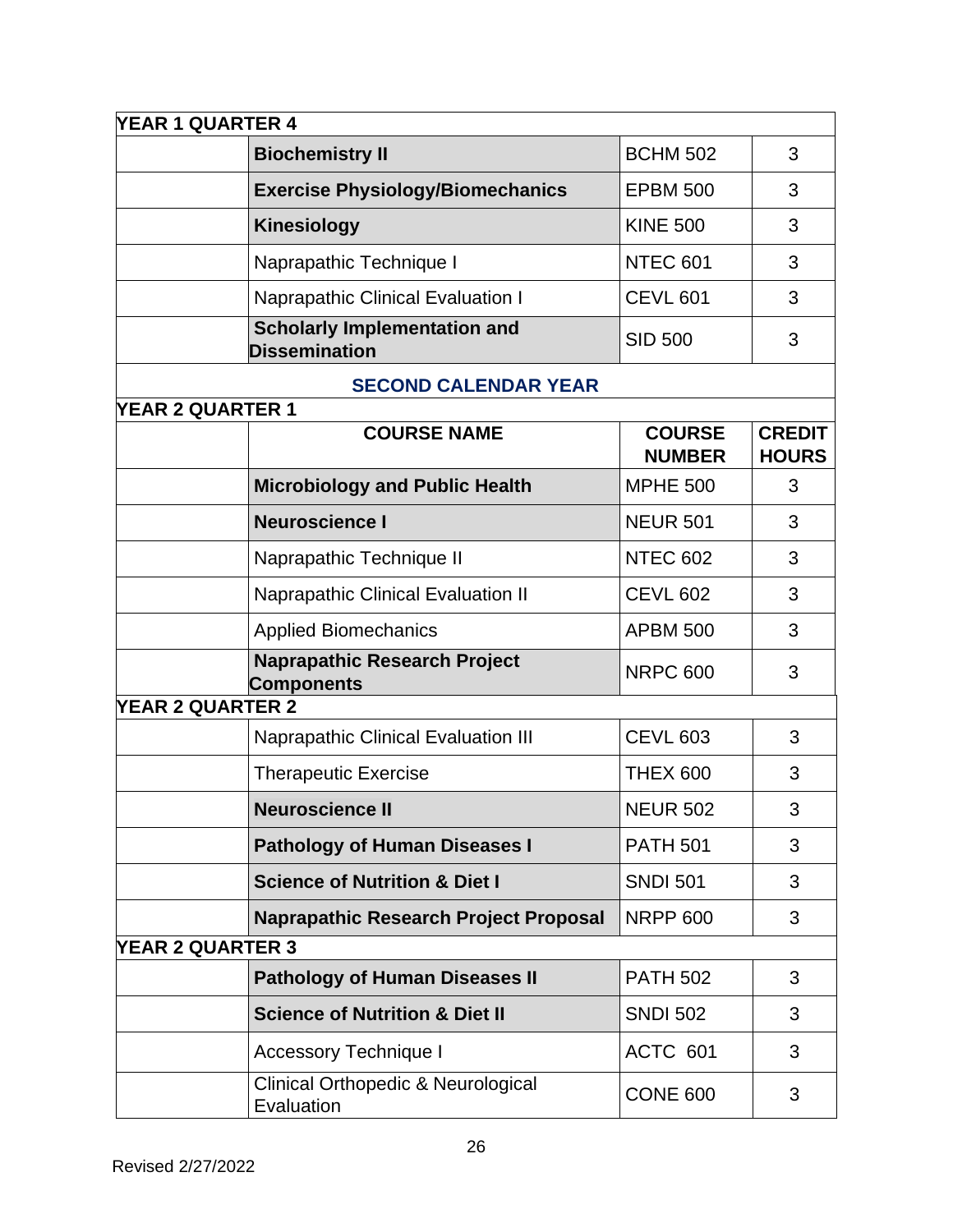|                         | <b>Radiological Report Interpretation and</b><br>Normal Radiographic Anatomy   | <b>RAD 600</b>                 | 3                             |  |  |
|-------------------------|--------------------------------------------------------------------------------|--------------------------------|-------------------------------|--|--|
|                         | <b>Naprapathic Research Project I</b><br><b>NRP 701</b>                        |                                |                               |  |  |
| <b>YEAR 2 QUARTER 4</b> |                                                                                |                                |                               |  |  |
|                         | <b>Stress and the Body</b>                                                     | <b>STBD 500</b>                | 3                             |  |  |
|                         | <b>Clinical Preparation</b>                                                    | <b>CPRP 600</b>                | 3                             |  |  |
|                         | <b>Mind-Body Medicine</b>                                                      | <b>MBME 603</b>                | 3                             |  |  |
|                         | <b>Accessory Technique II</b>                                                  | <b>ACTC 602</b>                | 3                             |  |  |
|                         | Sports & Exercise Injury Assessment and<br>Treatment                           | <b>SEIA 600</b>                | 3                             |  |  |
|                         | <b>Naprapathic Research Project II</b>                                         | <b>NRP 702</b>                 | 4                             |  |  |
|                         | <b>THIRD CALENDAR YEAR</b>                                                     |                                |                               |  |  |
| <b>YEAR 3 QUARTER 1</b> |                                                                                |                                |                               |  |  |
|                         | <b>COURSE NAME</b>                                                             | <b>COURSE</b><br><b>NUMBER</b> | <b>CREDIT</b><br><b>HOURS</b> |  |  |
|                         | <b>Clinical Protocols and Public Health</b>                                    | <b>CPPH 700</b>                | 3                             |  |  |
|                         | <b>Clinical Practice I</b>                                                     | <b>CPRC 701</b>                | 5                             |  |  |
|                         | <b>Professional Skills Practice</b><br><b>PSPD 701</b><br><b>Development I</b> |                                |                               |  |  |
|                         | <b>Naprapathic Research Project III</b>                                        | <b>NRP 703</b>                 | $\overline{4}$                |  |  |
| <b>YEAR 3 QUARTER 2</b> |                                                                                |                                |                               |  |  |
|                         | <b>Clinical Adjunctive Therapy I</b>                                           | <b>CAT 701</b>                 | 3                             |  |  |
|                         | <b>Clinical Practice II</b>                                                    | <b>CPRC 702</b>                | 5                             |  |  |
|                         | <b>Professional Skills Practice</b><br><b>Development II</b>                   | <b>PSPD 702</b>                | 1                             |  |  |
|                         | <b>Naprapathic Research Project</b><br><b>Dissemination</b>                    | <b>NRPD 700</b>                | 3                             |  |  |
| <b>YEAR 3 QUARTER 3</b> |                                                                                |                                |                               |  |  |
|                         | <b>Clinical Practice III</b>                                                   | <b>CPRC 703</b>                | 5                             |  |  |
|                         | <b>Professional Skills Practice</b><br><b>Development III</b>                  | <b>PSPD 703</b>                | 1                             |  |  |
|                         | <b>Clinical Adjunctive Therapy II</b>                                          | <b>CAT 702</b>                 | 3                             |  |  |
| <b>YEAR 3 QUARTER 4</b> |                                                                                |                                |                               |  |  |
|                         | <b>Clinical Practice IV</b>                                                    | <b>CPRC 704</b>                | 5                             |  |  |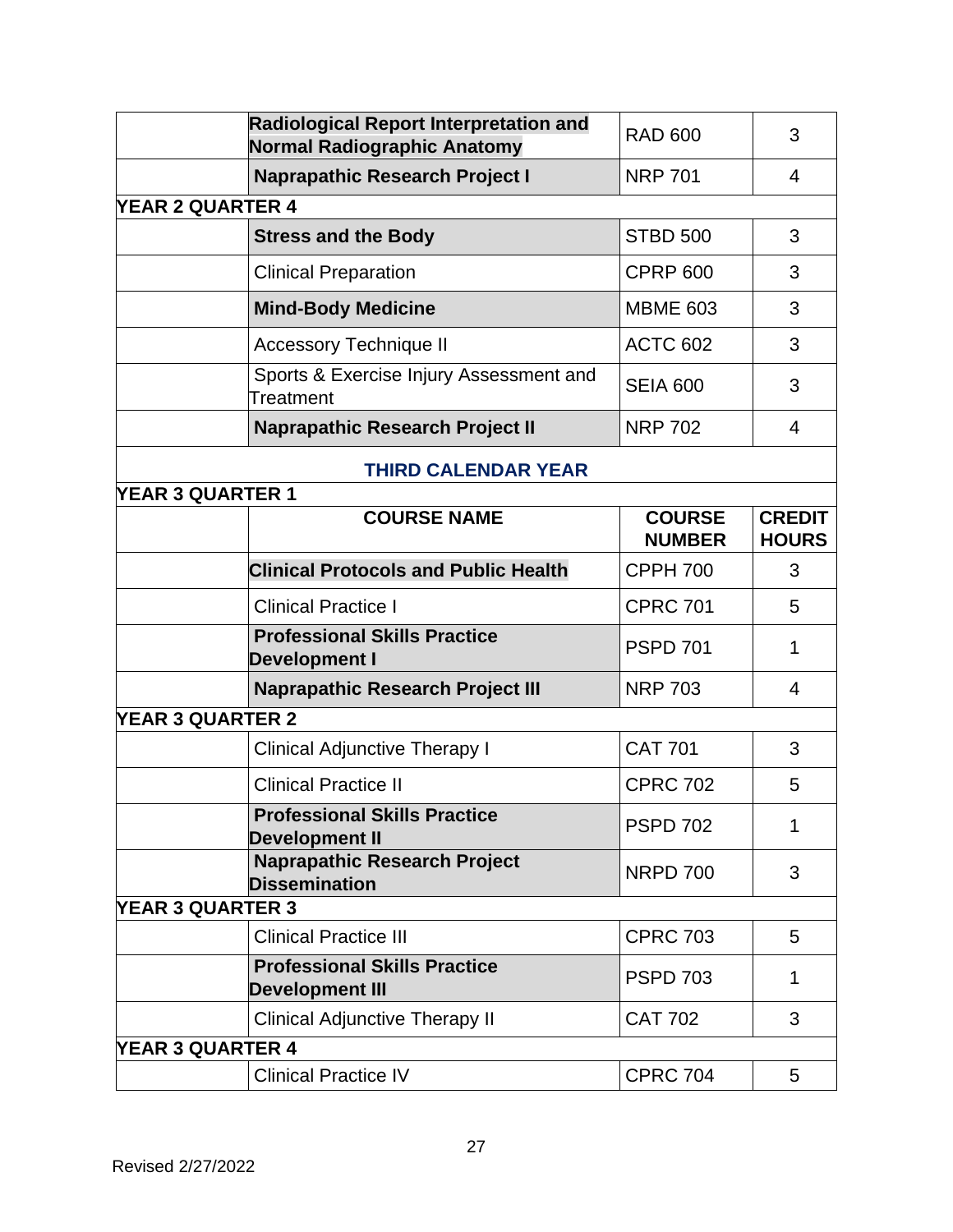| <b>Professional Skills Practice</b><br><b>Development IV</b> | PSPD 704       |  |
|--------------------------------------------------------------|----------------|--|
| <b>Clinical Adjunctive Therapy III</b>                       | <b>CAT 703</b> |  |

## <span id="page-27-0"></span>**Admissions Information**

As a Naprapath, upon passing the National Board of Naprapathic Examiners Exam, you will be eligible to apply for licensure through the New Mexico Medical Board. You must be able to pass a criminal background check in order to be licensed. For information on the criminal background check, refer to the New Mexico Medical Board General Information for Naprapathic Physician Licensure [\(https://www.nmmb.state.nm.us/licensing\\_info/naprapathic\\_doctor\\_licenses.html](https://www.nmmb.state.nm.us/licensing_info/naprapathic_doctor_licenses.html) ).

## <span id="page-27-1"></span>Non-Discrimination

SUNM admits students without regard to race, gender, sexual orientation, religion, creed, color, national origin, ancestry, marital status, age, disability, or any other factors prohibited by law.

#### <span id="page-27-2"></span>Admissions Policy

Applicants for admission to SUNM are approved for matriculation by the President. The President will only admit applicants who have the ability to both perform in the intended program and to become a credit to their respective profession.

Students should apply for admission as soon as possible in order to be accepted for a specific starting date.

The specific requirements of entrance into the program leading to the Doctor of Naprapathy degree are:

- Completion of at a minimum a bachelor's degree at an accredited institution of higher education. Coursework must include a minimum of 24 quarter credit hours of general education with a GPA of 2.5 on a 4.0 scale, including a minimum of 6 quarter credit hours in each of the following:
	- o English composition
	- o Humanities
	- o Natural and Physical Sciences including Biology and Organic **Chemistry**
	- o Social Sciences
- Submission of official transcripts from all institutions attended, forwarded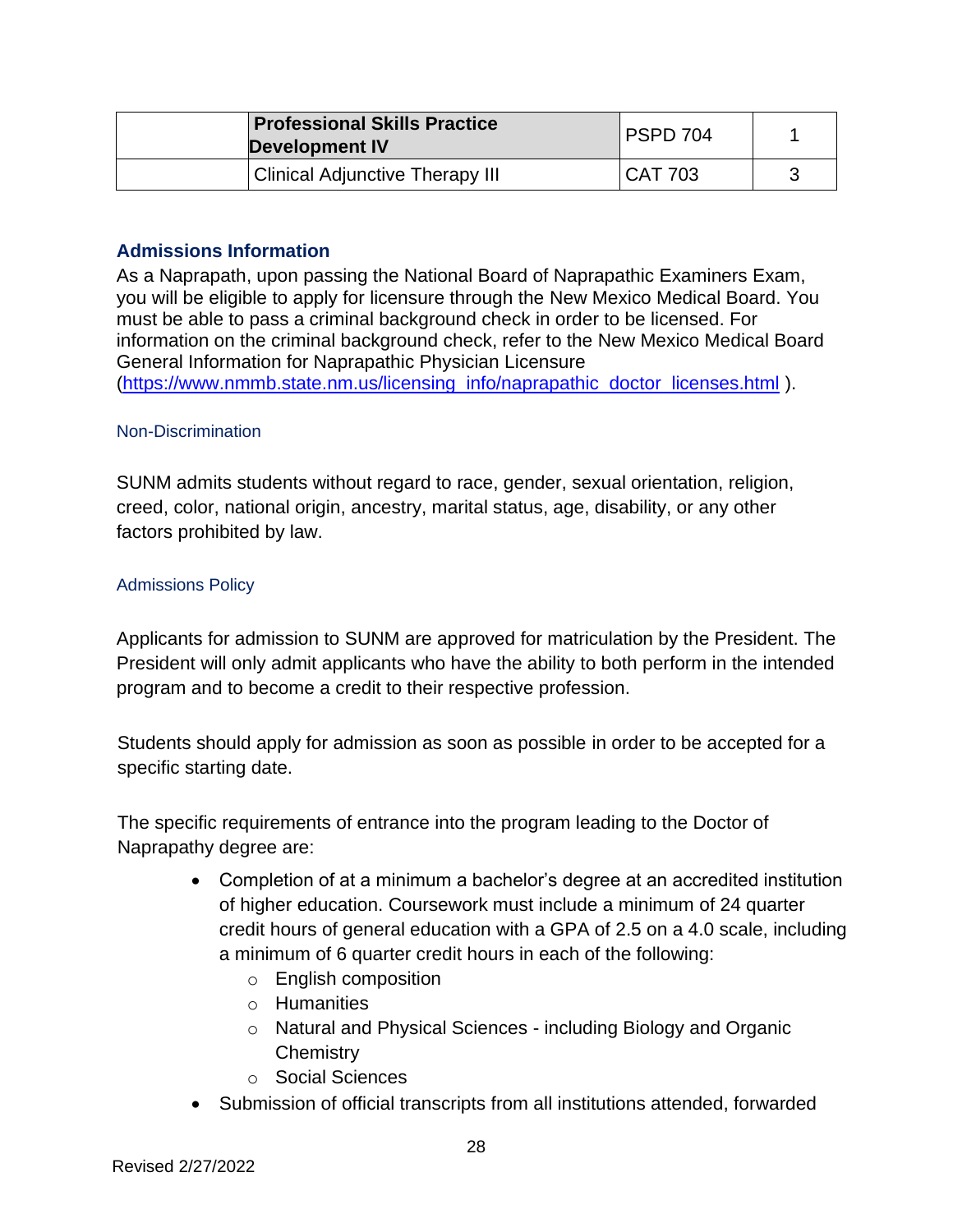directly from the institution to the Registrar.

- Students submitting documentation not in English must use an international evaluation service to translate and/or evaluate their previous education by a recognized member of the National Association of Credential Evaluation Services (NACES) http://www.naces.org/members.htm. SUNM will only accept foreign transcripts previously evaluated by a NACES member
- Submission of the SUNM Application for Admission.
- Submission of the Application Fee.
- Successfully pass a criminal background check
- An admissions interview with the President, which includes an opportunity for applicants to interact with doctors and other students gaining insight into the day in the life of a student.

Once an applicant has completed and submitted the application, paid the application fee, provided all necessary documentation, and the Admission Interview has been completed, the President will review the submitted information. In addition to verifying that the submitted information is authentic and complete, the President will also assess the student's background and training to ensure readiness for the intended course work. If in the view of the President the information does not meet the above admissions criteria, is otherwise incomplete or the applicant does not appear ready for the intended course work, the President will deny the application. Applicants are notified in writing regarding acceptance or denial via U.S. Postal Service and email. An Enrollment Agreement is sent with the acceptance letter. Students may not register for a class until the Enrollment Agreement and a copy of an unexpired government issued ID has been submitted.

# <span id="page-28-0"></span>English Proficiency

SUNM does not provide English as a second language (ESL) instruction. Students are required to communicate both orally and in writing in English when an instructional setting necessitates the use of English for educational or communication purposes. All courses are taught in English.

For applicants whose first language is not English, English Proficiency can be recognized by:

A minimum score of one of the following:

- 65 on the paper-delivered Test of English as a Foreign Language (TOEFL PBT)
- 80 on the Internet Based Test (iBT)
- 6.5 on the International English Language Test (IELTS)
- 58 on the Pearson Test of English Academic Score Report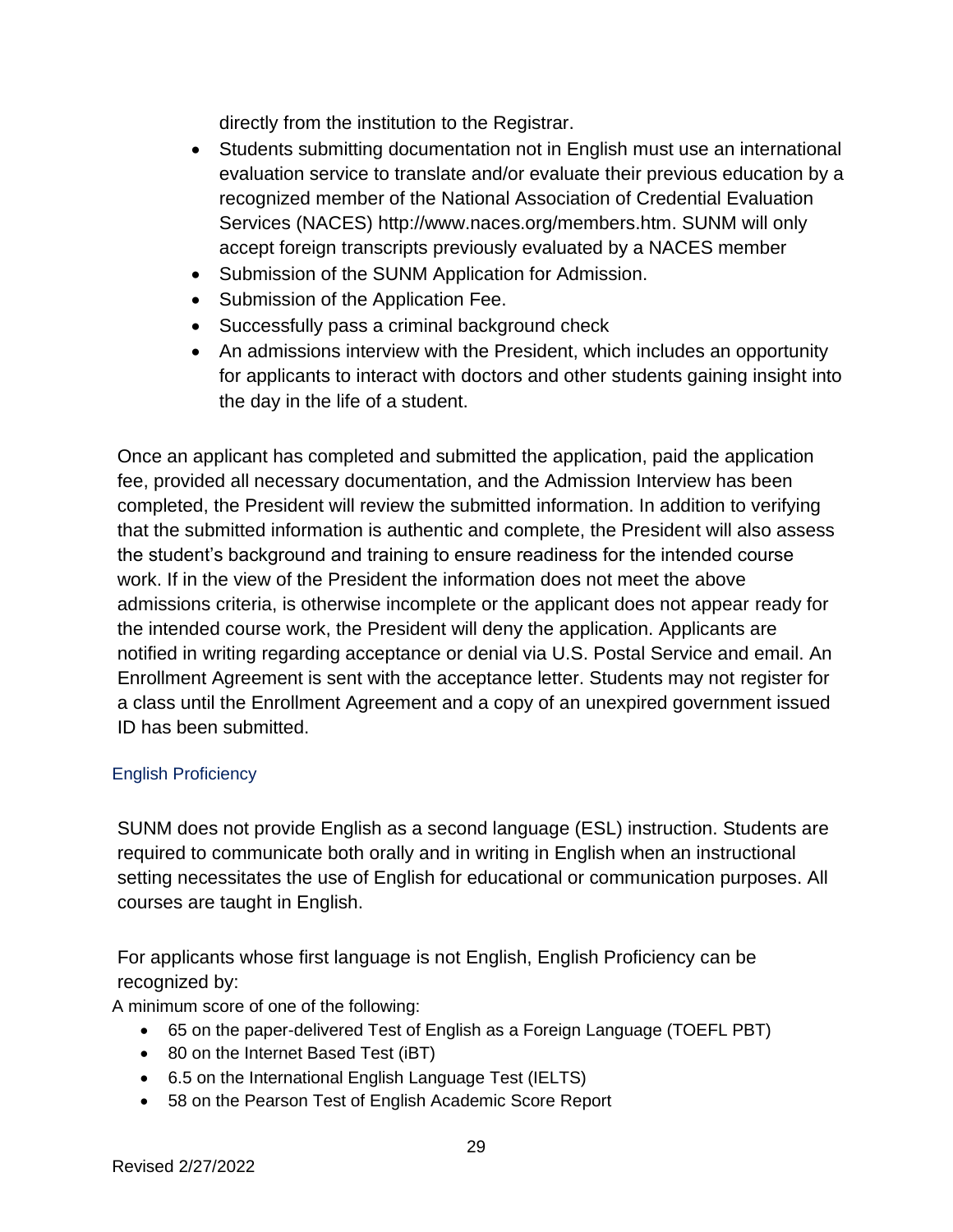- 105 on the Duolingo English Test
- 55 on the 4-skill Michigan English Test (MET)
- 650/LP on the Michigan Examination for the Certificate of Competency in English (ECCE)
- 650/LP on the Michigan Examination for the Certificate of Proficiency in English (ECPE)

#### <span id="page-29-0"></span>Provisional Admissions

Students may be admitted provisionally if unofficial transcripts were provided during the application process. If admitted provisionally, official transcripts must be received within the first Quarter of enrollment. Students may not complete more than 12 quarter credit hours or one Quarter until official transcripts have been received by SUNM.

#### <span id="page-29-1"></span>Re-Entering Students

If the student formally withdrew and was in good standing at the time of withdrawal, the student will be subject to the current new student admission requirements including the current rate of tuition with the exception of the application fee. Students who re-enter within one year of withdrawing will not be required to pay a new application fee. All reentering students must complete a new Enrollment Agreement.

#### <span id="page-29-2"></span>SUNM Payment Plan Program

SUNM currently offers a Student Payment Plan (SPP). Students may select to pay monthly, quarterly or annually.

## <span id="page-29-3"></span>**Housing**

There are no residential accommodations for students at SUNM.

# <span id="page-29-4"></span>**Student ID Card And Identity Verification**

A student ID card will be issued to every student. This ID card contains a unique student number and an anticipated graduation date. Lost cards, or cards for students who extend their program, are available for a \$30 replacement fee. To validate identity in the online classroom, students will enter the Learning Management System (LMS) using a unique username and password.

## <span id="page-29-5"></span>**Parking**

<span id="page-29-6"></span>Faculty and Students are asked to park in spaces designated for SUNM. **Pets/Animals**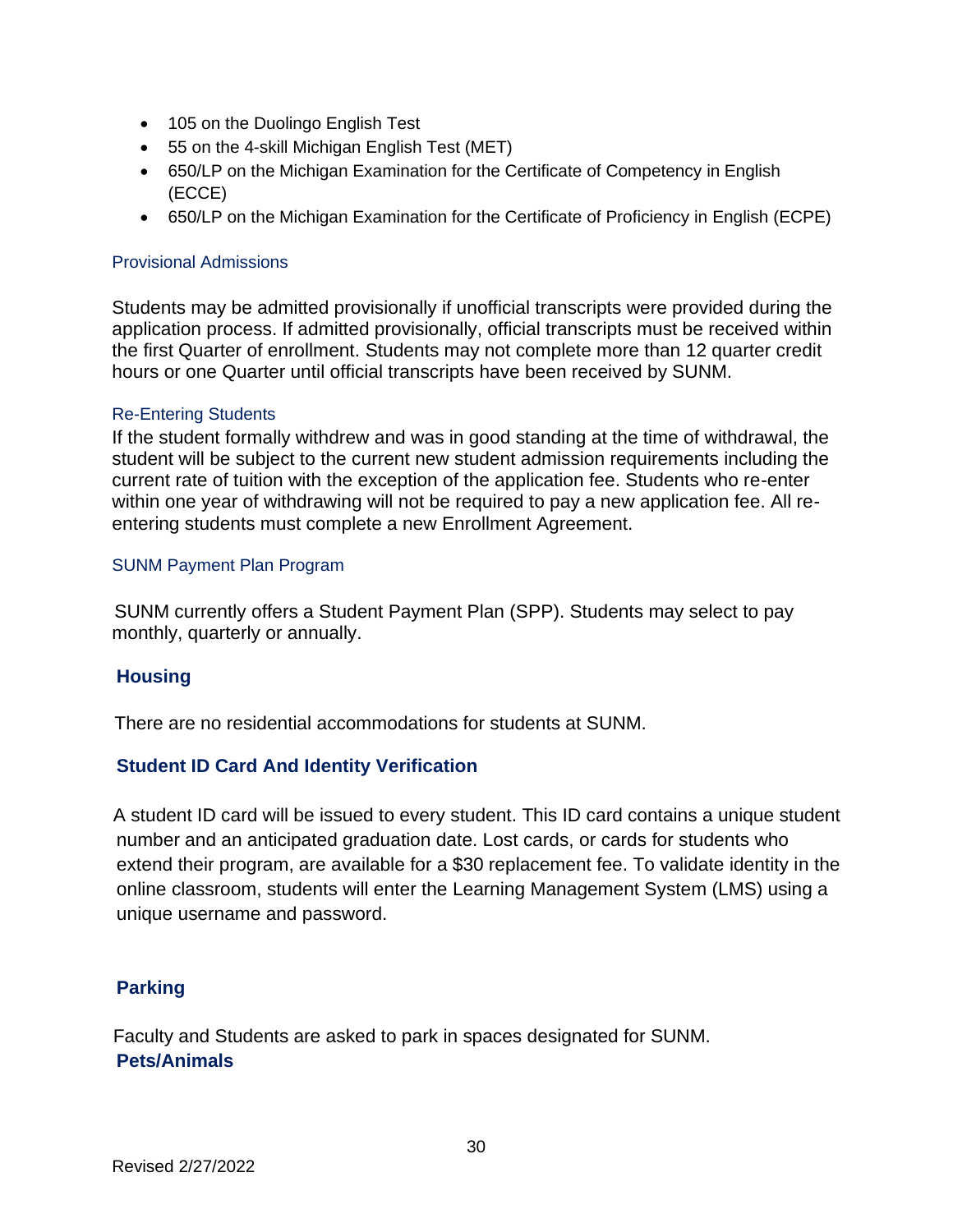<span id="page-30-0"></span>Pets/animals (except service animals) are not allowed on campus including in vehicles parked on our property. **Public Behavior**

Because all our facilities are located within professional office settings, it is expected that Faculty and Students conduct themselves in an appropriate manner when entering or leaving the building, parking lot and on breaks.

# <span id="page-30-1"></span>**Solicitation**

SUNM does not permit the promotion, sale or distribution of merchandise or services that have not been approved by SUNM.

# <span id="page-30-2"></span>**Timely Notice Of Policy Changes**

Changes to policies specific to SUNM may arise in the course of the academic year. They will be sent to students via email as well as posted in the LMS. All members of the SUNM community are expected to be compliant with them.

## <span id="page-30-3"></span>**Reasonable Accommodations**

SUNM is committed to ensuring that every qualified individual should have an equal opportunity to enroll in the Doctor of Naprapathic Medicine program, to register for courses or examinations in order to demonstrate their knowledge and skills under appropriate conditions, and to complete a degree. SUNM seeks to assure access by providing reasonable accommodations to individuals with physical, mental, or learning disabilities recognized under the Americans with Disabilities Act of 1990 (ADA) and the ADA Amendments Act of 2008 (ADAAA). Reasonable accommodation is the provision of aids, or modification to testing, services or a program of study, that allows access by individuals with disabilities.

The ADA defines a disability as "any mental or physical condition that substantially limits an individual's ability to perform one or more major life activities" as compared with the average person in the general population. Major life activities include, but are not limited to, walking, seeing, hearing, speaking, breathing, performing manual tasks, concentrating, caring for one's self, working, learning, and the operation of a major bodily function such as those of the immune system, respiratory system, etc.

The ADA requires an institution of higher education to provide reasonable accommodation to a qualified individual with a documented disability, provided that the accommodation does not create undue hardship. An undue hardship refers to any accommodation that would be unduly costly, substantially disruptive, or that would fundamentally alter the nature of the program. Both matriculated and non-matriculated students may request reasonable accommodations from SUNM.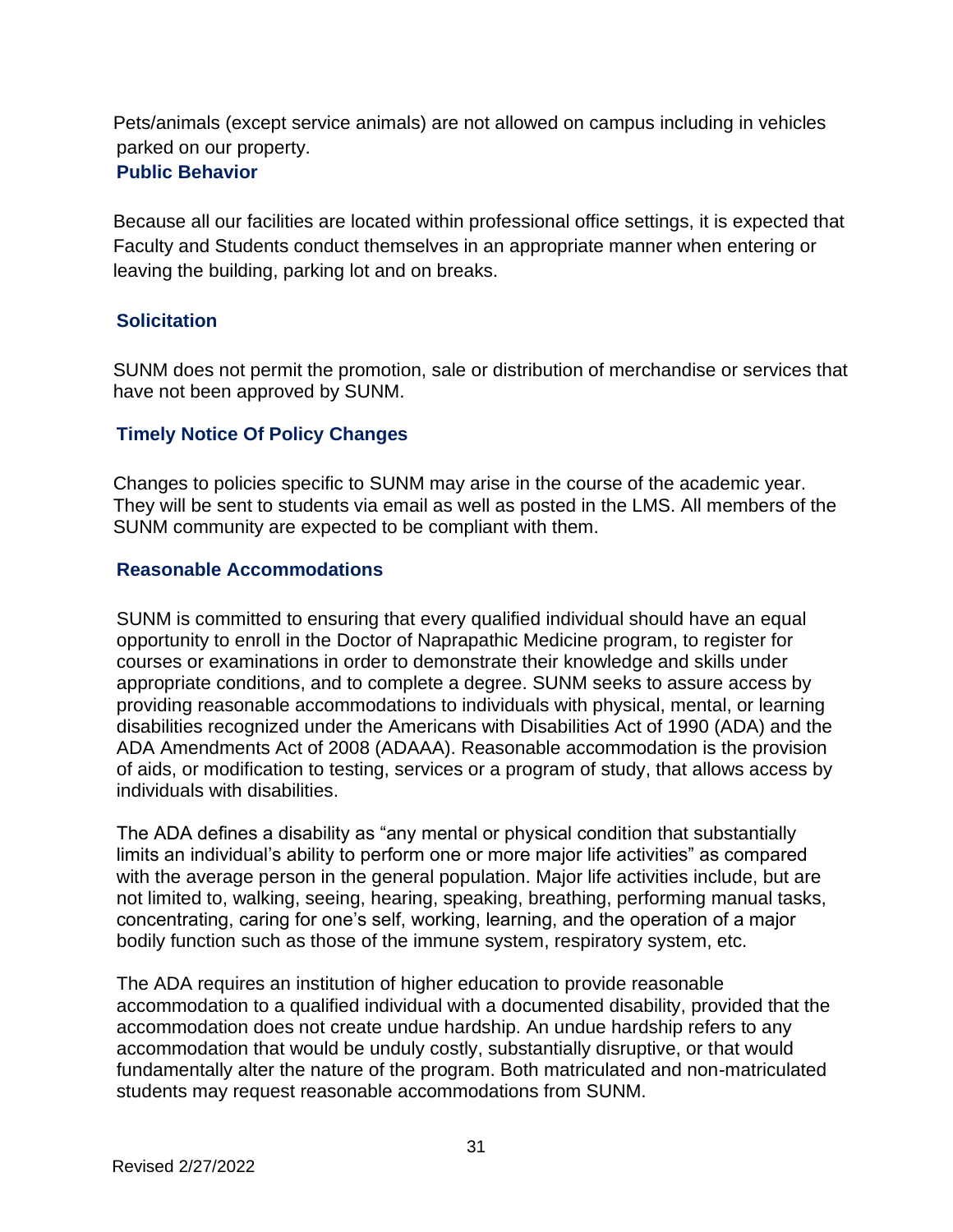Additionally, SUNM is required to abide by the provisions of Section 504 of the Rehabilitation Act of 1973 which protect otherwise qualified individuals from discrimination based on their disability. In order to be considered otherwise qualified, a student with a disability must be capable, either with or without accommodation, of fulfilling the essential requirements of the educational program.

Individuals requesting reasonable accommodation are required to self-disclose to Administration and submit a request in writing or an accessible format appropriate for their limitation which generates a durable record. The request must be accompanied by official documentation of the disability from an appropriate, licensed professional, which must address the current functional limitation(s), their prognosis, and recommendation(s) of appropriate accommodation. Once eligibility has been established, accommodations are requested on a course-by-course (or exam- byexam) basis.

SUNM may provide reasonable accommodations for students with disabilities and does not discriminate on the basis of disability in the admission and retention of students. Under the Americans with Disabilities Act of 1990 and Section 504 of the Rehabilitation Act of 1973, qualified persons with disabilities are entitled to reasonable accommodations to achieve nondiscriminatory access to programs, services, and activities. In order to receive accommodations, the student must begin the process by filling out an Accommodation Application and Request for Accommodations Form. For more information or to discuss your specific needs, please schedule an appointment with the Registrar.

## <span id="page-31-0"></span>**Refund Policy**

#### <span id="page-31-1"></span>Refunds For Classes Cancelled By The Institution

If fees are collected in advance of the start date of a program and SUNM cancels the class, SUNM will refund 100% of the tuition and fees collected within 30 days of the date of cancellation.

#### <span id="page-31-2"></span>Course Withdrawal

A student may withdraw from a course any time. After a student officially withdraws from a course, he/she will have to repeat the course in full in order to receive credit for it. Refunds shall be made according to the refund policy.

#### <span id="page-31-3"></span>Program Withdrawal

Any student who wishes to withdraw from the program may do so. Any student who formally withdraws from the program will be subject to the re-admissions policy if at any time they wish to be re-admitted. Refunds will be made according to the refund policy.

#### <span id="page-31-4"></span>Withdrawal Date

A student has the right to withdraw from the program at any time. The withdrawal date used to determine when the student is no longer enrolled at SUNM is the date the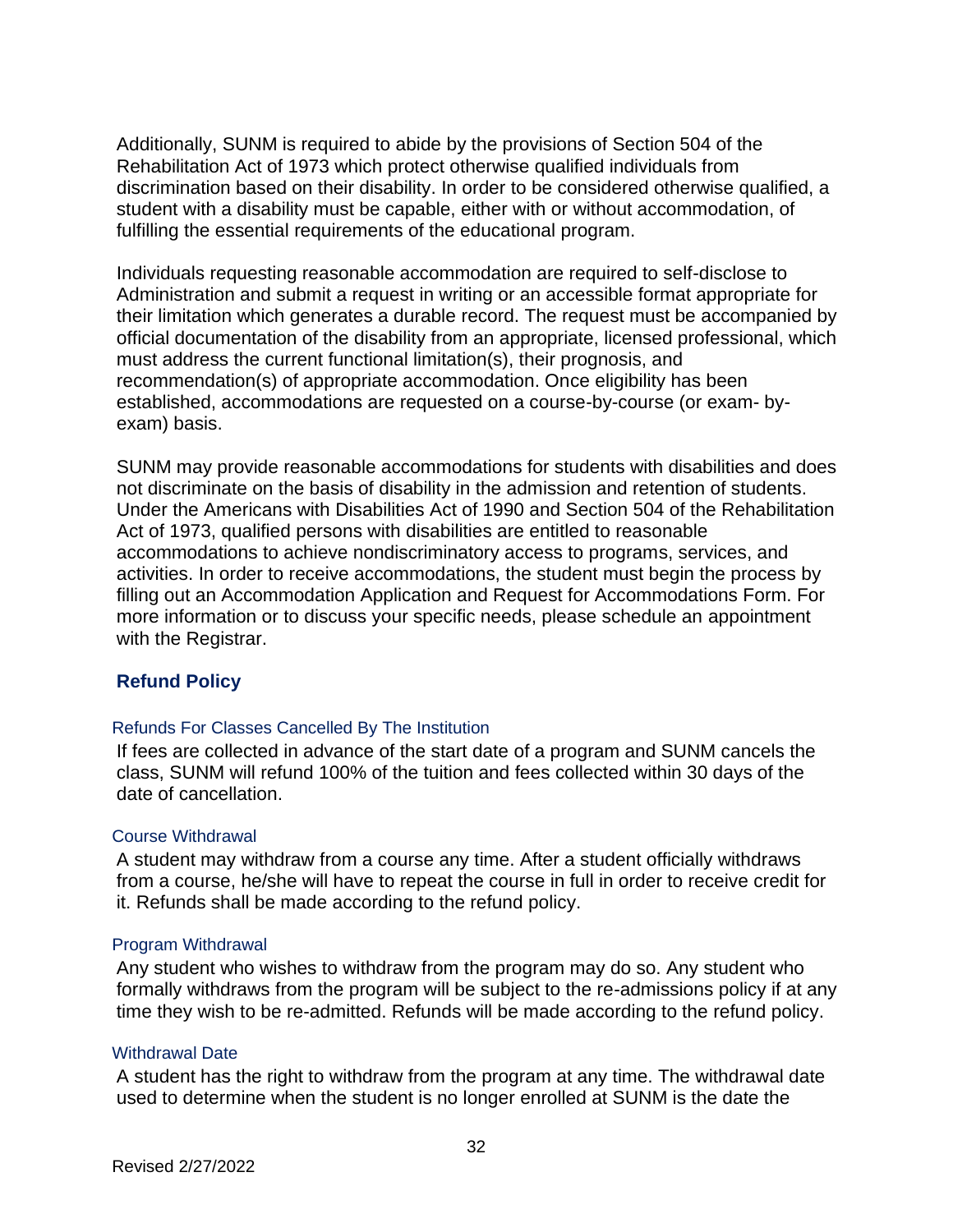student began the withdrawal process by completing an official withdrawal form, submitting that form to the Registrar and ceasing to attend classes or other school activities. A student who submits a completed official withdrawal form, but continues to attend classes or other school activities, will not be considered to have officially withdrawn from the school. If a student does not complete the official withdrawal process, the school will determine the school's withdrawal date based upon the last date of student activity.

If a student withdraws from the degree program after the period allowed for cancellation of her/his Enrollment Agreement, which is until midnight of the fifth business day following the first class the student attended, SUNM will remit a refund less a registration fee, if applicable, not to exceed \$100 within 30 days of the date of determination of withdrawal. The student is obligated to pay only for educational services rendered based on the refund policy. SUNM does not issue refunds for less than \$5.00 unless requested by the student.

If a student incurs 14 consecutive calendar days of absence, excluding holidays, does not communicate directly with the school regarding the nature of those absences, and does not officially withdraw from the course in writing, she/he will be considered withdrawn from the course. The refund will be calculated based on the last day attended (LDA) according to the pro- rata refund policy that follows.

#### <span id="page-32-0"></span>Refunds For Students Who Withdraw On Or Before The First Day Of Class

If tuition and fees are collected in advance of the start date of classes and the student does not begin classes or withdraws on the first day of classes, SUNM will refund 100% of the tuition and fees within 30 days of the first day of class.

#### <span id="page-32-1"></span>Refunds For Withdrawal After Class Commences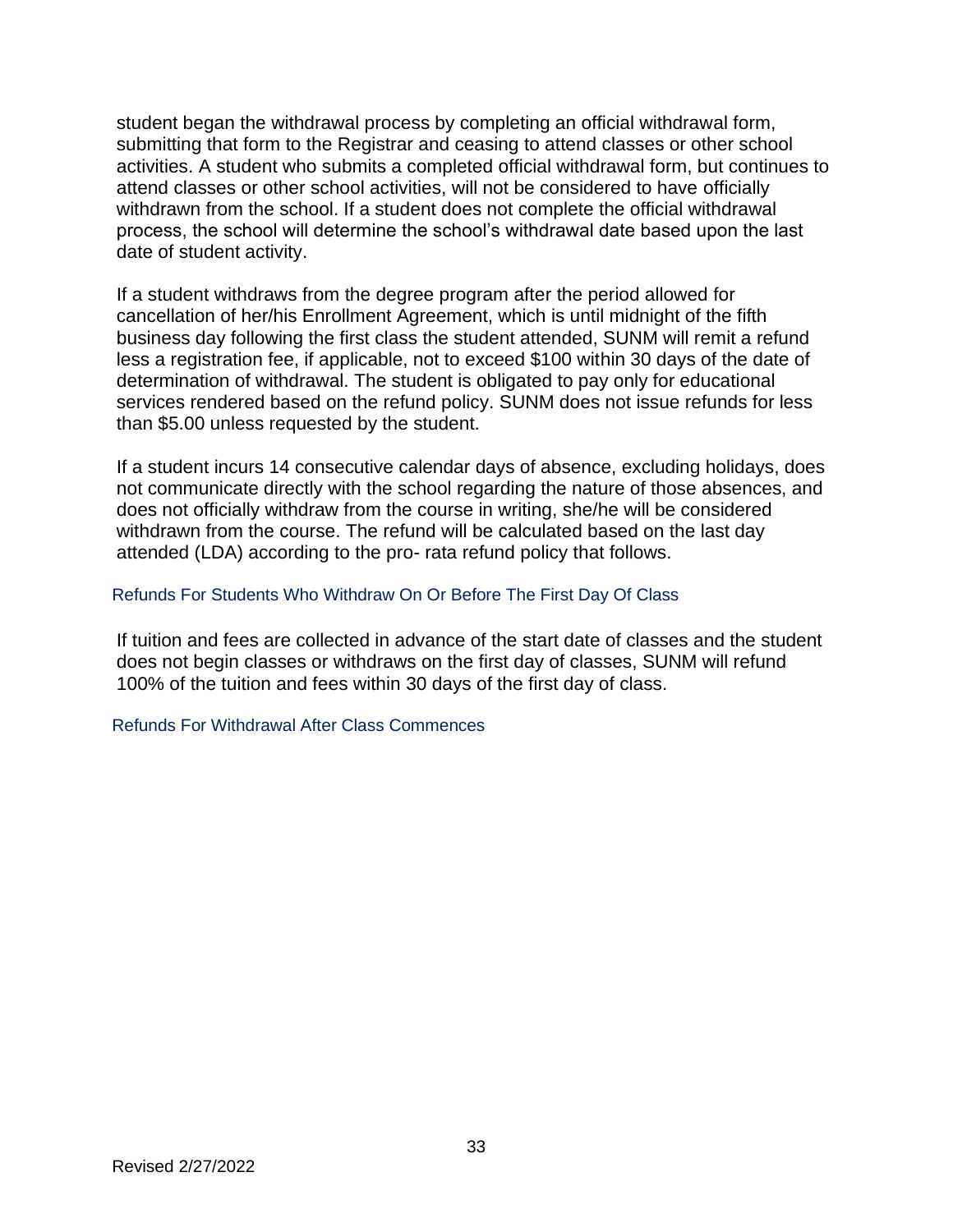| Length of Term | Percentage of Tuition Returned to the Student Minus the |     |  |
|----------------|---------------------------------------------------------|-----|--|
| 12 Weeks       | Application and/or Registration Fee AFTER               |     |  |
|                | 1st week                                                | 80% |  |
|                | 2nd week                                                | 70% |  |
|                | 3rd week                                                | 60% |  |
|                | 4th week                                                | 50% |  |
|                | 5th week                                                | 40% |  |
|                | 6th week                                                | 30% |  |
|                | 7th week                                                | 20% |  |
|                | 8th week                                                | 10% |  |
|                | 9th week                                                | 0%  |  |

The three year Doctoral Naprapathic program includes 190 quarter credit hours. The cost of each quarter credit hour is \$331.58, with a total program tuition cost of \$63,000 with no fees charged except the non-refundable application fee. All students are eligible to participate in SUNMs 36 month individualized student payment plan. The first month's payment of \$1750.00 (\$1750.00\*36 = \$63,000) is due prior to the start of Year One Quarter One. Each student is offered a customized interest free plan with monthly payment options of between \$750 and \$1531.94. Payments due in months 2-35 are the agreed upon monthly payment option. The payment due in month 36 is equivalent to the amount of tuition still owed. Therefore, if a student were to withdraw, the amount of the potential refund is based on the tuition amount paid at the time of withdrawal, if the student has a credit balance on their account, then the refund will be applied within 30 days.

The three year Doctoral Naprapathic program includes 190 quarter credit hours. The cost of each quarter credit hour is \$331.58, with a total program tuition cost of \$63,000 with no fees charged except the non-refundable application fee. All students are eligible to participate in SUNMs 36 month individualized student payment plan. The first month's payment of \$1750.00 (\$1750.00\*36 = \$63,000) is due prior to the start of Year One Quarter One. Each student is offered a customized interest free plan with monthly payment options of between \$750 and \$1531.94. Payments due in months 2-35 are the agreed upon monthly payment option. The payment due in month 36 is equivalent to the amount of tuition still owed. Therefore, if a student were to withdraw, the amount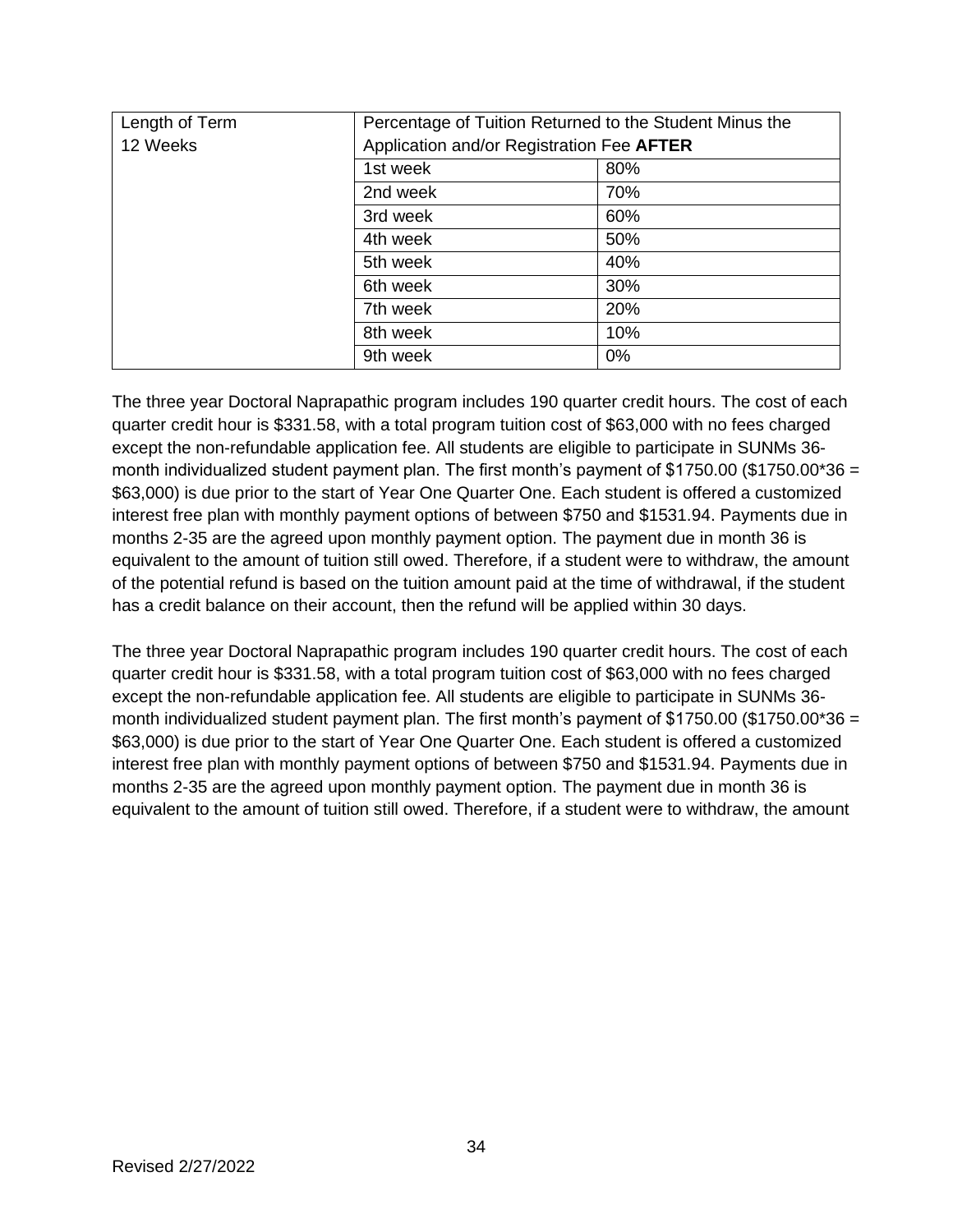of the potential refund is based on the tuition amount paid at the time of withdrawal, if the student has a credit balance on their account, then the refund will be applied within 30 days.

#### **Student on a Payment Plan**

*Sample Refund Calculation #1:* 

Based on credit hours, for each three quarter credit hour course, weekly tuition is \$99.48 During Year One Quarter One, students are enrolled in six courses. The total weekly tuition is \$596.88 (6 courses\*\$99.48).

- Once students are in Week 2 the tuition due is \$1193.76 (2 weeks\*\$596.88)
- In Week 3 the tuition due is \$1790.64 (3 weeks\*596.88)
- In Week 4 the tuition due is \$2387.52 (4 weeks\*596.88)
- This results in students owing more than they have paid by the end of Week 6 of Year One Quarter One.
- If a student withdraws in Weeks 1-6 the student would be due a refund.
- Beginning in Week 7 of Year One Quarter One the student owes SUNM and is not due a refund as documented in the chart.

| <b>After</b> | <b>Refund</b><br>% | <b>Obligation</b><br>$\%$ | Weekly<br><b>Tuition</b> | Paid                |            | <b>Obligation</b> Refund/(Obligation) |
|--------------|--------------------|---------------------------|--------------------------|---------------------|------------|---------------------------------------|
| 1st<br>Week  | 80%                | 20%                       |                          | \$596.88 \$1,750.00 | \$119.38   | \$1,630.62                            |
| 2nd<br>Week  | 70%                | 30%                       | \$1,193.76               |                     | \$358.13   | \$1,391.87                            |
| 3rd<br>Week  | 60%                | 40%                       | \$1,790.64               |                     | \$716.26   | \$1,033.74                            |
| 4th<br>Week  | 50%                | 50%                       | \$2,387.52               | 0                   | \$1,193.76 | \$556.24                              |
| 5th<br>Week  | 40%                | 60%                       | \$2,984.40               | \$750               | \$1,790.64 | \$709.36                              |
| 6th<br>Week  | 30%                | 70%                       | \$3,581.28               |                     | \$2,506.90 | (56.90)                               |

Payment Plan Sample #1 - Year 1, Quarter 1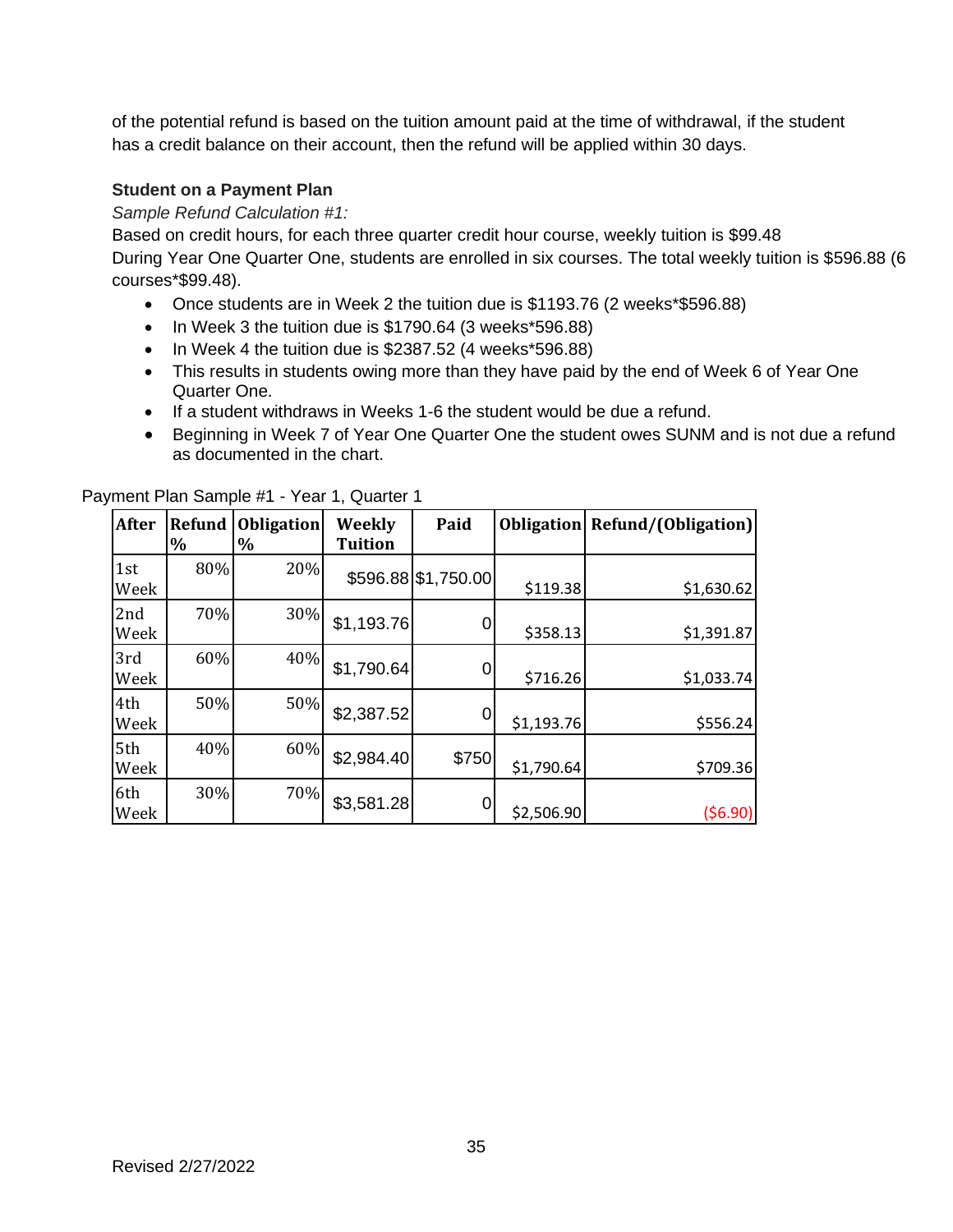| 7th<br>Week | 20% | 80%  | \$4,178.16 |       | \$3,342.53 | ( \$842.53)  |
|-------------|-----|------|------------|-------|------------|--------------|
| 8th<br>Week | 10% | 90%  | \$4,775.04 |       | 4,297.54   | (51,797.54)  |
| 9th<br>Week | 0%  | 100% | \$5,371.92 | \$750 | \$5,371.92 | (52, 121.92) |

## *Sample Refund Calculation #2:*

Based on credit hours, for each three quarter credit hour course, weekly tuition is \$99.48.

- During Year One Quarter One, students are enrolled in six courses. The weekly tuition is \$596 courses\*\$99.48).
- Once students are in Week 2 the tuition due is \$1193.76 (2 weeks\*\$596.88)
- In Week 3 the tuition due is \$1790.64 (3 weeks\*596.88)
- In Week 4 the tuition due is \$2387.52 (4 weeks\*596.88)
- This results in students owing more than they have paid by the end of Week 6 of Year One Qu
- If a student withdraws in Weeks 1-6 the student would be due a refund.
- Beginning in Week 7 of Year One Quarter One the student owes SUNM and is not due a refun documented in the chart below.
- Per the student payment plan, the student paid \$750 during the second and third month.
- With the down payment of \$1750 and three tuition payments of \$750 each the student has paid The student still owes from the first quarter of the first year.
- During the second quarter of the first year, the student enrolls in six (6) courses that are three (3) credit hours each for a tuition of \$5968.44 (\$331.58\*18 quarter credit hours). The weekly tuitior (6 courses\*\$99.48).
- Per the student payment plan, the student paid \$750 during the fourth and fifth month.
- The student withdraws during Week 6 of the second quarter of the first year.
- The percentage of the total tuition due to the student for the quarter is 40%. However, the student still for the first quarter of the first year (\$3912.56) and no tuition has been applied to the second quarter of the first year (\$3912.56) and no tuition has been applied to the second qu first year.
- Therefore, the student owes SUNM the balance due from the first quarter of the first year and t for first five weeks of the second quarter of the first year.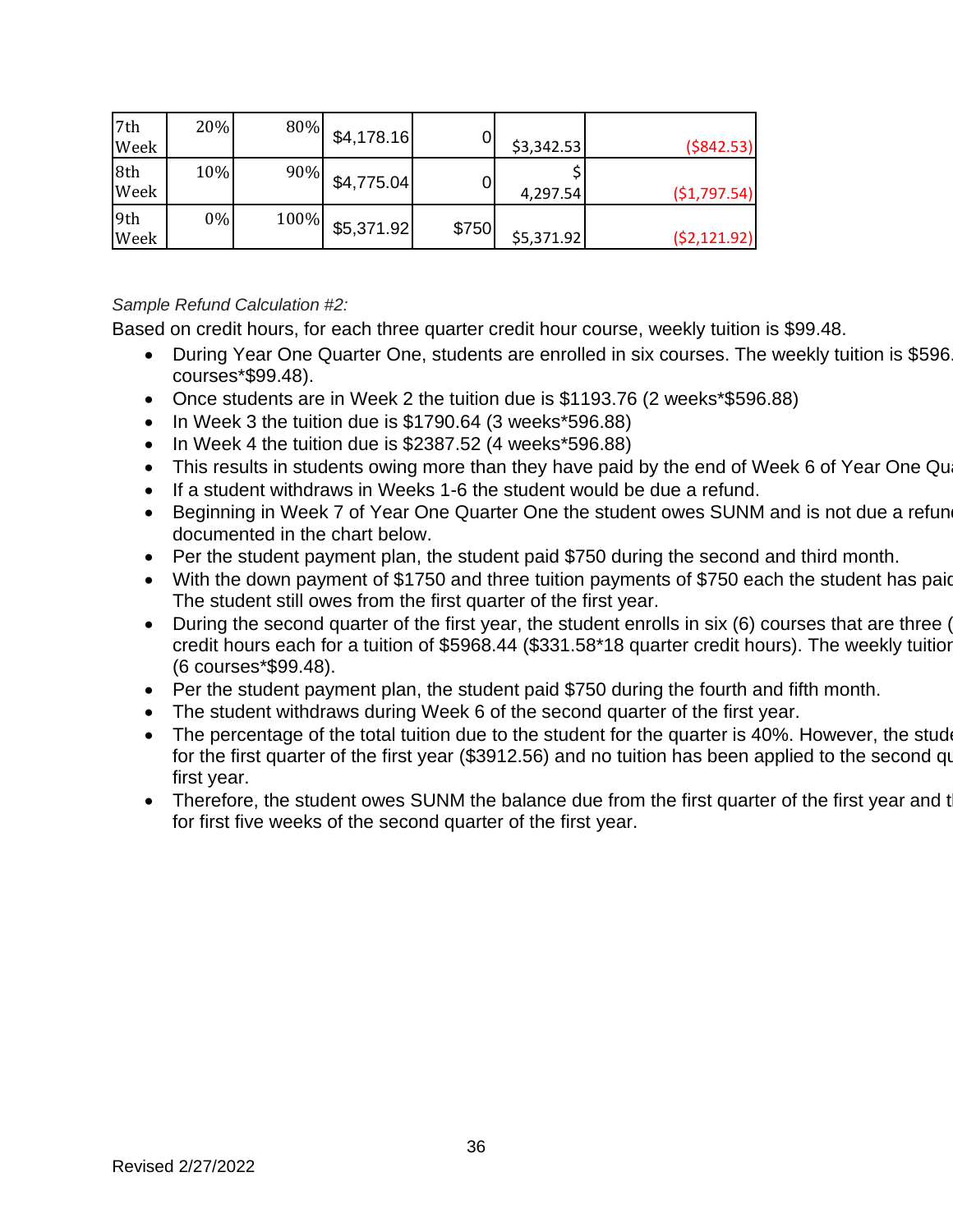| Quarter Refund<br>1 After | $\frac{0}{0}$                                                                            | <b>Obligation</b><br>$\%$ | Weekly<br><b>Tuition</b>        | Paid                | <b>Obligation</b> | Refund/(Obligation) |
|---------------------------|------------------------------------------------------------------------------------------|---------------------------|---------------------------------|---------------------|-------------------|---------------------|
| 1st<br>Week               | 80%                                                                                      | 20%                       |                                 | \$596.88 \$1,750.00 | \$119.38          | \$1,630.62          |
| 2nd<br>Week               | 70%                                                                                      |                           | $30\%$ \$1,193.76               | 0                   | \$358.13          | \$1,391.87          |
| 3rd<br>Week               | 60%                                                                                      | 40%                       | \$1,790.64                      | 0                   | \$716.26          | \$1,033.74          |
| 4th<br>Week               | 50%                                                                                      |                           | $50\%$ \$2,387.52               | 0                   | \$1,193.76        | \$556.24            |
| 5th<br>Week               | 40%                                                                                      | 60%                       | \$2,984.40                      | \$750               | \$1,790.64        | \$709.36            |
| 6th<br>Week               | 30%                                                                                      |                           | $70\%$ \$3,581.28               | 0                   | \$2,506.90        | (56.90)             |
| 7th<br>Week               | 20%                                                                                      | 80%                       | \$4,178.16                      | 0                   | \$3,342.53        | ( \$842.53)         |
| 8th<br>Week               | 10%                                                                                      | 90%                       | \$4,775.04                      | 0                   | 4,297.54          | (\$1,797.54)        |
| 9th<br>Week               | $0\%$                                                                                    |                           | 100% \$5,371.92                 | \$750               | \$5,371.92        | (52, 121.92)        |
| 10 <sup>th</sup><br>Week  | 0%                                                                                       | 100%                      | \$5968.8                        |                     | \$5968.8          | ( \$2,718.80)       |
| 11 <sup>th</sup><br>Week  | 0%                                                                                       | 100%                      | 6,565.68                        |                     | 6,565.68          | ( \$3,315.68)       |
| 12 <sup>th</sup><br>Week  | 0%                                                                                       | 100%                      | \$7,162.56                      |                     | \$7,162.56        | ( \$3, 912.56)      |
|                           | The student begins Year One Quarter Two still owing for Year One Quarter One (\$3912.56) |                           |                                 |                     |                   |                     |
| <b>2</b>                  | Quarter Refund<br>$\%$                                                                   | Obligation<br>$\%$        | <b>Weekly</b><br><b>Tuition</b> | Paid                | <b>Obligation</b> | Refund/(Obligation) |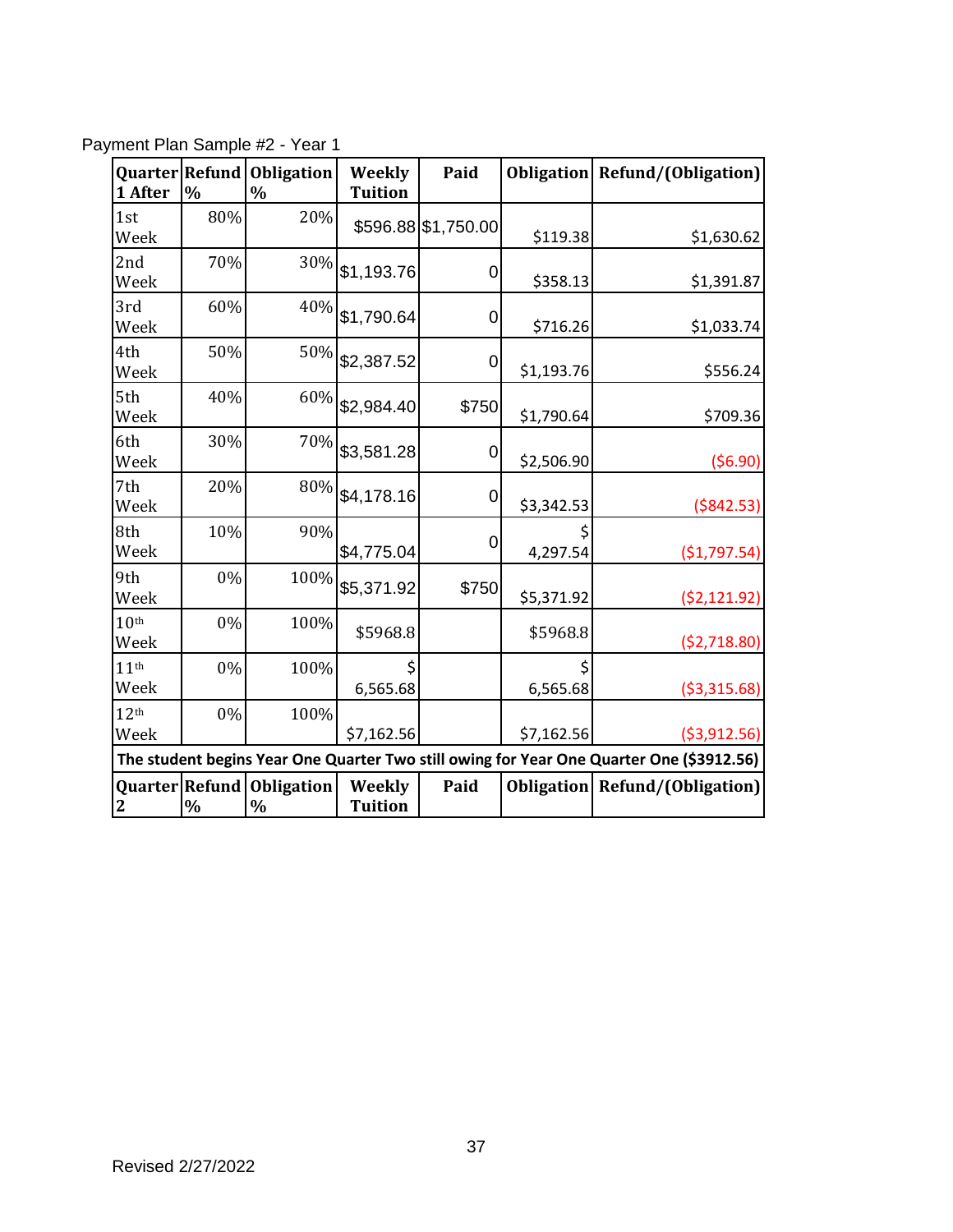| 1st<br>Week | 80% | 20%  | \$596.88   | \$750            | 132.63  | 617.37     |
|-------------|-----|------|------------|------------------|---------|------------|
| 2nd<br>Week | 70% | 30%  | \$1,193.76 | $\Omega$         | 397.90  | 352.10     |
| 3rd<br>Week | 60% | 40%  | \$1,790.64 | $\theta$         | 795.79  | $-45.79$   |
| 4th<br>Week | 50% | 50%  | \$2,387.52 | $\boldsymbol{0}$ | 1326.26 | $-576.26$  |
| 5th<br>Week | 40% | 60%  | \$2,984.40 | \$750            | 1989.39 | $-489.39$  |
| 6th<br>Week | 30% | 70%  | \$3,581.28 | $\Omega$         | 2785.15 | $-1285.15$ |
| 7th<br>Week | 20% | 80%  | \$4,178.16 | $\Omega$         | 3713.53 | $-2213.53$ |
| 8th<br>Week | 10% | 90%  | \$4,775.04 | $\theta$         | 4774.54 | $-3274.54$ |
| 9th<br>Week | 0%  | 100% | \$5,371.92 | \$750            |         |            |

# **Student Not on a Payment Plan**

*Sample Refund Calculation:* 

- A student has paid \$1531.94 (\$51150/36) as a program down payment.
- During the first quarter of the first year, the student enrolls in six (6) courses that are three (3) quarter credit hours each for a tuition of \$5224.68 (\$290.26\*18 quarter credit hours).
- The student pays \$3690.74 during the first week of the first quarter of the first year. The tuition for the quarter is paid in full.
- The student withdraws during Week 6 of the first quarter of the first year.
- The percentage of the total tuition due to the student is 40%. The student is entitled to a refund of \$2,089.87 (\$5224.68\*.40).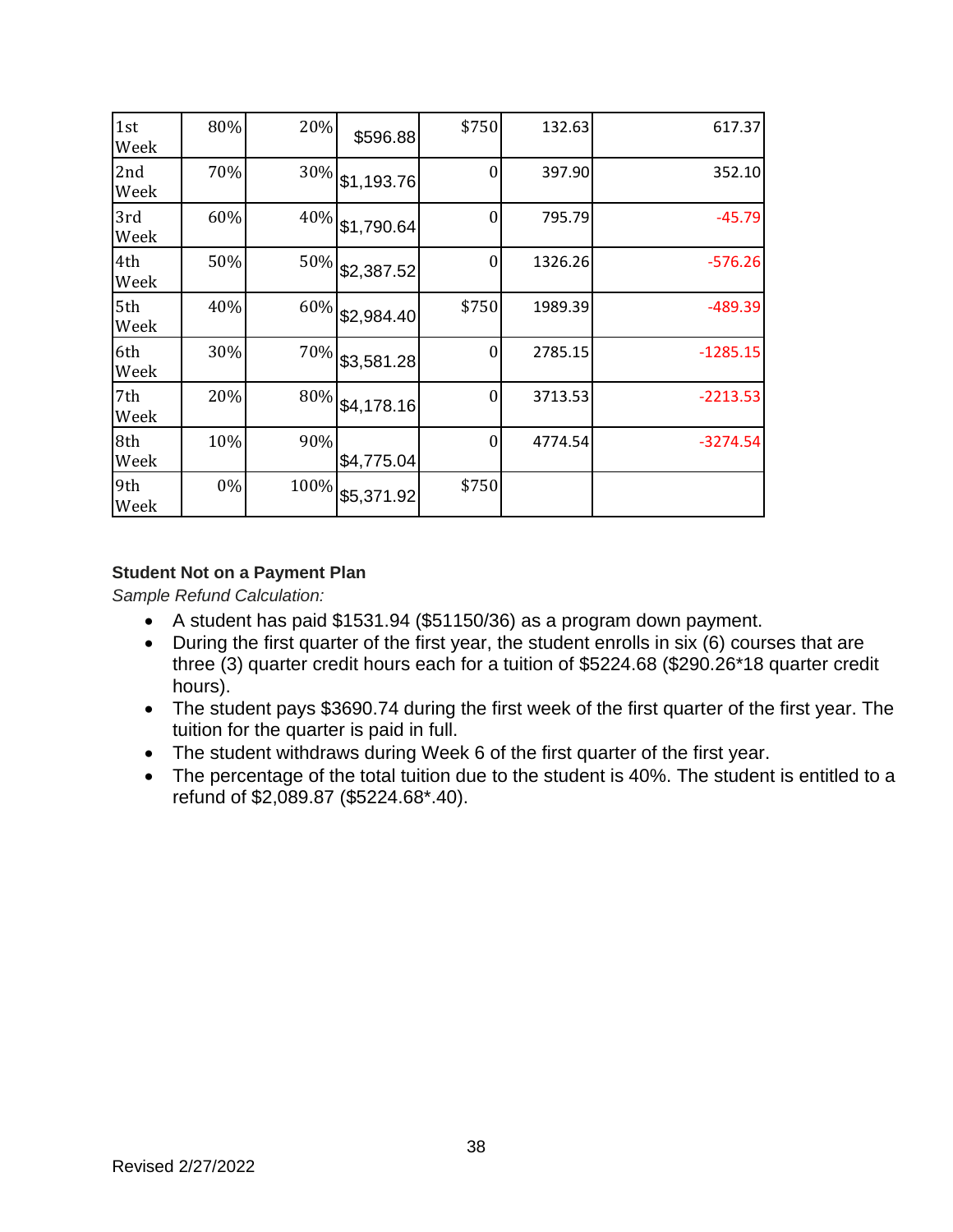| <b>Withdraws Refund</b><br>after: | $\%$ | <b>Obligation</b><br>$\%$ | <b>Quarterly</b><br><b>Tuition</b> | Paid      | <b>Obligation</b> | <b>Refund</b> |
|-----------------------------------|------|---------------------------|------------------------------------|-----------|-------------------|---------------|
| 1st Week                          | 80%  | 20%                       | \$5224.68                          | \$5224.68 | \$0               | \$4179.74     |
| 2nd Week                          | 70%  | 30%                       |                                    | $\Omega$  |                   | \$3657.28     |
| 3rd Week                          | 60%  | 40%                       |                                    | $\Omega$  |                   | \$3134.81     |
| 4th Week                          | 50%  | 50%                       |                                    | $\Omega$  |                   | \$2612.34     |
| 5th Week                          | 40%  | 60%                       |                                    | $\theta$  |                   | \$2089.87     |
| 6th Week                          | 30%  | 70%                       |                                    | $\Omega$  |                   | \$1567.40     |
| 7th Week                          | 20%  | 80%                       |                                    | $\Omega$  |                   | \$1044.94     |
| 8th Week                          | 10%  | 90%                       |                                    | $\Omega$  |                   | \$522.47      |
| 9th Week                          | 0%   | 100%                      |                                    | $\Omega$  |                   | \$0.00        |

### **No payment plan - Year 1, Quarter 1**

SUNM shall make the appropriate refund within thirty days of the date the school is able to determine that a student has cancelled or has been terminated from a course. Students are not permitted to withdraw from a course after the original quarter end date.

#### Cancellation Policy

A student has the right to cancel her/his agreement at any time. Business day means a day on which the student is scheduled to attend a class session.

- Cancellation can be made in any manner: phone, email, USPS, etc.
- The written notice of cancellation, if sent by mail, is effective based on the postmark date.
- If the Enrollment Agreement is canceled by midnight of the fifth business day on which the student attended her/his first class (business day is a day on which a student is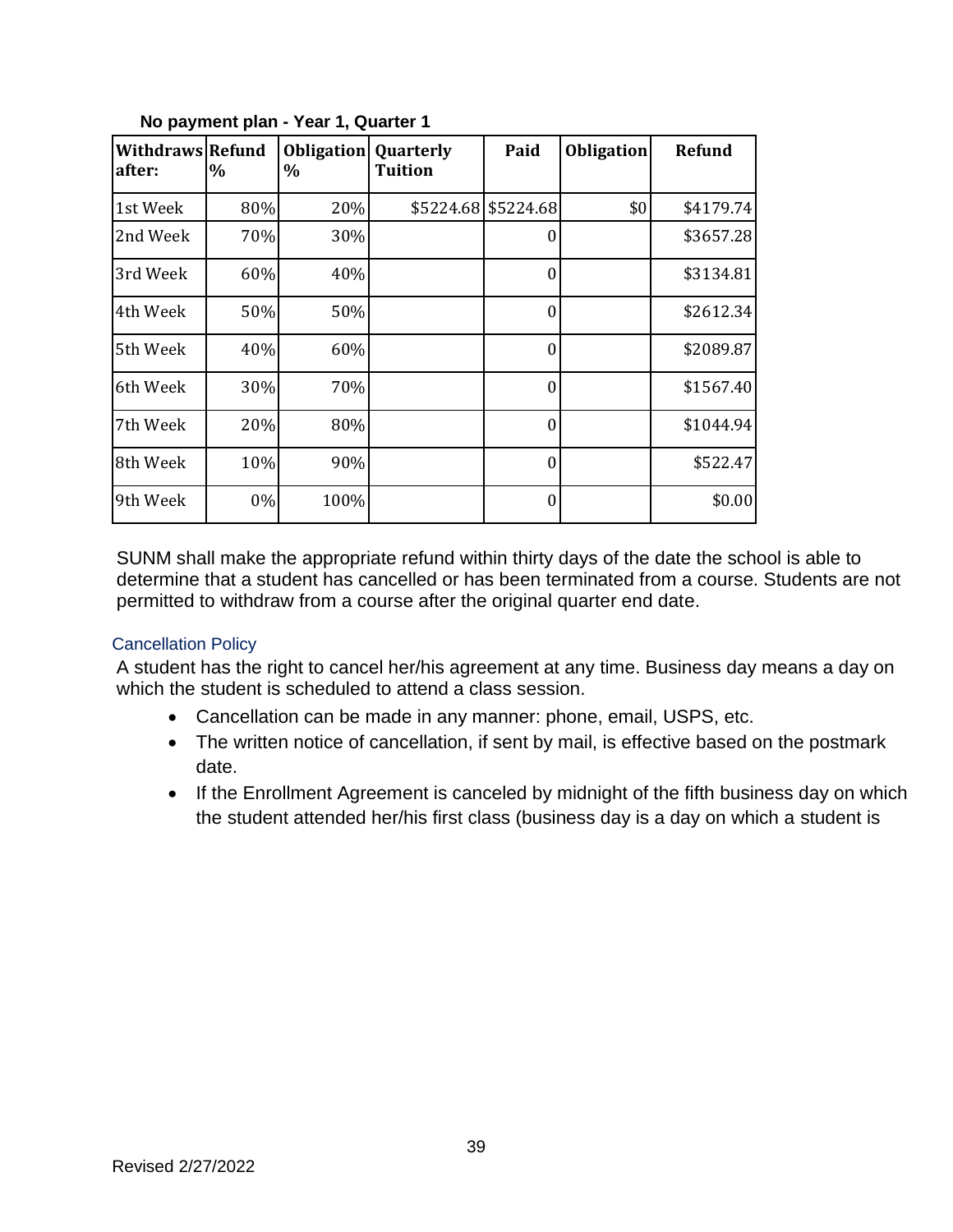scheduled to attend a class session), the student will have no liability to SUNM for tuition and the school will refund any money that the student paid within 30 days after it receives the student's notice of cancellation.

• SUNM does not grant refunds for books purchased at SUNM or other miscellaneous fees.

# **Unit Of Credit**

The SUNM's Unit of Credits is based on the Quarter Credit Hour Standard of Measure. Definition: One quarter credit hour is granted for the successful completion of 30 hours of student work. A quarter consists of a time frame equal to 12 weeks of regularly scheduled academic activities.

# **Diplomas And Transcripts**

Transcripts are available unless the student is indebted financially to the school. A diploma is issued after satisfactory completion of all subject material with a minimum of a 3.0 GPA and when all financial obligations to the school have been met. An official transcript is maintained for each student. The transcript provides a complete record of all course grades and credits earned. The school will supply official transcripts to whomever the student or graduate designate.

To obtain a transcript of your SUNM course work, you must submit a signed written request form. Your request must include your name, social security number and the exact address where you want your transcript sent. Transcripts mailed to students will be unofficial unless the student specifically requests an official copy. (Official copies include a message that the transcript is official only if delivered in the signed, sealed envelope in which it is provided. Official transcript cannot be faxed. Unofficial transcript can be emailed for free or faxed at a charge of \$6.00 providing payment is made with a valid credit card.) The first watermarked transcript is free. Each additional transcript will cost \$6.00 (credit, check or money order, please make payable to SUNM). Mail your transcript request, with payment to: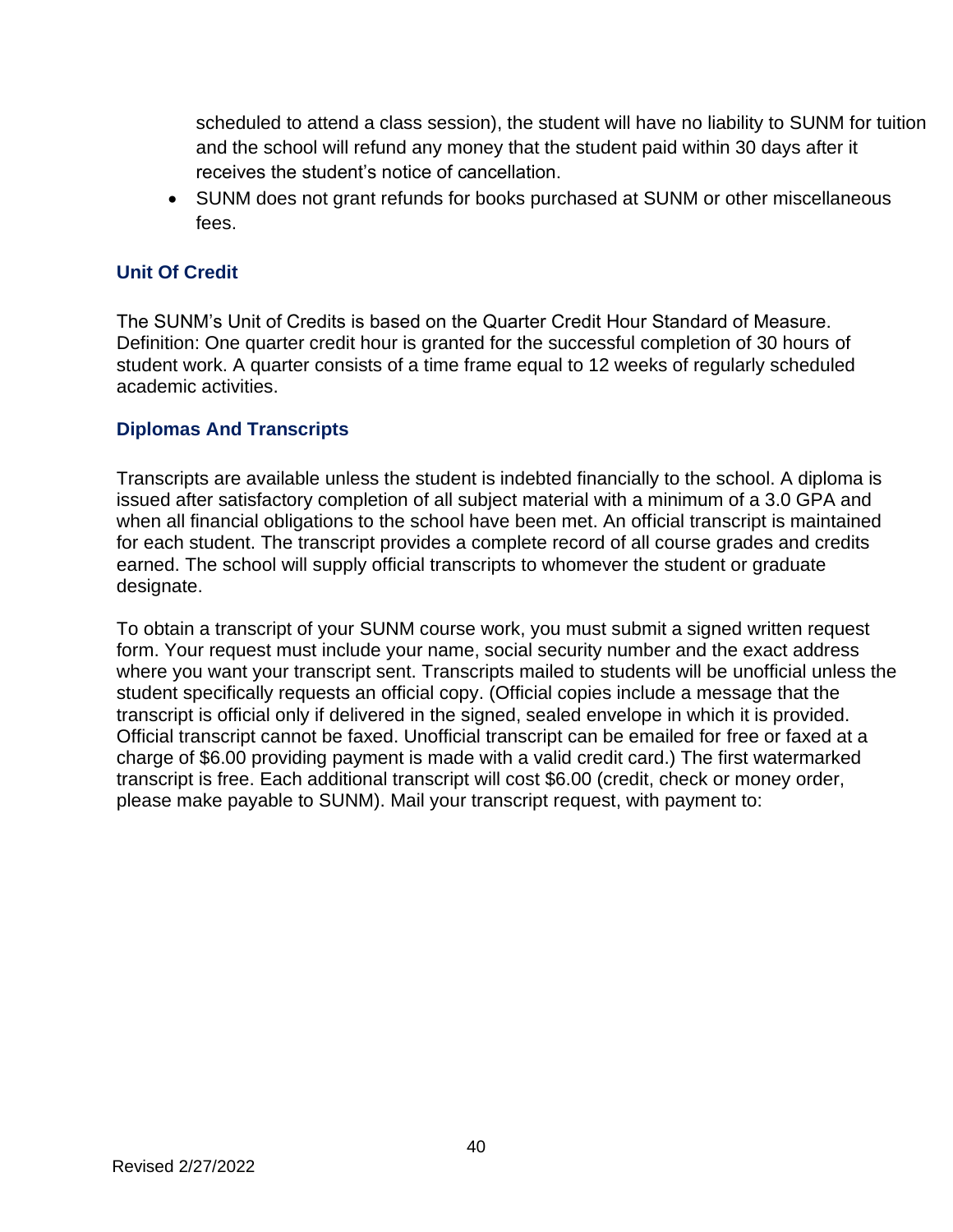Registrar's Office Southwest University of Naprapathic Medicine 2006 Botulph Road Suite A Santa Fe, NM 87505

We also accept faxed requests. Transcript requests will be accepted via fax with a valid credit card number (Visa, MasterCard or Discover), expiration date and code from reverse side of card. Request sent by fax should include a telephone number where the student can be reached. The fax number is (505) 424-6377. You may also request a transcript in person by coming to the SUNM Registrar's Office during regular business hours. If you have any questions, please call (505) 467-8777.

NOTE: Transcript will not be processed until all outstanding obligations to SUNM are cleared.

# **Academic Integrity Statement**

Academic integrity is a basic guiding principle for all educational activities at SUNM and all members of the community are expected to adhere to this principle. Specifically, academic integrity is the pursuit of educational activity in an open, honest, and responsible manner. It includes a commitment not to engage in or tolerate acts of falsification, misrepresentation, or deception. These acts include plagiarism defined as "attempting to pass work of another off as your own".

Acting in an unethical manner in either the online classroom or in-person clinical setting may lead to dismissal from the program. Such acts violate the fundamental ethical principles of the SUNM community and undermine the efforts of others.

A student accused of academic dishonesty will either accept the accusation made by the faculty member or request a hearing before the Academic Integrity Ad Hoc Committee, who will decide on the accusation of academic dishonesty. In addition to academic sanctions imposed by the faculty, students found guilty of academic dishonesty also face consequences from the Academic Integrity Ad Hoc Committee ranging from attending a mandatory class in ethics to expulsion from SUNM.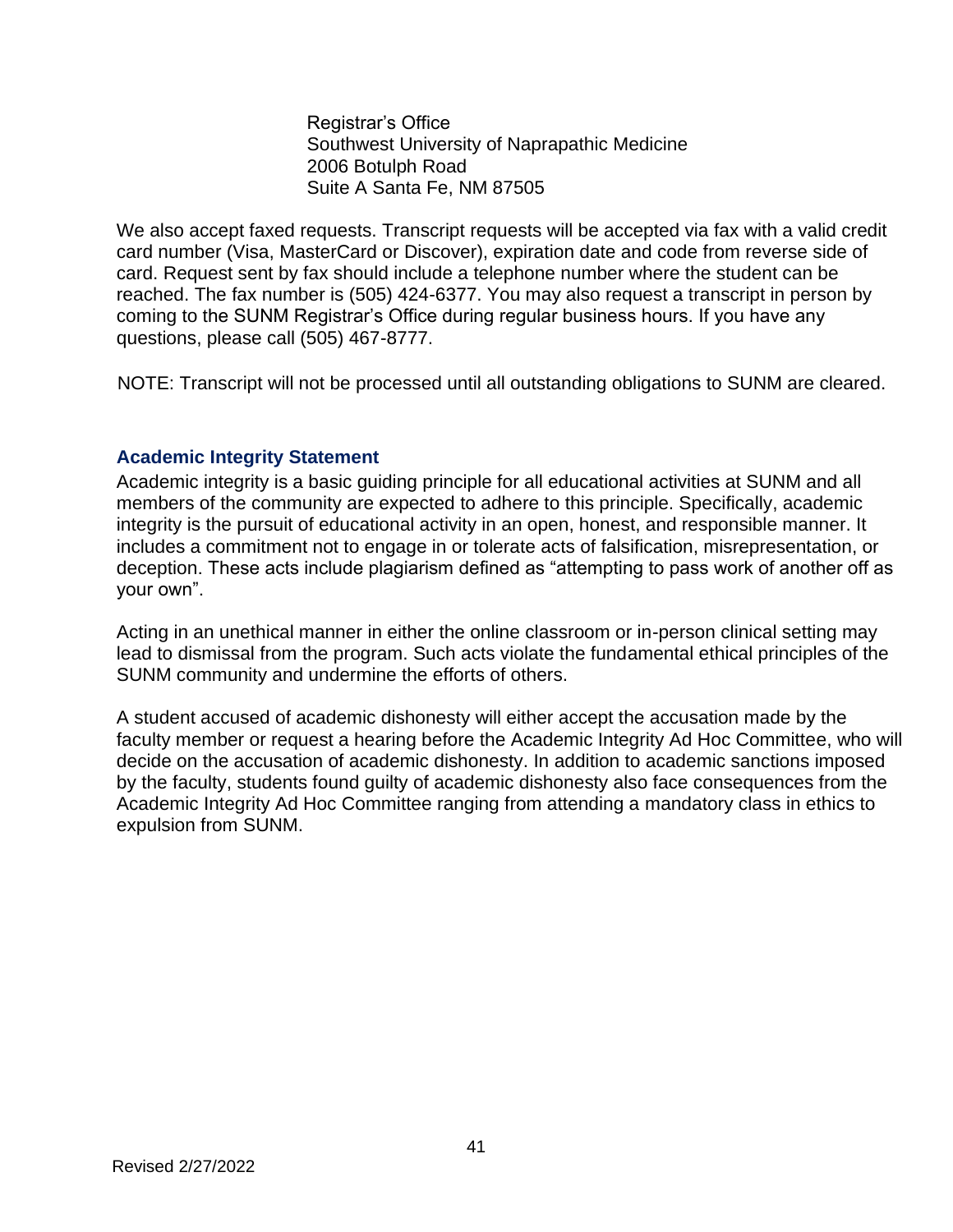#### **Definitions**

Academic Dishonesty: Any of the following acts, when committed by a student at SUNM shall constitute academic dishonesty.

Cheating: Cheating is defined as using unauthorized materials or receiving unauthorized assistance during an examination or other academic exercise. Examples of cheating include: copying the work of another student during an examination or other academic exercise (includes computer programming), or permitting another student to copy one's work; taking an examination for another student or allowing another student to take one's examination; possessing unauthorized notes, study sheets, examinations, or other materials during an examination or other academic exercise; collaborating with another student during an academic exercise without the Faculty's consent; and/or falsifying examination results.

Plagiarism: Plagiarism is defined as the use of another's ideas or words without appropriate acknowledgement. Examples of plagiarism include: failing to use quotation marks when directly quoting from a source; failing to document distinctive ideas from a source; fabricating or inventing sources; and copying information from electronic sources.

Unauthorized Possession or Disposition of Academic Materials: Unauthorized possession or disposition of academic materials may include: selling or purchasing examinations, papers, reports or other academic work; taking another student's academic work without permission; possessing examinations, papers, reports, or other assignments not released by any faculty; and/or submitting the same paper for multiple classes without advance faculty authorization and approval.

Copyright Infringement: Dissemination, by electronic or paper means, of copyrighted material for use other than limited scholarly critique is an infringement of U.S. Copyright law and a violation of the Academic Integrity policy.

Fabrication: Falsification or creation of data, research or resources, or altering graded work without the prior consent of the course faculty.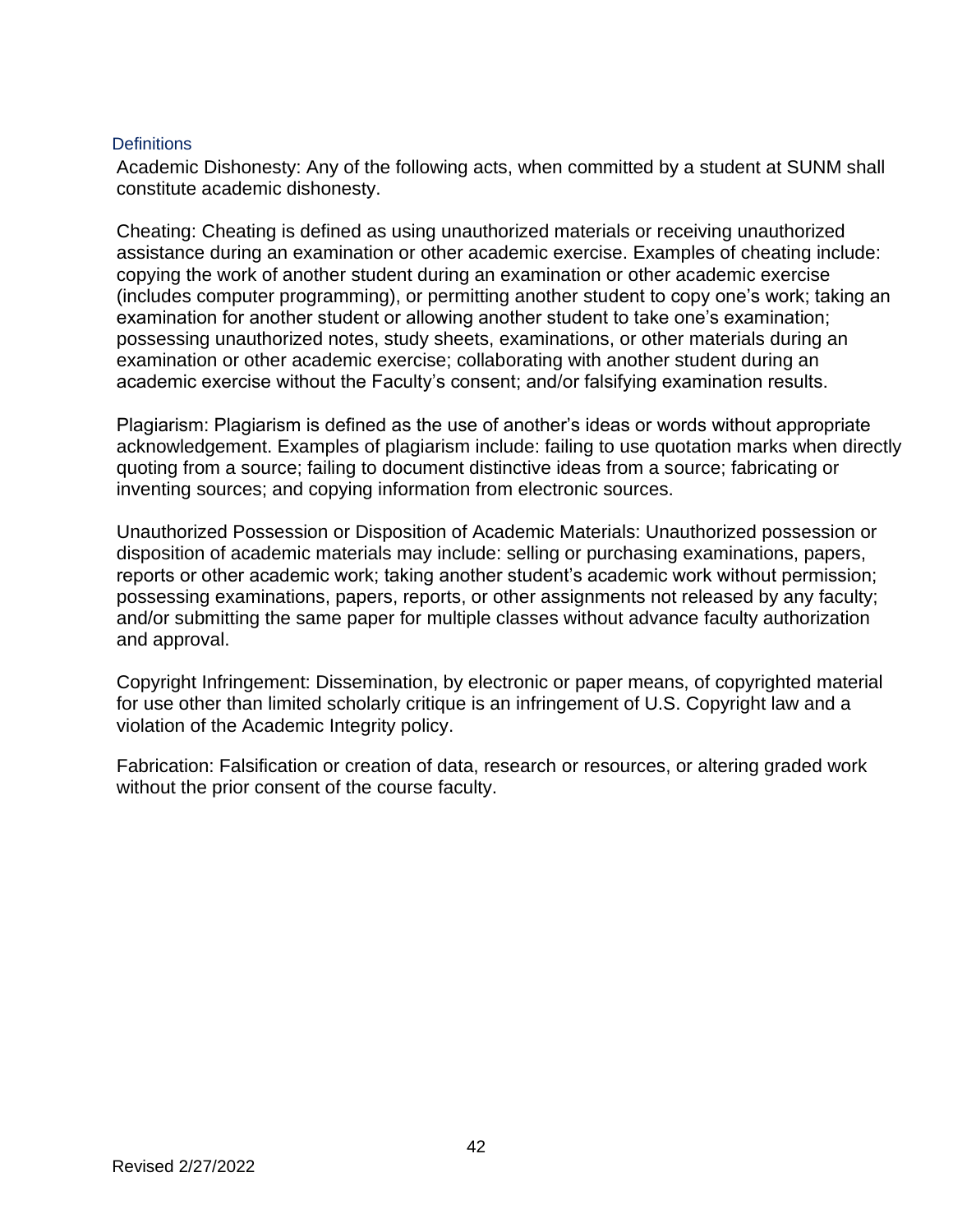Aid of Academic Dishonesty: Intentionally facilitating plagiarism, cheating, or fabrication.

Lying: Deliberate falsification with the intent to deceive in written or verbal form as it applies to academic submission.

Bribery: Providing, offering, or taking rewards in exchange for a grade, an assignment, or the aid of academic dishonesty.

Threat: An attempt to intimidate a student, staff, or faculty member for the purpose of receiving an unearned grade or in an effort to prevent the reporting of an Academic Integrity policy violation.

Violations: Violations of Academic Integrity are acts of academic dishonesty and include but are not limited to: plagiarism, cheating, copyright infringements, fabrication, aid of academic dishonesty, lying to course faculty, lying to representatives of the Academic Integrity Ad Hoc Committee, bribery or threats pertaining to academic matters, or an attempt to do any of the aforementioned violations. A student accused of academic dishonesty will either accept the accusation made by a faculty member or request a hearing before the Academic Integrity Ad Hoc Committee, who will make a decision on the accusation of academic dishonesty. In addition to academic sanctions imposed by the faculty, students found guilty of academic dishonesty also face consequences from the Academic Integrity Ad Hoc Committee ranging from attending a mandatory class in ethics to expulsion from SUNM.

# **Satisfactory Academic Progress**

SUNM requires high standards of academic achievement. Students must maintain sufficient academic progress to be eligible to continue their program of study. The Registrar and Chief Academic Officer review all grades and evaluations regarding academic, clinical and professional competencies at the completion of each quarter. Both academic performance and inappropriate conduct by a student in connection with his or her academic and clinical activities will be considered. Conduct considered unacceptable or inappropriate include, but is not limited to, breaches in trust or confidence or personal actions including cheating, plagiarism or unauthorized use of materials in academic exercises or examinations; misrepresentation,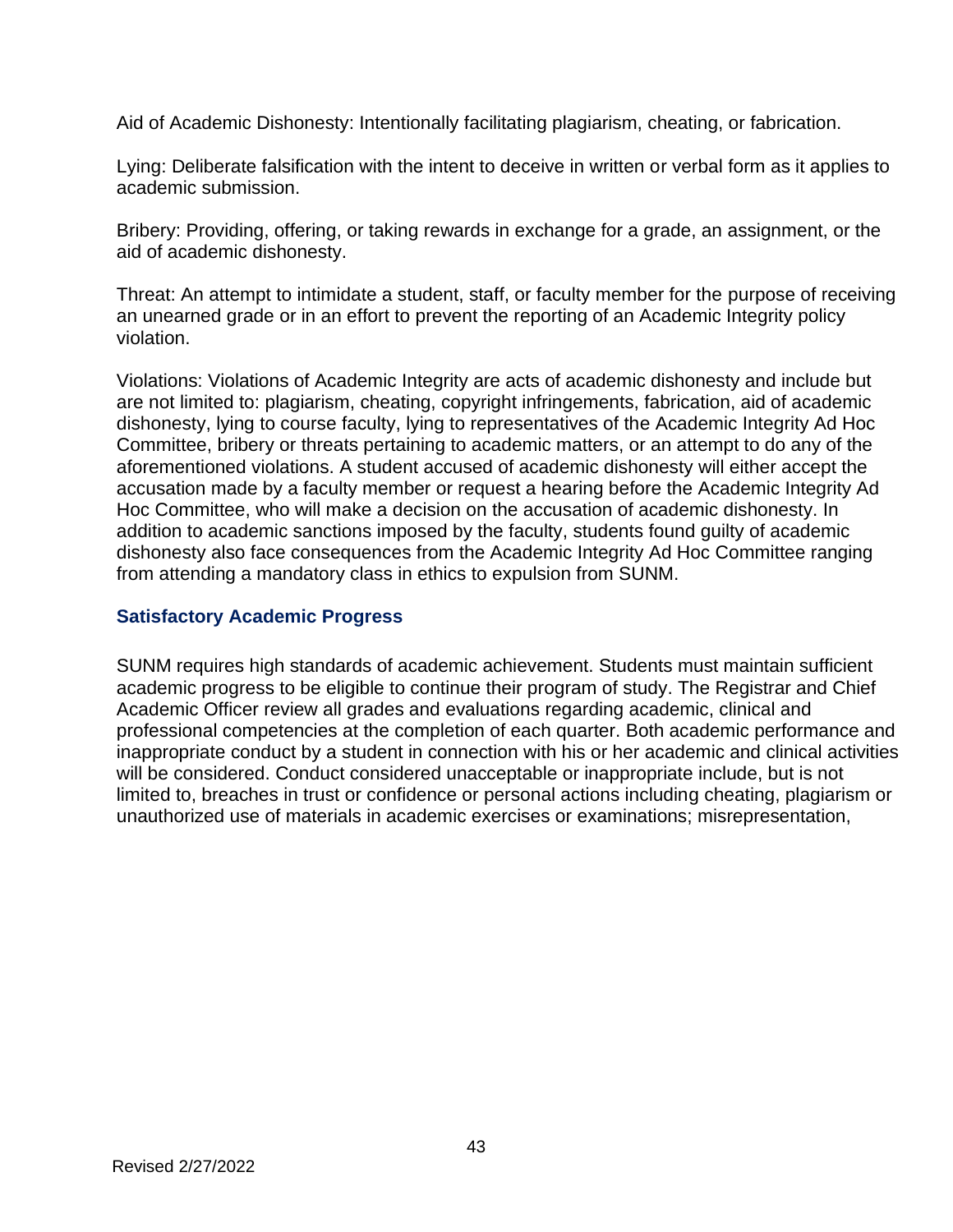distortions or serious omissions in clinical care; abuse, misrepresentation or seriously improper conduct in relation to patients or colleagues in clinical training or academic settings; repeated failures without adequate excuse to meet assigned obligations in academic, clinical, and professional training and breaches of other standards of professional conduct and responsibility.

#### Standards Of Satisfactory Academic Progress

Students must maintain a minimum CGPA of 3.0 in order to be considered making satisfactory academic progress. These will be reviewed at the end of each grading period after grades have been posted to determine if the student's CGPA is in compliance.

#### Rate Of Progress Toward Completion Requirements

Students need to pass and finish each class in order to move onto the next class. In addition to the CGPA requirements, a student must successfully complete at least 100% of all credits attempted in order to be making satisfactory academic progress. Credits attempted are defined as those credits for which students are enrolled in and have incurred a financial obligation. As with the determination of CGPA, the completion requirements will be reviewed at the end of each quarter after grades have been posted to determine if the student is progressing satisfactorily.

#### Maximum Time In Which To Complete

A student is not allowed to attempt more than 1.5 times, or 150%, of the number of credits in their program of study. The requirements for rate of progress are to assure that students are progressing at a rate at which they will complete their programs within the maximum time frame of 5 years calculated from the original date of enrollment.

#### How Transfer Credits Affect Standards Of Academic Progress

Transfer credits are not counted in the CGPA and the Graduation CGPA

#### Warning & Probation

At the end of each quarter after grades have been posted, each student's CGPA and rate of progress is reviewed to determine whether the student is meeting the above requirements.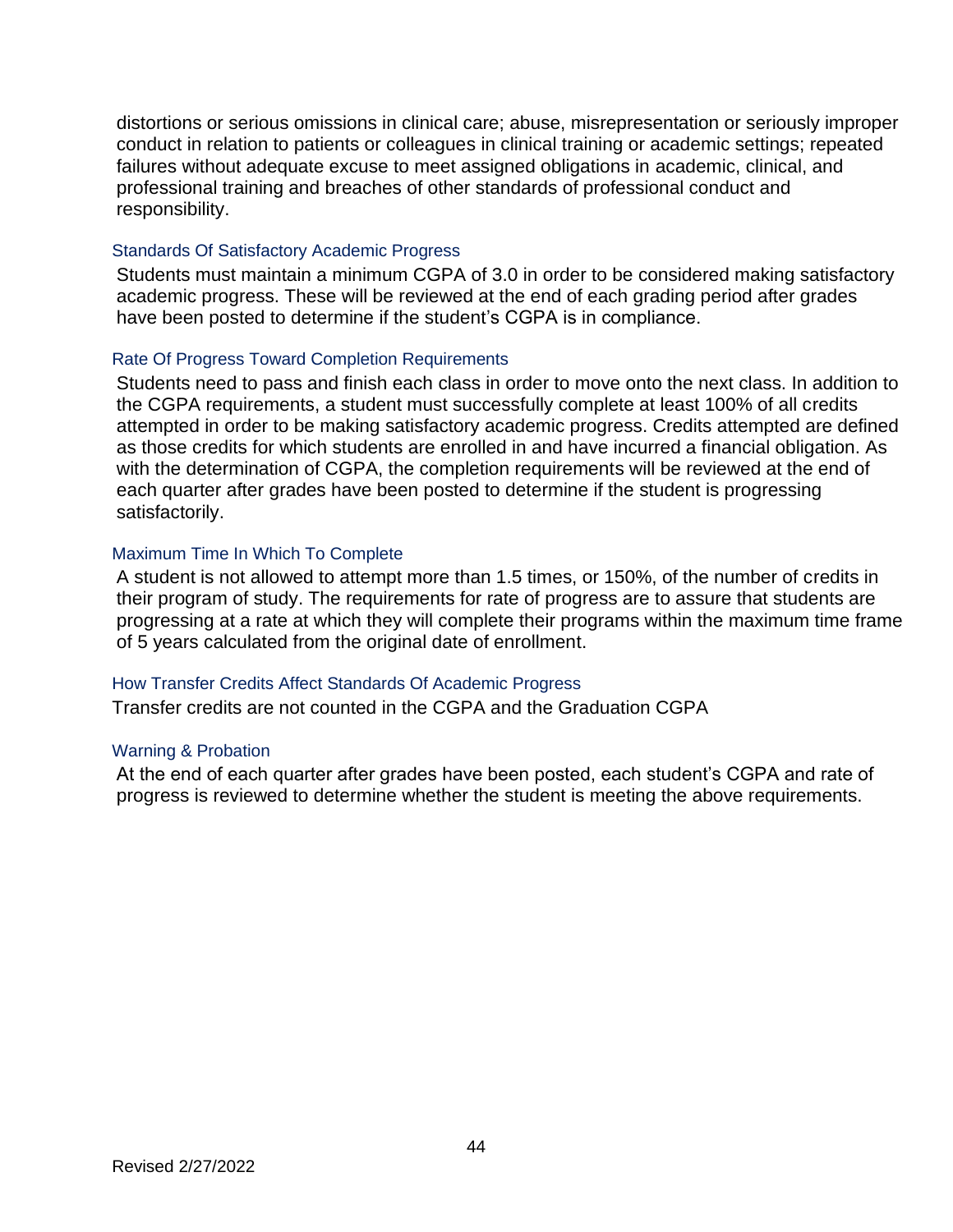Students will be placed on Warning the first quarter in which the CGPA or the rate of progress falls below the minimum requirements of 3.0 CGPA per term. At the end of the next term, the student will be removed from Warning and returned to regular status if they meet or exceed the minimum standards, or will be placed on Probation if they continue to fall below the specified values.

Students on Probation will be evaluated at the end of their second quarter of monitoring. Students who raise their CGPA and rate of progress at or above the minimums will be removed from Probation and returned to regular status. If a student does not meet the minimum CGPA or rate of progress requirements at the time of evaluation, the student will be dismissed from school. If at any point it can be determined that it is mathematically impossible for the student to meet the minimum requirements, the student also must be dismissed from the school. The institution also reserves the right to place students on or remove from academic monitoring based on their academic performance, notwithstanding these published standards.

Notification of academic dismissal will be in writing. The Conduct Policy section of this catalog describes other circumstances that could lead to student dismissal for non-academic reasons. As a dismissed student, a tuition refund may be due in accordance with the SUNM's stated refund policy.

Students on Warning and Probation must participate in academic advising as deemed necessary by SUNM as a condition of their academic monitoring. Students who fail to comply with these requirements may be dismissed even though their CGPA or rate of progress may be above the dismissal levels.

#### Academic Warning

Any student whose grade falls below an 80% in any class will be subject to written notice of academic warning from the Chief Academic Officer and will be required to meet with the President and the respective faculty to discuss ways in which the situation may be remedied. If the class(es) in which the student is failing is/are part of the operating body of knowledge required for clinical performance, the student may, at the discretion of the Chief Academic Officer, be removed from clinic for the remainder of the term.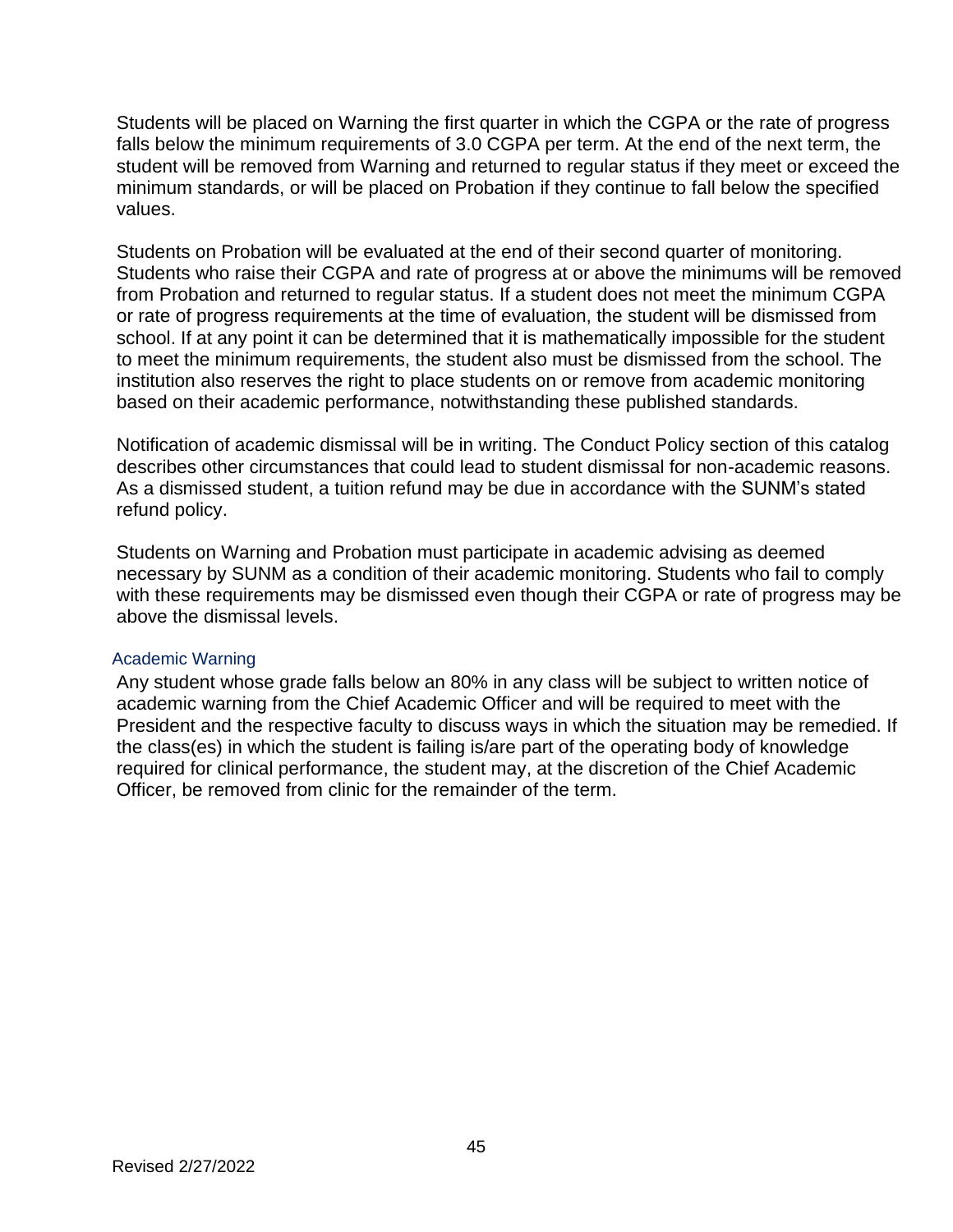#### Academic Probation

Any student whose grade point average falls below 3.0 will be subject to academic probation pursuant to a written notice from the Chief Academic Officer. Probation shall be imposed for a period of one quarter. The student will be required to meet with the Chief Academic Officer to discuss ways in which the situation may be remedied. Suspension for one quarter may be imposed.

#### SAP Appeals

Students on an SAP warning or probation status have the option to appeal this status if an extenuating circumstance caused them to be unable to meet the requirements of the SUNM SAP policy.

To appeal an SAP warning or probation status, students must:

- Complete the Satisfactory Academic Progress Appeal Form
- Provide official third-party documentation that supports the circumstance(s) described on the appeal form, if applicable
- Submit the completed Satisfactory Academic Progress Appeal Form with documentation to the Registrar

Complete appeals are presented to the Chief Academic Officer for determination of outcome. A decision will be rendered within ten (10) days. Students will be notified of the outcome via email.

#### **Conduct**

Students are expected to assist in creating and maintaining an educational environment, which will ensure fellow students the opportunity to achieve their educational objectives without unnecessary inconvenience and assist in protecting the safety, welfare and property of SUNM and its members. All assignments and tests that are part of a course must be completed as requested. It is the student's responsibility to complete all work on time as assigned. Students are expected to conduct themselves in a professional manner at all times.

# **Internship Portion Of The Program**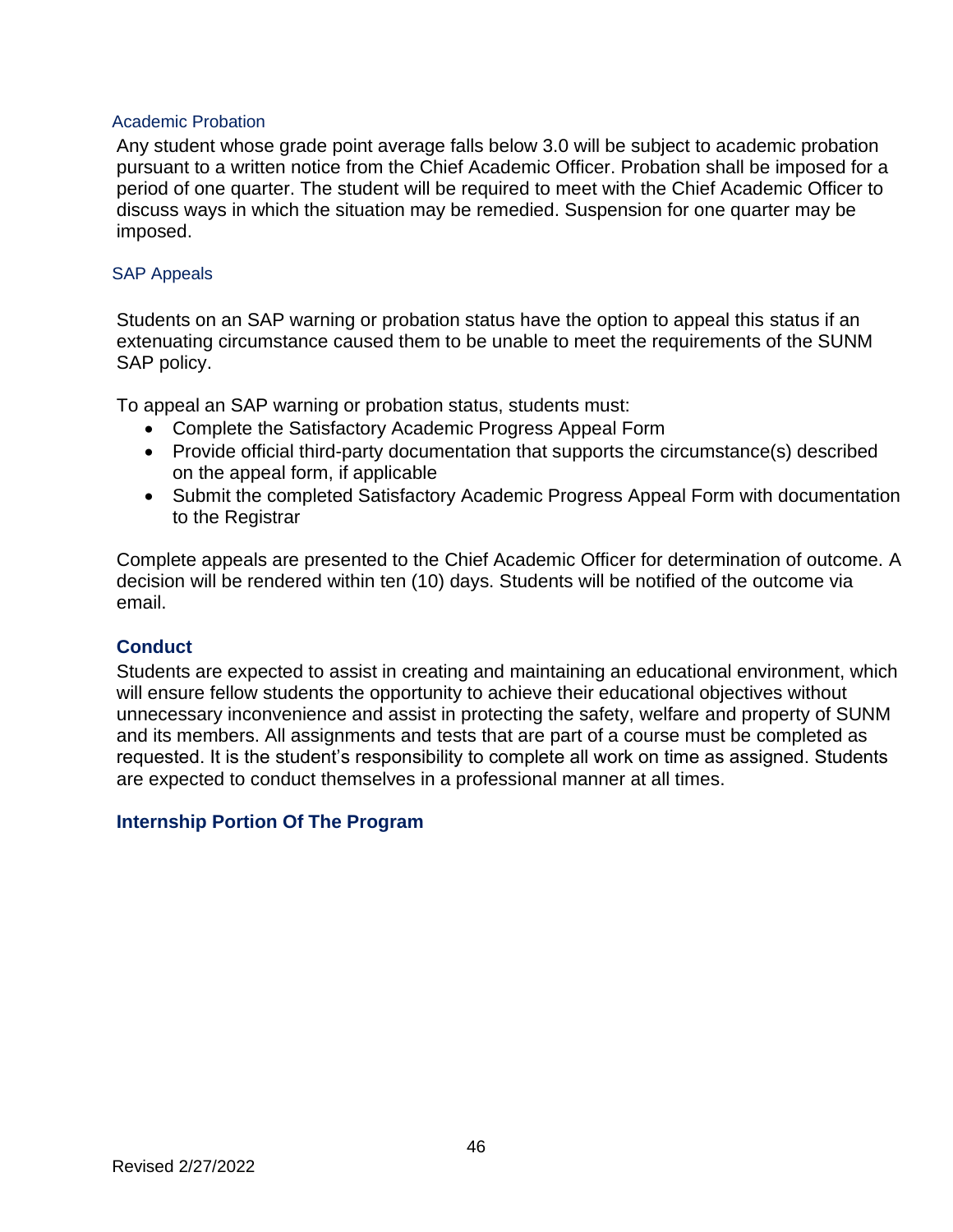Prior to entrance into the Internship portion of the program, students must pass the Clinical Entrance Exam. The candidate for internship must satisfy all academic requirements and financial obligations. The Clinical Internship will be completed over a 52-week period, and will consist of 50, 12-hour work weeks and a minimum of 2 days per week.

The minimum time commitment to complete Clinic requirements is 50 weeks, 2 days a week 12 hours per week in the clinic. Interns are also enrolled in classes each quarter.

To assure proper credit and recording of time obligations, Interns will be computer clocked in and out in the Clinic office by the Intern. Interns will clock in/out for lunch breaks taken off premises.

Any deviation or change from the Intern's schedule must be pre-approved by the SUNM Naprapathic Preceptor or SUNM intern clinician on duty. Hours missed during a week must be made up during the same quarter with written approval of the SUNM intern clinician. During the internship, the Intern will be allowed up to 2 weeks of personal time off. These hours off must be approved 60 days in advance by written consent of the SUNM intern clinician. If no time is taken off during the internship, the Intern may finish the program in 50 weeks. Emergency leave or absences occasion can be taken during internship, that time must be made up to fulfill the 50 weeks of Clinical experience.

# **Transfer Of Credit To Other Schools**

SUNM does not imply or guarantee that credits completed at the school will be accepted by or transferable to any other institution, and it should not be assumed that any credits for any courses described in this catalog can be transferred to another institution. Each institution has its own policies governing the acceptance of credit from other institutions. Students seeking to transfer credits earned at SUNM to another institution should contact the other institution to which they seek admission to inquire as to that institution's policies on credit transfer.

# **Transfer Of Credit To SUNM**

Acceptance of credits from other schools and institutions is at the sole discretion of SUNM. A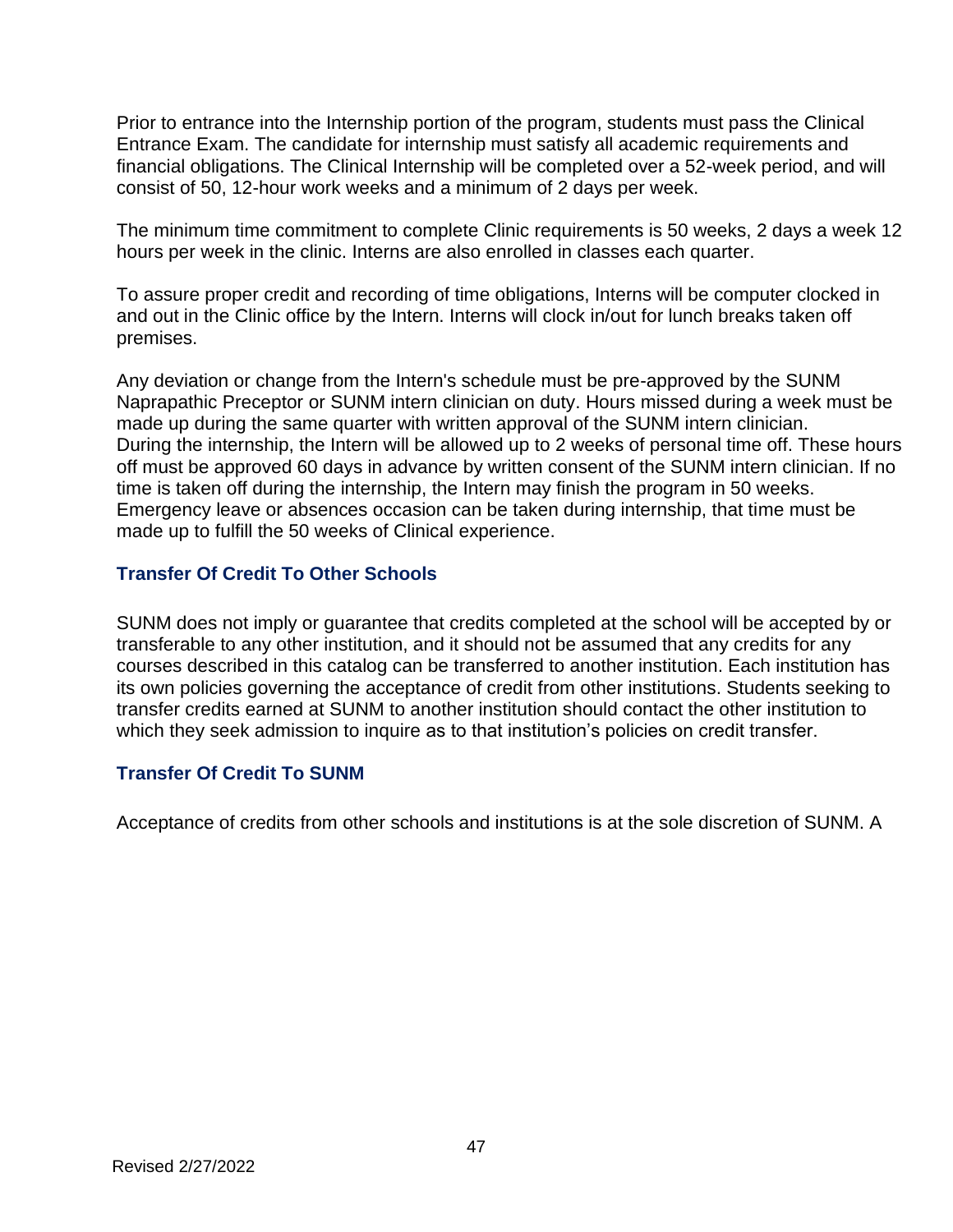student may obtain credit for previous academic degree study but is limited to 50% of the total doctoral credit required for the degree. The course work must be relevant to the student's program of study and equivalent in both content and degree level of graduate study. An applicant must provide documentation regarding the transfer of credit prior to the program start date. Students applying for transfer credit for courses taken at other institutions must observe the following guidelines:

- All requests for transfer credit must be received by SUNM prior to the program start date, but after the enrollment agreement has been signed and submitted.
- Technical skills courses, including externship credit, are not transferable into the school. SUNM will evaluate academic courses or programs from any accredited institution.
- Only credits from coursework with a grade of B/3.0 (on a 4.0 scale) may be transferable into the school.
- Student must provide official transcripts from the institution/ where the course was taken, along with course description from the school's catalog.
- Prior coursework must have been completed within the past seven (7) years.
- If transfer credits are accepted, the total number of credits to be completed as well as the cost of tuition will be reduced accordingly, based on the per credit cost of tuition as outlined in the tuition and fee information addendum to this catalog.

Transfer credits are awarded as credits only. Transfer grades are not included in the calculation of the grade point average (GPA).

# Test Out Exams

Students who feel they meet or exceed the academic requirements for specific courses in the program, either through prior coursework or occupational experience, may choose to test out of some individual courses at SUNM. A Test Out Exam will be available for the following courses:

- · ANAT 501 Anatomy I
- · ANAT 502 Anatomy II
- · ANAT 503 Anatomy III
- BCHM 501 Biochemistry I
- BCHM 502 Biochemistry II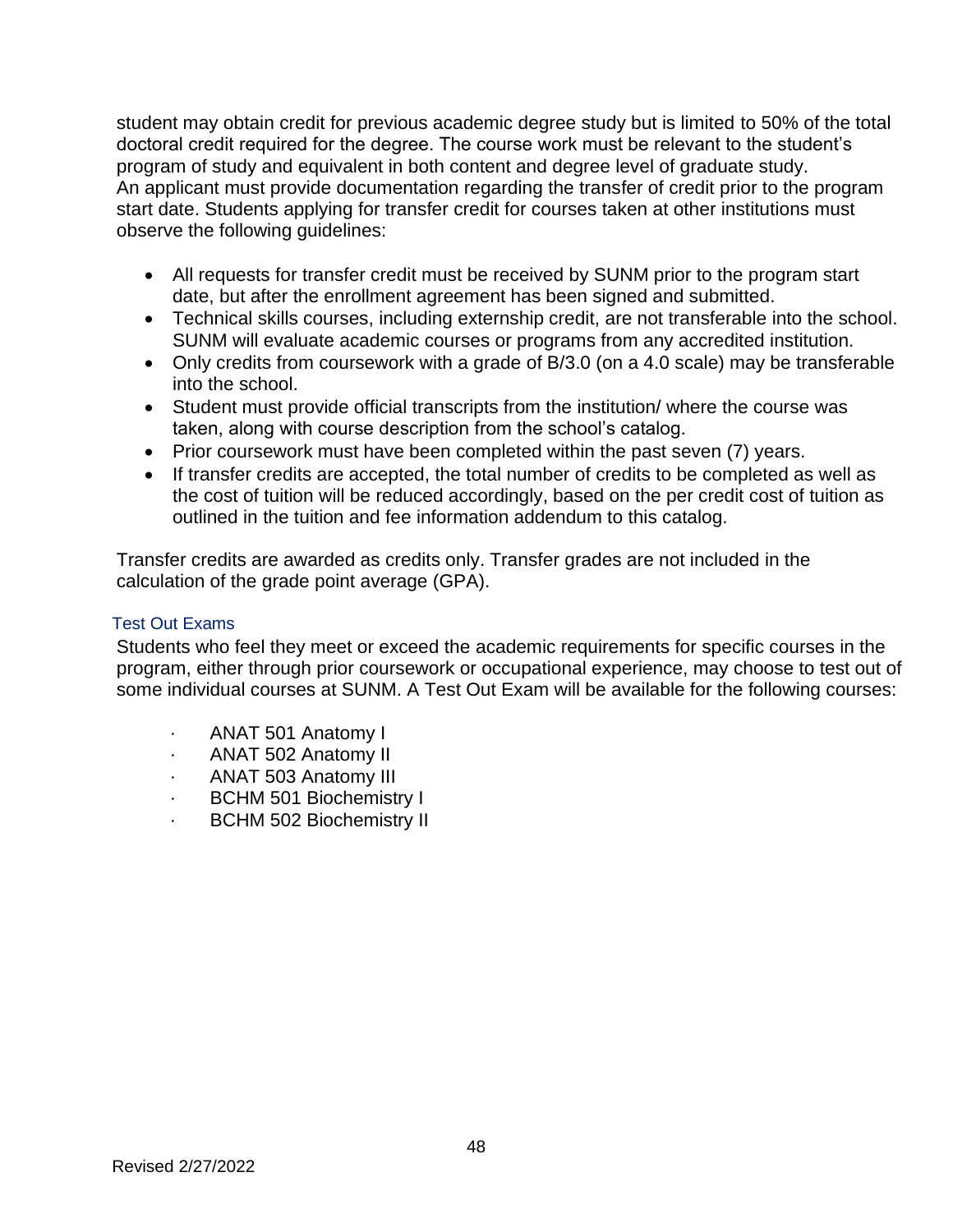- · KINE 500 Kinesiology
- MBME 603 Mind Body Medicine
- · MPHE 500 Microbiology and Public Health
- · METE 500 Medical Terminology\*
- NEUR 501 Neuroscience I
- NEUR 502 Neuroscience II
- · PHYS 501 Physiology I
- PHYS 502 Physiology II
- PHYS 503 Physiology III
- · SNDI 501 Science of Diet and Nutrition I
- SNDI 502 Science of Diet and Nutrition II
- STBD 500 Stress and the Body

\* A student may only receive ½ credit for METE 500 Medical Terminology. This course is divided into two parts. Part One is traditional medical terminology and Part Two is Naprapathic terminology. A student attaining a passing score on this test will be registered for the course, but only required to complete the assessments for Part Two Naprapathic terminology.

A minimum score of 80% is required to pass a Test Out Exam. If a passing score is attained, the student will receive credit for the course in the form of a pass reflected on the SUNM transcript. Students may only take a Test Out Exam for a course once. If the student does not pass the Test Out Exam with a minimum score of 80% on the first attempt, the student will be required to complete the course.

There are no additional fees associated with taking the Test Out Exam. No more than 20% of the program (by number of quarter credit hours) may be completed via Test Out Exam. Students opting to take a Test Out Exam must complete the exam no later than 30 days from the date of enrollment. For each Test Out Exam a student passes, a reduction of tuition per quarter credit hour (\$290.26) will be reflected in the student's program cost. Addendums to the student Enrollment Agreement and Payment Plan will be executed to reflect the adjusted program tuition due.

Policy On Transfer Credit For Military Training And Education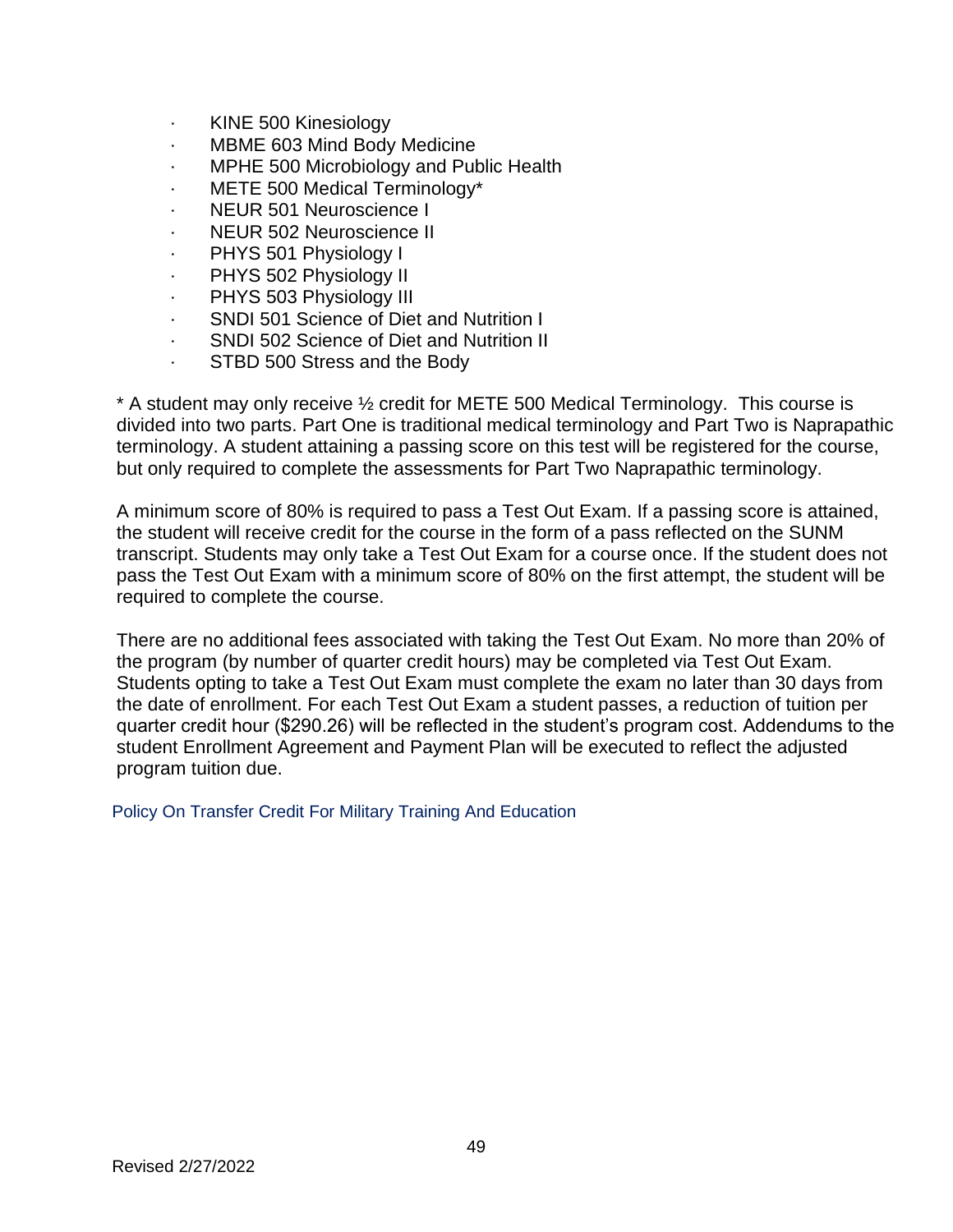SUNM recognizes and utilizes the American Council of Education (ACE) Guide for the evaluation of educational experiences in the Armed Services. SUNM will award credit for appropriate learning acquired in military service at levels consistent with the ACE Guide recommendations and/or those transcripts by the Community University of the Air Force when applicable to a service member's program.

## **Absence/Tardiness/Leaving Early**

Attendance is mandatory. Any absence may result in lowering of your grade. Students are expected to arrive on time and remain in class until it is over. Students must attend at least 80 percent of the scheduled time for each course in order to achieve satisfactory attendance. Students who do not achieve satisfactory attendance may earn a failing grade and may be required to repeat the course. Arriving late or leaving early may be considered an absence and may result in the lowering of the student's grade. Absence does not excuse students from any material covered that day or exams missed. Students who miss fourteen consecutive days of classes, without having made prior arrangements with the Chief Academic Officer, will be automatically withdrawn from the program.

Online classes are asynchronous with specific weekly course assignments. Students must complete and submit assignments weekly in order to receive attendance credit.

Attendance is monitored weekly to ensure students have completed assignments necessary for all course work.

# **Make-Up Policy**

If a student is unable to attend scheduled on campus sessions for any reason the following policy applies:

It is at the discretion of the instructor to give the original work or modified work for any missed projects, practical work, or exams. The scheduling of the make-up work and penalties assessed are all at the discretion of the instructor. It is the student's responsibility to seek out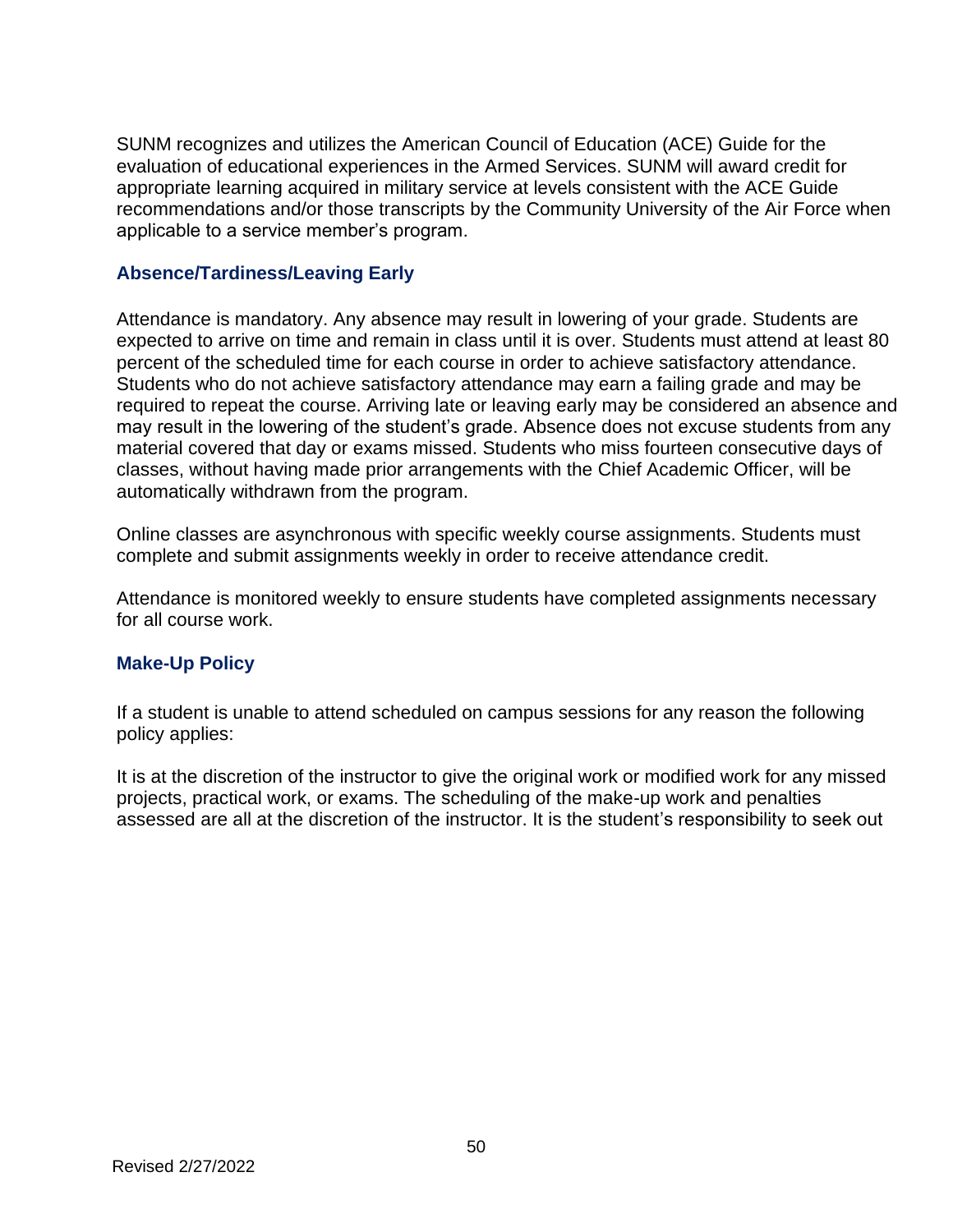the instructor to make up missing work.

# **Incomplete**

An Incomplete indicates that a student must complete further work in a course before a grade can be given. Not completing coursework does not automatically give the student an "Incomplete." To receive an incomplete (I), the student must complete the Request for Incomplete Form, by the last week of the term, for an extension to complete the required course work. An incomplete is only granted by the individual teacher involved for extenuating circumstances. In the case of an incomplete grade in any class, the student may be allowed 14 calendar days to make up the incomplete. If at the end of 14 calendar days the student still has not made up the incomplete, the grade earned based on the submitted assignments will be conferred. If the final grade is below a B, the student will be required to retake the class, at an additional expense, in order to obtain credit for the course.

The student can access the form within Moodle or requesting one from the Registrar. To request an Incomplete, the student submits the Request for Incomplete form to the instructor. If the instructor agrees to allow the Incomplete the instructor signs the form and returns the form to the student. The student submits the form to the Registrar.

# **Failed Course**

A student who fails a course will have one opportunity to retake the course, must pay tuition for the class again, with the permission of the Chief Academic Officer. Upon taking a course for the second time, the student must achieve a minimum passing grade of 80% (B).

# **Grading System**

Grade reports are available to students through the Moodle gradebook and from the Registrar. Course grades are based on the quality of work as shown by tests, laboratory work, term papers, projects and class participation as indicated in the course syllabus. Earned quality points are calculated for each course by multiplying the quality point value for the grade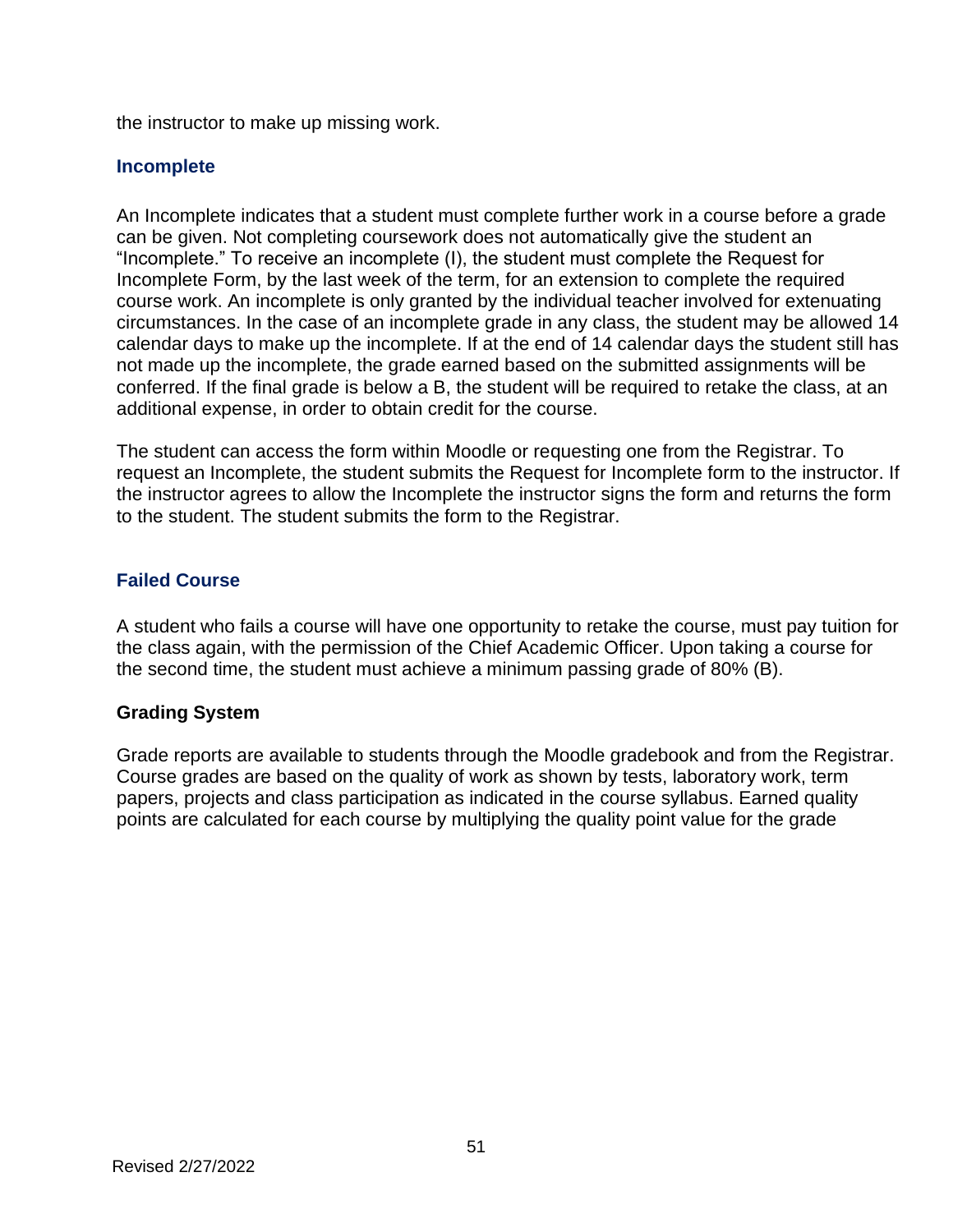received for the course times the credit hour value of the course. For example, a 4.0 credit course with a grade of B would earn 12.0 quality points [credit value of course (4) times quality point value of B (3)]. The Cumulative Grade Point Average (CGPA) is calculated by dividing the total earned quality points by the total credits completed.

|           |                         | Included in    | Included in    | Included    | Quality |
|-----------|-------------------------|----------------|----------------|-------------|---------|
| Letter    |                         | <b>Credits</b> | <b>Credits</b> | in          | Points  |
| Code      | <b>Description</b>      | Earned         | Attempted      | <b>CGPA</b> |         |
| A         | A                       | Yes            | Yes            | Yes         | 4.00    |
| B         | B                       | Yes            | Yes            | Yes         | 3.00    |
| Е         | Е                       | <b>No</b>      | Yes            | Yes         | 0.00    |
|           | <b>Leave of Absence</b> | No             | No             | <b>No</b>   | n/a     |
| <b>TC</b> | <b>Transfer</b>         | Yes            | Yes            | <b>No</b>   | n/a     |
| W         | Withdrawn               | No             | Yes            | <b>No</b>   | n/a     |

### Application Of Grades And Credits

The chart above describes the impact of each grade on a student's academic progress. For calculating rate of progress, grades of F, and W are counted as hours attempted, but are not counted as hours successfully completed. The student must repeat any course in which a grade below B or W is received. The better of the two grades achieved is calculated into the CGPA. Both original and repeated credits will be counted as attempted credits when calculating rate of progress.

# **Disciplinary Probation**

Students may also be placed on disciplinary probation for excessive absences and/or tardiness, unacceptable conduct, violation of the uniform policy (as shown in the Intern Clinic Handbook) or drug or alcohol use. These students will be closely monitored by their current instructor and can be dismissed for non-compliance.

#### **Drug-Free Environment**

In compliance with the Drug-Free Schools and Communities Act Amendments of 1989, SUNM has implemented the following policies to prevent the illicit use of drugs and the abuse of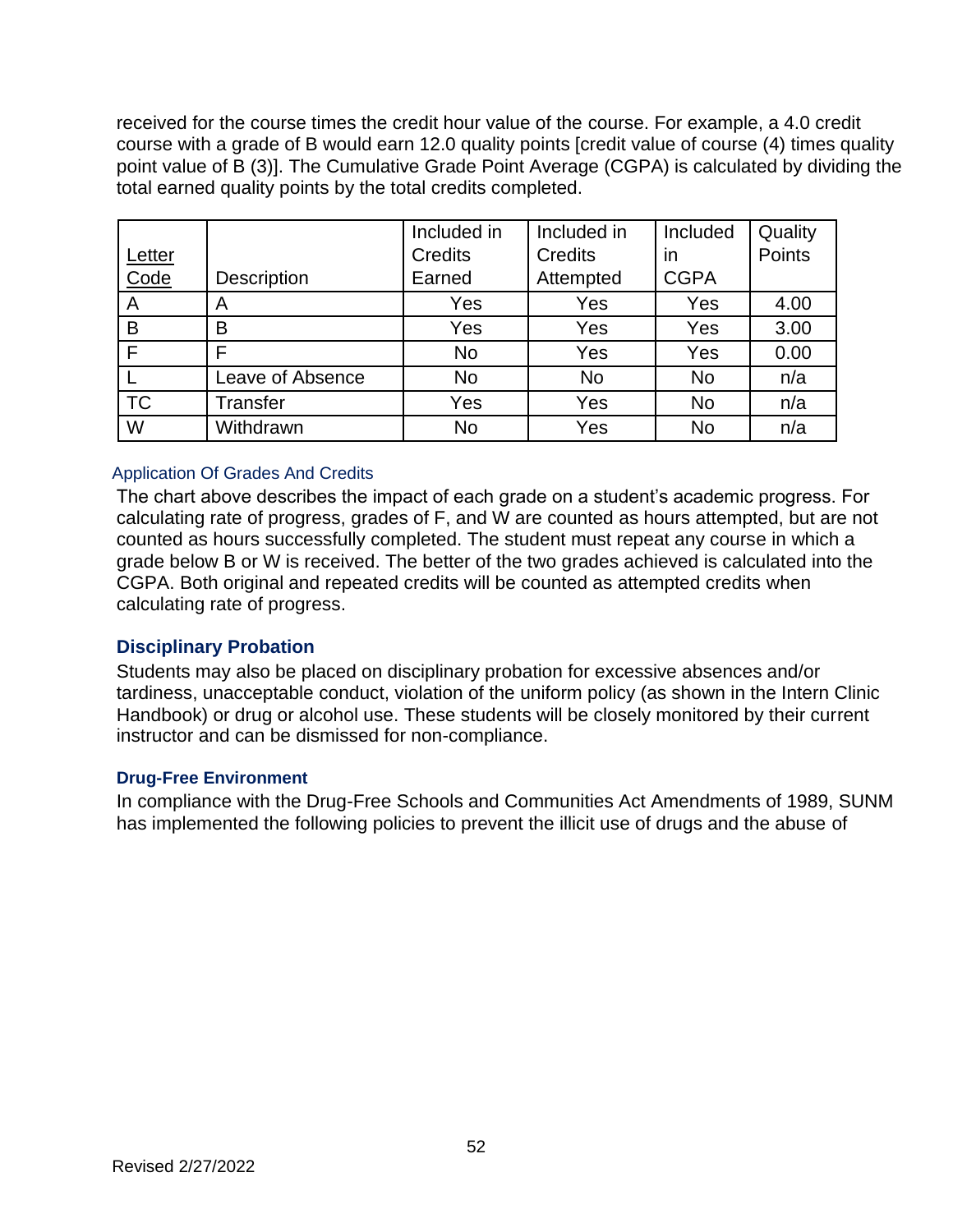alcohol by students and employees. The unlawful manufacture, distribution, dispensation, possession, or use of any controlled substance or illegal drug is prohibited on campus. In addition, SUNM also prohibits the unauthorized possession, use or distribution of alcohol on campus, while on SUNM business or as part of any of SUNM's programs or activities.

SUNM is committed to foster a culture to prevent the abuse of alcohol and the illegal use of drugs and alcohol by its students and employees. As part of this commitment SUNM will strive to provide meaningful, entertaining, and educational alcohol awareness information as well as information on illegal drugs. The SUNM program includes this policy, which prohibits illegal use of drugs and alcohol in the workplace, on school property, or as part of any school sponsored activities.

Storing any unauthorized controlled substances, drug paraphernalia or alcohol in a locker, desk, or other place on SUNM owned or occupied premises is prohibited. It is the responsibility of employees and students to know and comply with this policy. To facilitate this, the campus alcohol and drug policy is clearly laid out and distributed to all students and employees.

SUNM policy:

- Requires all students and employees to abide by the terms of this policy as a condition of
- an initial and continued enrollment/employment.
- Recognizes that the illegal use of drugs and alcohol is in direct violation of local, state and federal laws as well as school policies set forth within this policy.
- Strictly prohibits the illegal use, possession, manufacture, dispensing, or distribution of alcohol, drugs or controlled substances on campus property, on its premises, or as a part of any school sponsored activities.
- Considers a violation of this policy to be a major offense, which may result in requirement for satisfactory participation in a drug or alcohol rehabilitation program, referral for criminal prosecution, and/or immediate disciplinary action up to and including termination from employment or suspension and expulsion from the school. A criminal conviction is not required for sanctions to be imposed upon an employee or student for violations of this policy.
- Recognizes that violations of applicable local, state and federal laws may subject a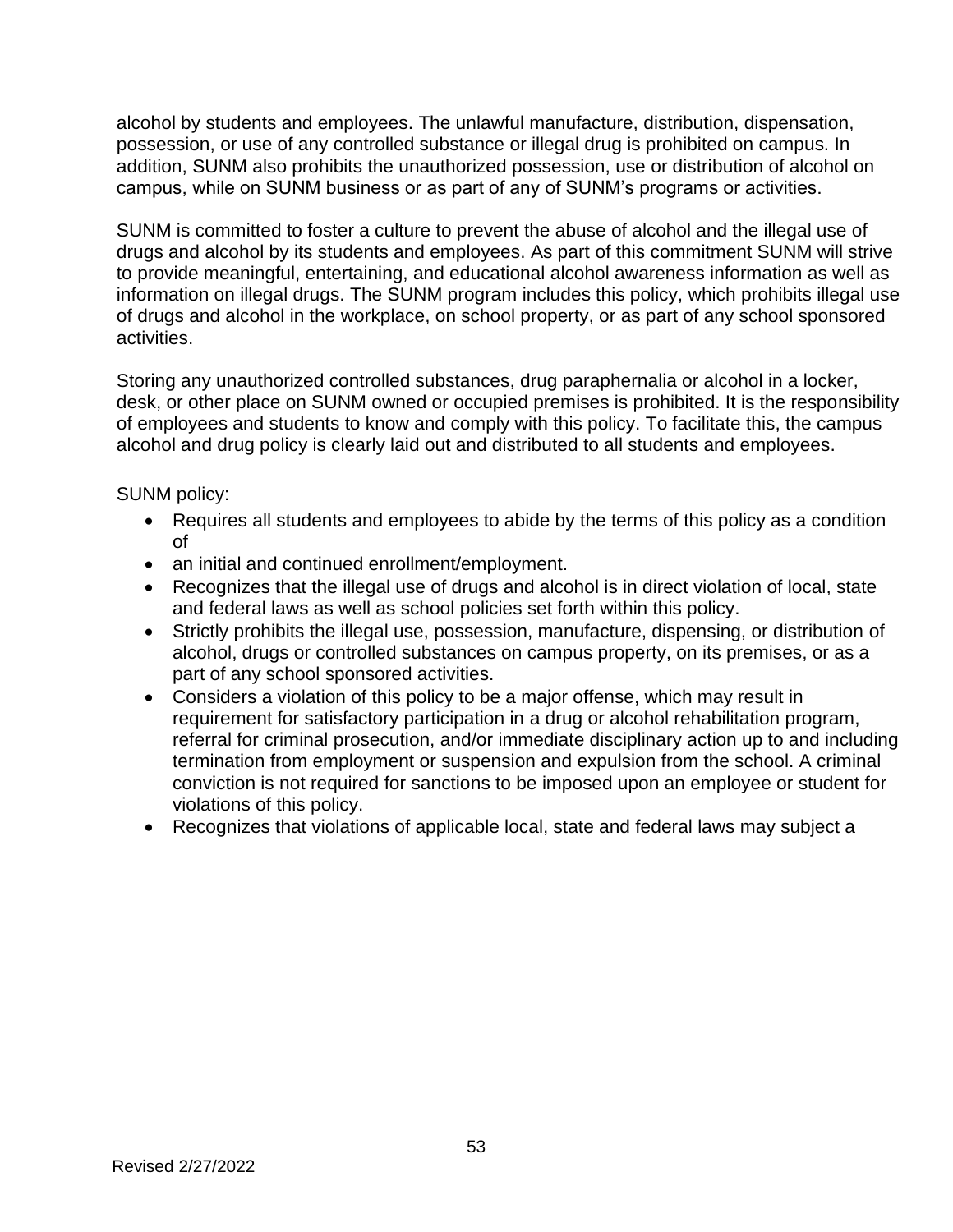student or employee to a variety of legal sanctions including but not limited to fines, incarceration, imprisonment and/or community service requirements. Convictions become a part of an individual's criminal record and may prohibit certain career and professional opportunities.

- Requires an employee to notify the President in writing of a criminal conviction for drug or alcohol related offenses occurring in the workplace no later than five calendar days following the conviction.
- Provides referral assistance for counseling services that inform students and employees about the dangers of drug and alcohol abuse. Voluntary participation in or referral to these services is strictly confidential. Provides a list of national, state, county, and local counseling services and agencies for both employees and students can be found at <https://www.sharenm.org/nm-resources>
- Forbids an employee from performing sensitive safety functions and treatments while a prohibited drug(s) is in his or her system.
- Could mandate drug testing of employees prior to employment, when there is reasonable cause, after an accident, on a random basis, and before returning to duty after refusing to take a drug test or after not passing a drug test.
- Health risks generally associated with alcohol and drug abuse can result in but are not limited to a lowered immune system, damage to critical nerve cells, physical dependency, lung damage, heart problems, liver disease, physical and mental depression, increased infection, irreversible memory loss, personality changes and thought disorders.
- Provides for annual distribution of this policy to all staff, faculty and students.

Policy violations are taken seriously and SUNM will impose sanctions for students and employees (consistent with local, state and federal law). Disciplinary action(s) for violation of this standard of conduct could include expulsion from school, termination of employment and referral for prosecution.

# Appeal

A student who has been academically dismissed may appeal the determination if special or mitigating circumstances exist. The student may appeal, in writing, to the President within 10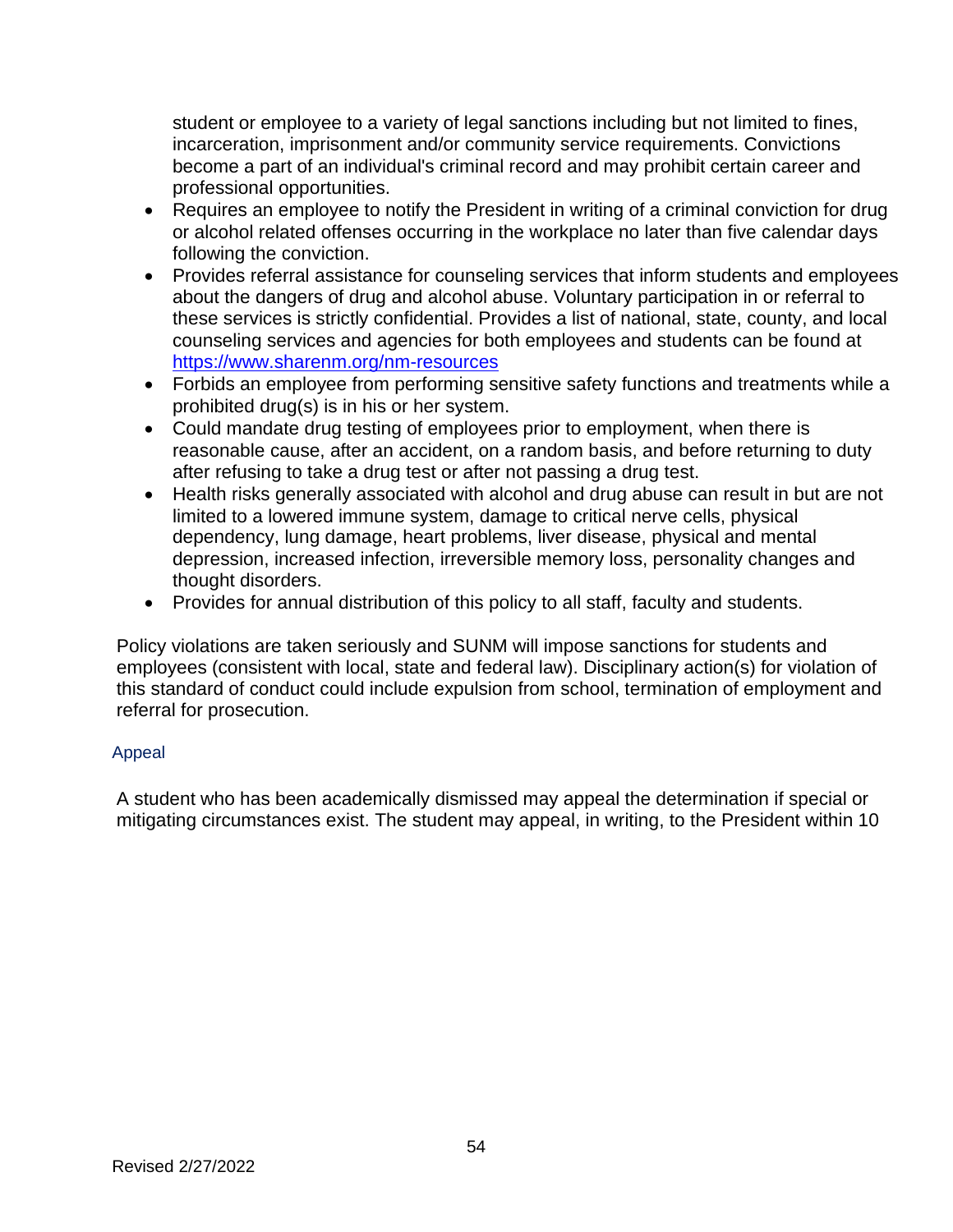days of receiving notification of his/her dismissal. The student must explain what type of circumstances contributed to the academic problem and what plans the student has to eliminate those potential problems in the future. The decision of the President is final and may not be further appealed.

### Reinstatement

A student who did not complete the prior quarter who was academically dismissed may apply for reinstatement for the next entry year to SUNM by submitting a written request to the President. The request should be in the form of a letter explaining the reasons why the student should be readmitted and what has changed in their situation that will help them to continue successfully in the program. A student may be required to wait at least one quarter before they are eligible for reinstatement. The decision regarding readmission will be based upon factors such as grades, attendance, student account balance, conduct, and the student's commitment to complete the program. Dismissed students who are readmitted will sign a new Enrollment Agreement will be charged tuition consistent with the existing published rate. A student who is academically dismissed after the completion of the course who successfully appeals prior to the start of the next course will not have to sign a new Enrollment Agreement, will be charged tuition according to the original Enrollment Agreement.

# **Graduation Requirements**

In order to graduate from the program a student must:

- Receive at least an 80% passing grade in each class that constitutes the academic program of SUNM
- Receive satisfactory evaluations from each of his/her immediate clinical supervisors
- Complete the Naprapathic Research Project;
- Have faculty consensus that performance warrants graduation
- Be current with all financial obligations to SUNM.

In order to graduate, a student must have earned a minimum of a 3.0 CGPA and must have successfully completed all required credits within the maximum credits that may be attempted. Students must also be current on all financial obligations in order to receive official final transcripts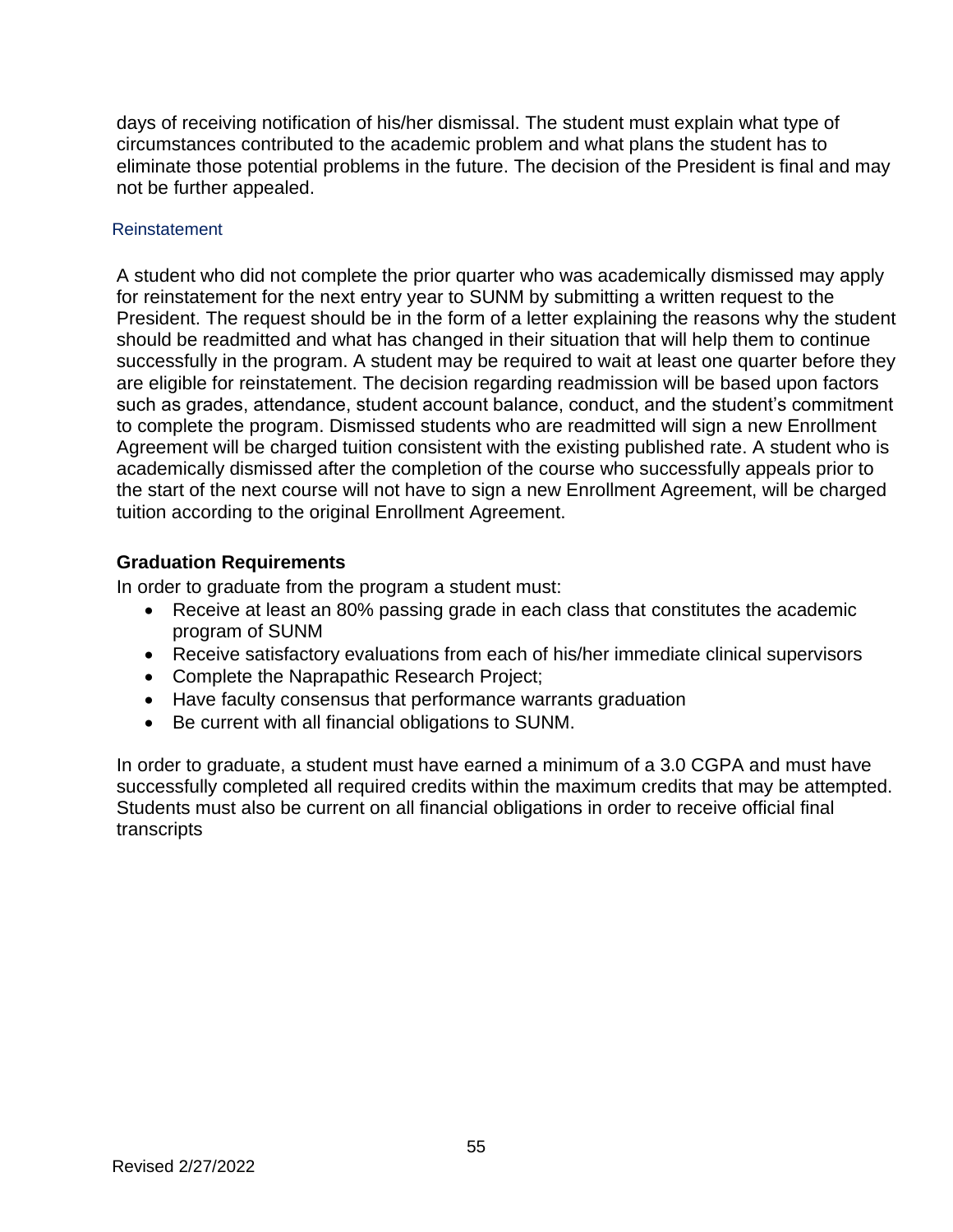# **Requirements For Graduate To Practice**

A graduate must successfully pass the National Board of Naprapathic Examiners Exam in order to practice as a Naprapath. For full information see the New Mexico Medical Board requirements: [https://www.nmmb.state.nm.us/licensing\\_info/naprapathic\\_doctor\\_licenses.html](https://www.nmmb.state.nm.us/licensing_info/naprapathic_doctor_licenses.html)

### **Leave Of Absence Condition**

A student may apply for a formal leave of absence by making a request in writing to the Chief Academic Officer and completing a *Leave of Absence Form*. A leave of absence may be taken for a maximum of one year. A student who fails to return from a Leave of Absence will be withdrawn from the program. A student who is granted a leave of absence must meet all requirements for graduation that are in effect at the time. Leave taken at any time during a quarter is considered as an entire quarter of leave and students must retake the entire quarter of course work. A student will need to re-apply to the program if he/she does not return within the time given for leave of absence and will be subject to the re-admissions policy.

The following conditions may be considered:

- Medical (including pregnancy)
- Family Care (childcare issues, loss of family member or unexpected medical care of family)
- Military Duty
- Jury Duty

The Following Requirements Apply: A student may be granted a Leave of Absence (LOA) if:

LOA request is submitted in writing which includes the reason for the request prior to the leave of absence. If unforeseen circumstances prevent the student from providing a prior written request, the institution may grant the student's request if the institution documents its decision and collects the written request within 10 days of their last date of attendance. All requests for Leave of Absence must be accompanied with appropriate documentation.

The total time to be requested for a LOA must not exceed one calendar year. Students may appeal the decision to the President. Failure to contact SUNM within 24 hours of the end of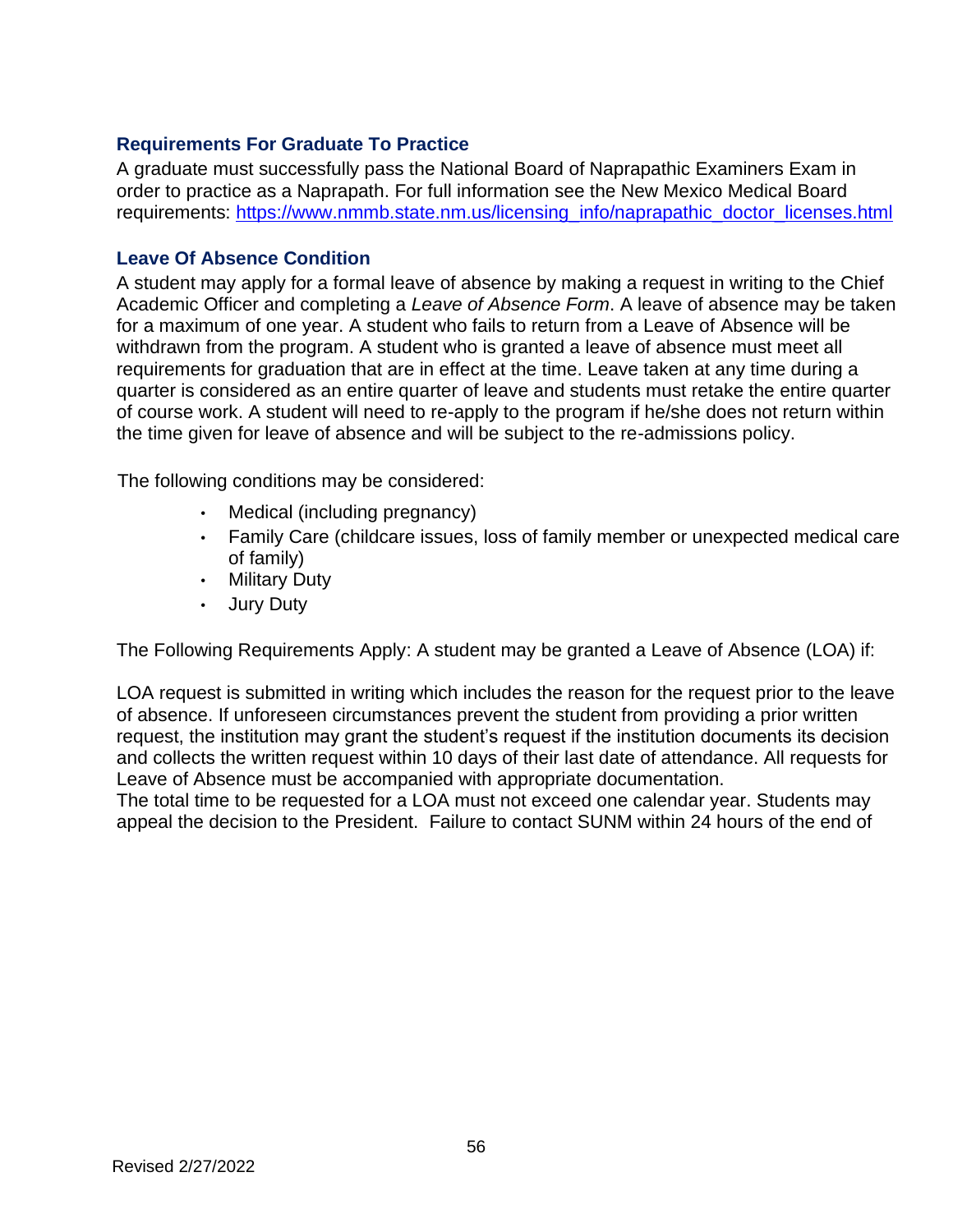the LOA period could result in immediate withdrawal from the program.

#### **Illness**

If a student becomes ill during the clinical portion of the program, the student must inform the instructor as soon as possible. If the student will be out for more than one day, the student must inform the Instructor in writing. The student must bring a note from his/her physician to ensure that the illness is not contagious.

For online classes, the student must notify the instructor if the illness will prevent the student from completing the weekly assignment(s) on time. The request must provide the instructor with a note from his/her physician (if more than a week) the extent of the illness and the expected duration. Prolonged illnesses may result in a temporary or permanent voluntary withdrawal.

# **Accident Reporting**

All students, faculty, and staff are provided with the campus security contact information in case of emergency. If the emergency is life threatening, 911 should be called immediately. The incident should then be reported to the SUNM President as soon as possible. The individual reporting the incident or accident should complete the incident report which is distributed to employees and available to students on campus. The accident will be investigated by the campus President and the outcome will be reported to the necessary persons.

# **Student Services Information**

SUNM endorses an open-door policy with respect to students and staff. Students have a right to request an appointment with any member of the staff regardless of the person's title or function.

# **Student Orientation**

Prior to beginning classes at SUNM, all students entering the program shall attend an online orientation program. Orientation can facilitate a successful transition into the school and/or quarter. All students are required to attend regardless of their prior SUNM experience. During new student orientation, students are acquainted with the Campus, the administrative staff, the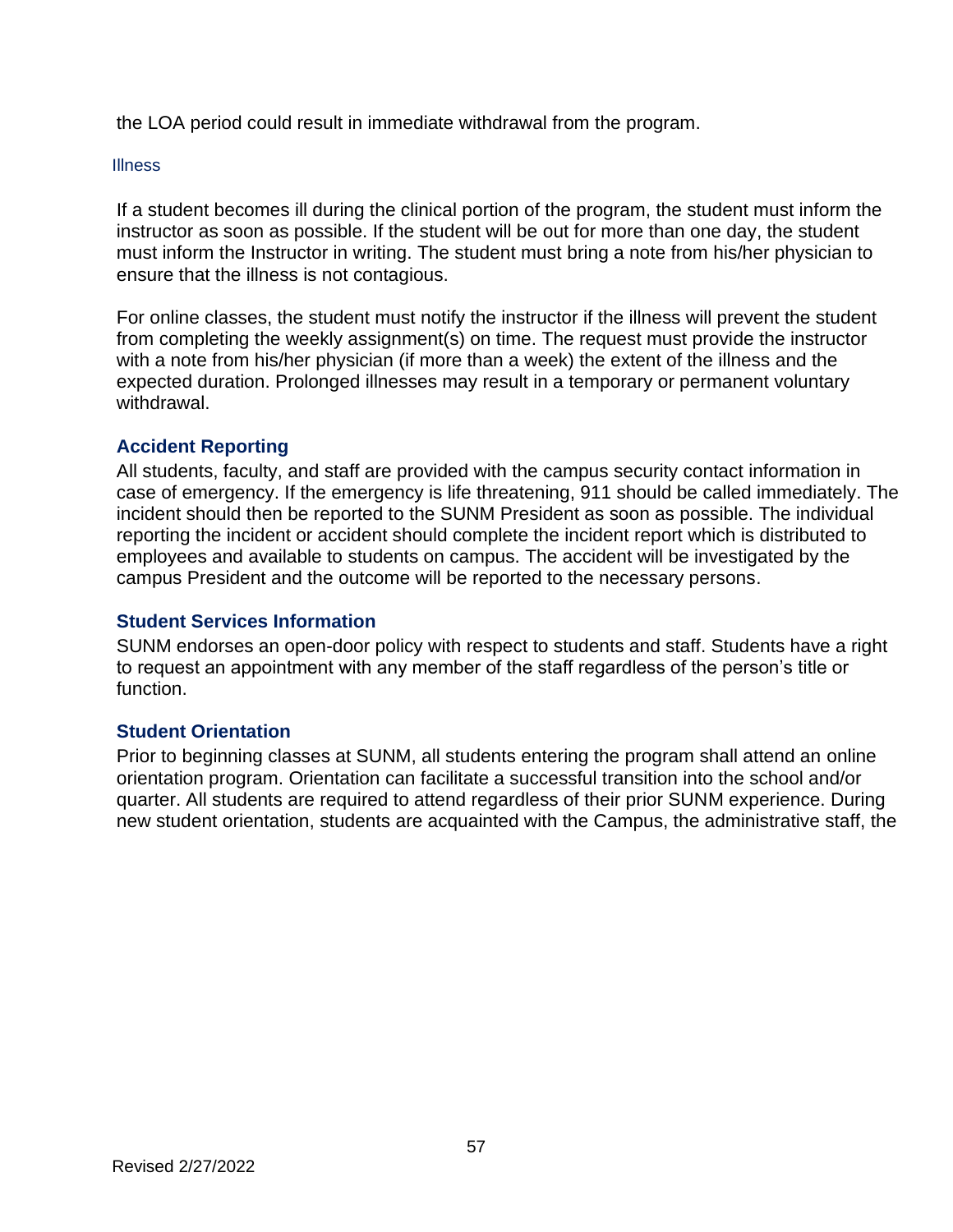faculty and their peers. The Department Directors, or the designees of the administrative departments will explain the ways in which they assist students and clarify students' rights and responsibilities. New student orientation includes an introduction and demonstration of the LMS and LIRN. Students are provided with passwords to the LMS and LIRN prior to orientation. Second and third year students also attend an orientation to review upcoming academic and professional expectations for the coming year in the program.

## **Student Resource Center & Media Services**

SUNM provides access to an Internet-accessible information center committed to facilitating the lifelong learning and achievement of the student community. LIRN (Library and Information Resources Network) contains a collection of full-text journals, books, reference materials, links to web sites relevant to each curricular area, instructional guides for using electronic library resources, and much more.

The LIRN collection is carefully selected to support students as they advance through their programs of study and includes quality, full-text, peer-reviewed articles from scholarly journals and full-text electronic books. Instructional materials for students and faculty are designed to enhance information literacy skills.

LIRN, an online library is accessible from any device with an Internet connection. The oncampus library at SUNM is equipped with computer stations with high-speed internet access. A small clinic reference library is available for use in the Student Resource Center during clinic shifts. These books are not available for checkout, but are only for use during clinic hours. They may be obtained from clinic staff.

#### **Academic Assistance**

Students seek help and advice during their education for many reasons. Faculty members are responsible for providing academic assistance and should be consulted when assistance is desired.

#### **Student Ambassador Program**

SUNM's Student Ambassador program was established to provide current students with peer mentoring and tutoring. Students receive assistance in coursework from Student Ambassadors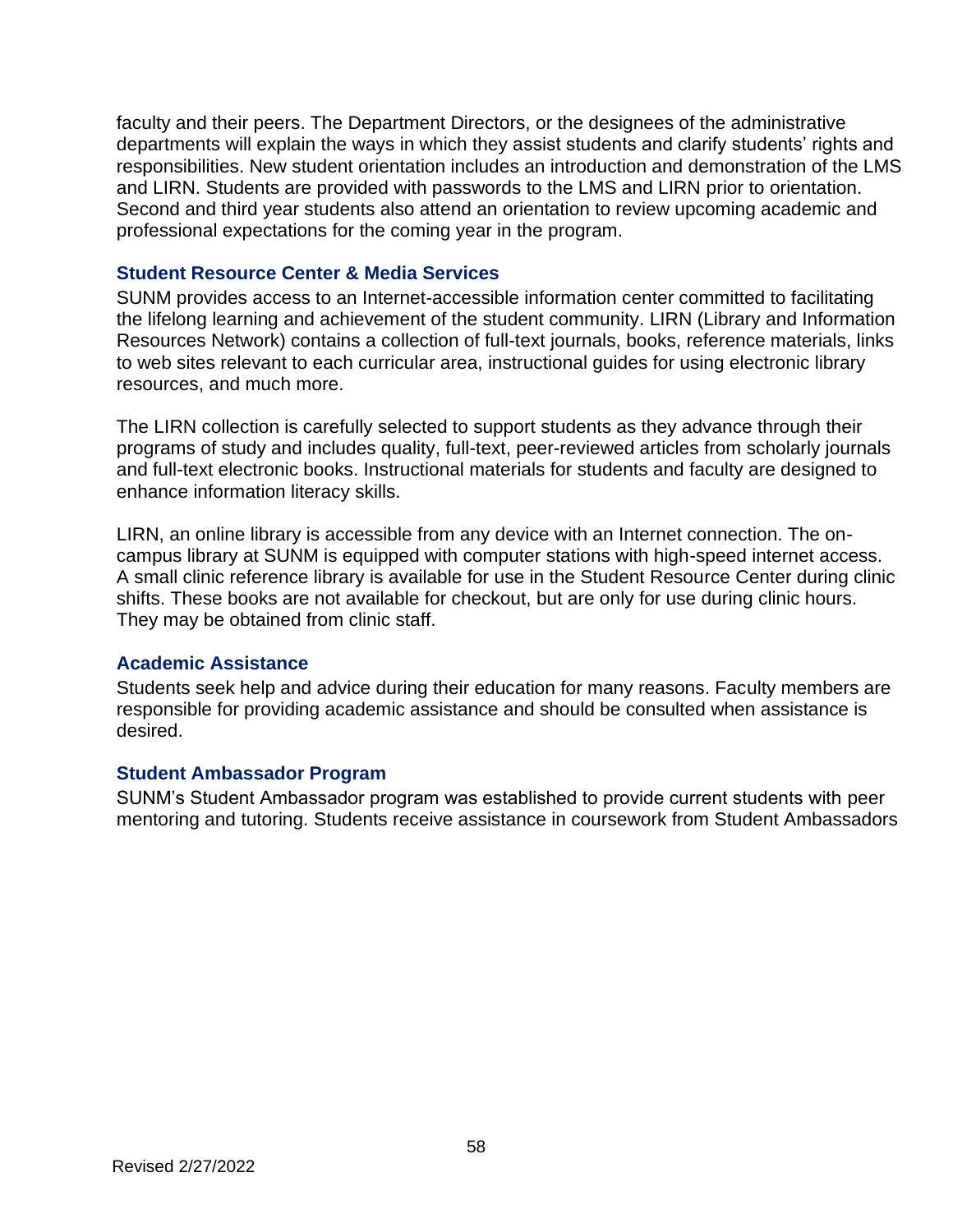who have successfully completed SUNM courses. Student Ambassadors help students navigate through their Naprapathic journey as well as offer necessary resources as applicable. This can be accomplished through support for specific assignments, specific areas of a course and with Naprapathic techniques.

Students may request services directly from the Student Services Office or they can go through their instructors. Instructors may recommend a student work with a Student Ambassador if the instructor feels the student is struggling in a course.

Student Ambassadors are selected based on successfully completing SUNM courses with a high GPA. They are also selected based on their willingness to work with students who are struggling or feel they need assistance to achieve their academic goals.

# **Student Record Retention**

SUNM maintains paper copies of student records at the campus for a minimum of five years. Electronic records including SUNM student transcripts are retained indefinitely.

Each student record file contains all application materials, including the enrollment agreement, the student's grades, evaluations, and transcripts. Each transcript includes the completed and withdrawn courses, the start and finish dates of each course, quarter credit hours, and grades.

# **Career Services**

During the Internship year, students are enrolled in Professional Skills Practice Development 1- 4. These courses review the basics of creating a business plan, marketing, and running a Naprapathic Clinic. No guarantee for placement is made; however, assistance is available for all graduates of SUNM. Potential employers may conduct a criminal and/or personal background check. Students with criminal records that include felonies or misdemeanors (including those that are drug-related) or personal background issues such as bankruptcy, might not be accepted by these agencies for employment placement following completion of the program. Some agencies and employers may require candidates to submit to a drug test. Employment decisions are outside the control of SUNM.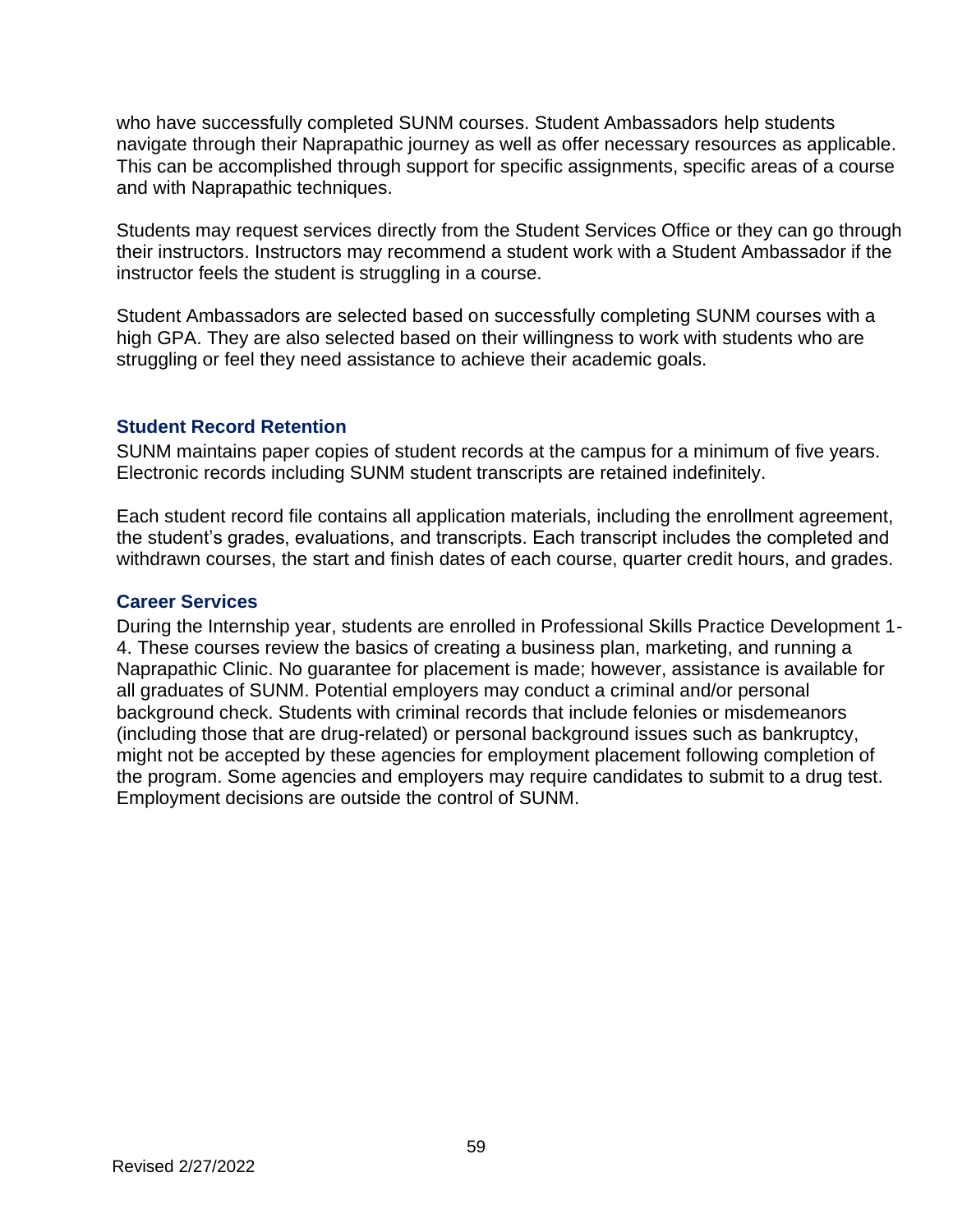# **Studio G**

SUNM partners with Studio G, a business accelerator which is affiliated with the New Mexico State University Arrowhead Center. Studio G helps entrepreneurs start up a business by providing free mentoring opportunities with advisors such as seasoned entrepreneurs, venture capitalists, investment bankers, marketing experts, engineers, intellectual property lawyers, accountants, graphic designers and product developers. In addition to advising services, Studio G provides access to workspaces, equipment and software, and funding opportunities.

Current SUNM students and alumni (up to five years after graduation) qualify for Studio G services. Students can reach out to SUNM Student Services to schedule a meeting to discuss their specific business idea or plan, including items that might require a patent. The SUNM Student Services Studio G liaison will provide the student's information to Studio G. The process begins with an intake which allows Studio G personnel to meet the student (or alumni) and determine their specific needs. The SUNM Student Services Studio G liaison will work with the student to ensure the services are received so the student can meet their business goals.

#### **Clinical Services**

All internship activities conducted by the institution are supervised by the SUNM Naprapathic Preceptor who is a Doctor of Naprapathic Medicine as stated in the Naprapathic Practice Act of New Mexico, NMSA 1978, §§ 61-12F-1 to -11.

#### **General Information**

#### Hours Of Operation

SUNM administrative offices are open from 9 to 5 pm Monday through Friday MST. Office hours are subject to change.

#### Class Hours

Face to face components of hybrid classes are held and Saturdays 8:00 AM to 5:00 PM MST.

Students have access to their online classes 24 hours a day and 7 days a week including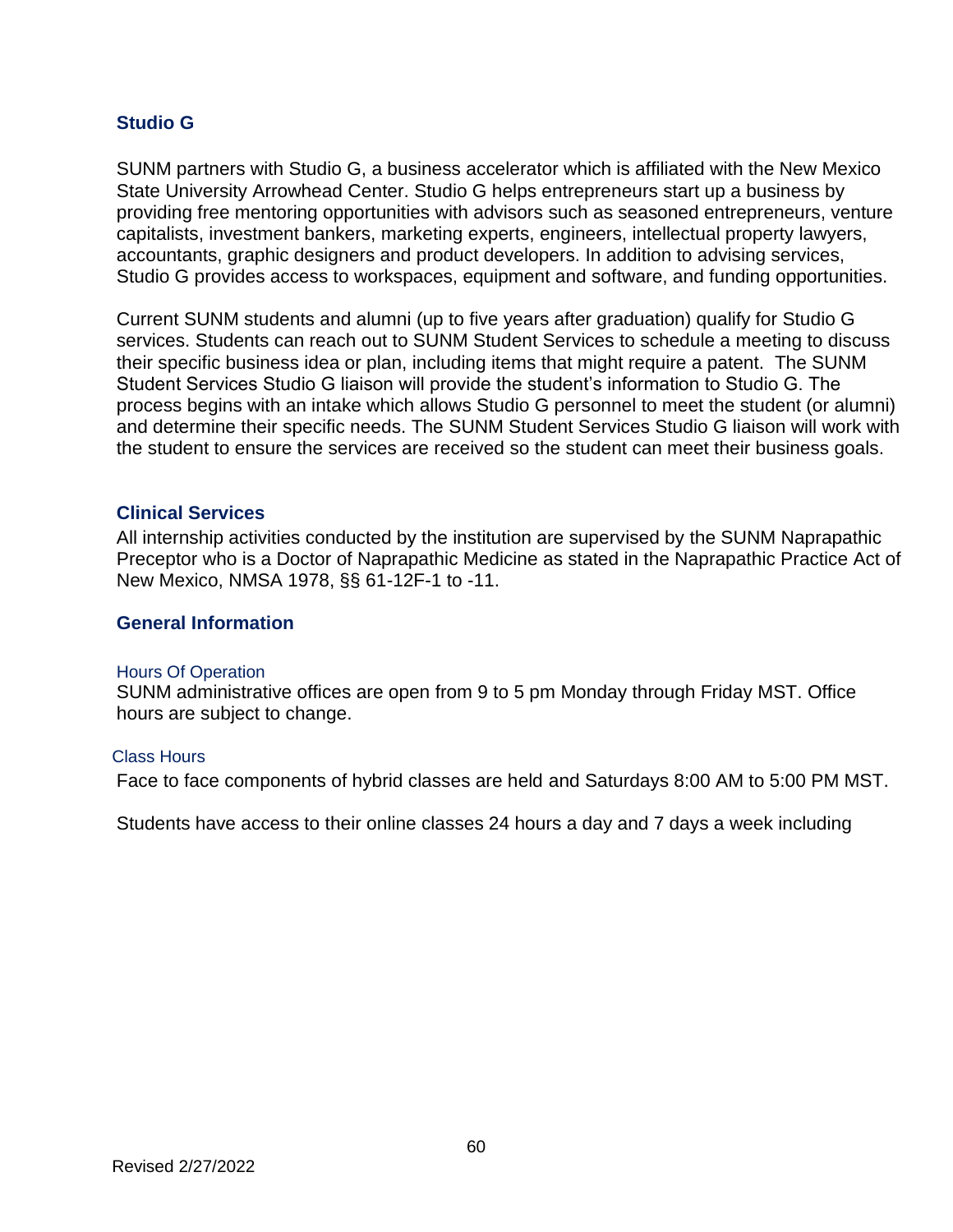#### weekends and holidays.

#### School Policy

Students are expected to be familiar with the information presented in this school catalog, in any supplements and addenda to the catalog, and with all school policies. By enrolling in SUNM, students agree to accept and abide by the terms stated in this catalog and all school policies. If there is any conflict between any statement in this catalog and the enrollment agreement signed by the student, the provision in the enrollment agreement controls and is binding.

#### Conduct Policy

All students are expected to respect the rights of others and are held responsible for conforming to the laws of the national, state and local governments, and for conducting themselves in a manner consistent with the best interests of SUNM and of the student body.

#### Dismissal Policy

SUNM reserves the right to dismiss a student for any of the following reasons: failure to maintain satisfactory academic progress and/or other academic requirements, disruptive behavior or other conduct code violation (s), attendance, posing a danger to the health or welfare of students or other members of SUNM community, failure to comply with the policies and procedures, or failure to pay fees and/or tuition by applicable deadlines. Any unpaid balance for tuition, fees and supplies becomes due and payable immediately upon a student's dismissal from SUNM.

#### Harassment Policy

SUNM's students, staff, and faculty have the right to work and learn in an environment free of discrimination and harassment. Such conduct interferes with SUNM's mission to provide the highest quality education and employment, and impedes the relationships among students, faculty, and staff. In accordance with SUNM and applicable state and federal laws, all persons shall have equal access to SUNM's programs, facilities, and employment without regard to race, color, religion, sex, age, national origin, sexual orientation, marital status, veterans' status, or disability. No member of SUNM may engage in behavior that interferes with any individual's required tasks, learning, or participation in SUNM programs or activities. All SUNM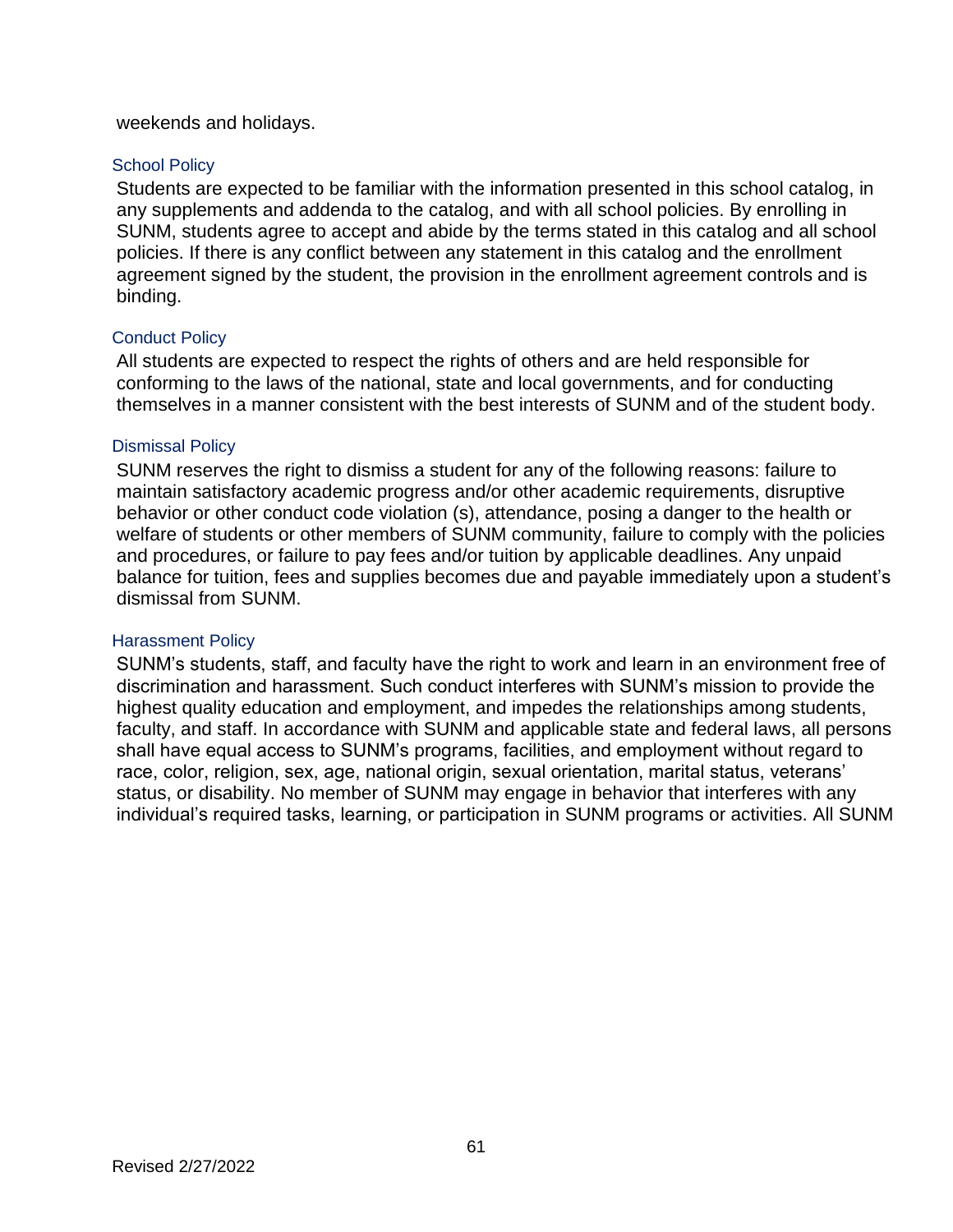members share a responsibility for preventing and reporting discrimination or harassment, cooperating in any investigation which might result, and maintaining confidentiality.

Harassment consists of knowingly pursuing a pattern of conduct that is intended to annoy, seriously alarm or terrorize another person and that serves no lawful purpose. The conduct must be such that it would cause a reasonable person to suffer substantial emotional distress.

### **Student Grievance Policy**

Many student complaints can be resolved through discussion with the appropriate instructor or staff member and the use of this grievance procedure, and we encourage students to make contact at the first indication of a problem or concern.

This section describes the steps the student should follow so that the problem can be fully and fairly investigated and addressed. The student is not required to use this procedure and will not be bound by any resolution unless he or she agrees to accept it.

In resolving any student concern or difficulty, SUNM will review the facts impartially and always ensure that the representatives responsible for reviewing such matters were not directly involved in the circumstances giving rise to the complaint.

SUNM maintains a firm commitment to its educational community that it will ensure that no adverse action will ever be taken against any individual for bringing any complaint or grievance to its attention. Adverse action taken against an individual bringing such a grievance or informing the institution of facts which may support a grievance or complaint constitutes separate grounds for bringing a grievance procedure.

**Please note that this grievance procedure is intended for problems concerning a student's recruitment, enrollment, attendance, education, student finance, or career service assistance, or the educational process or other school matters. It does not apply to student complaints or grievances regarding grades or sexual harassment, which are addressed in other sections of this catalog.** 

# **Student Grievance Procedure**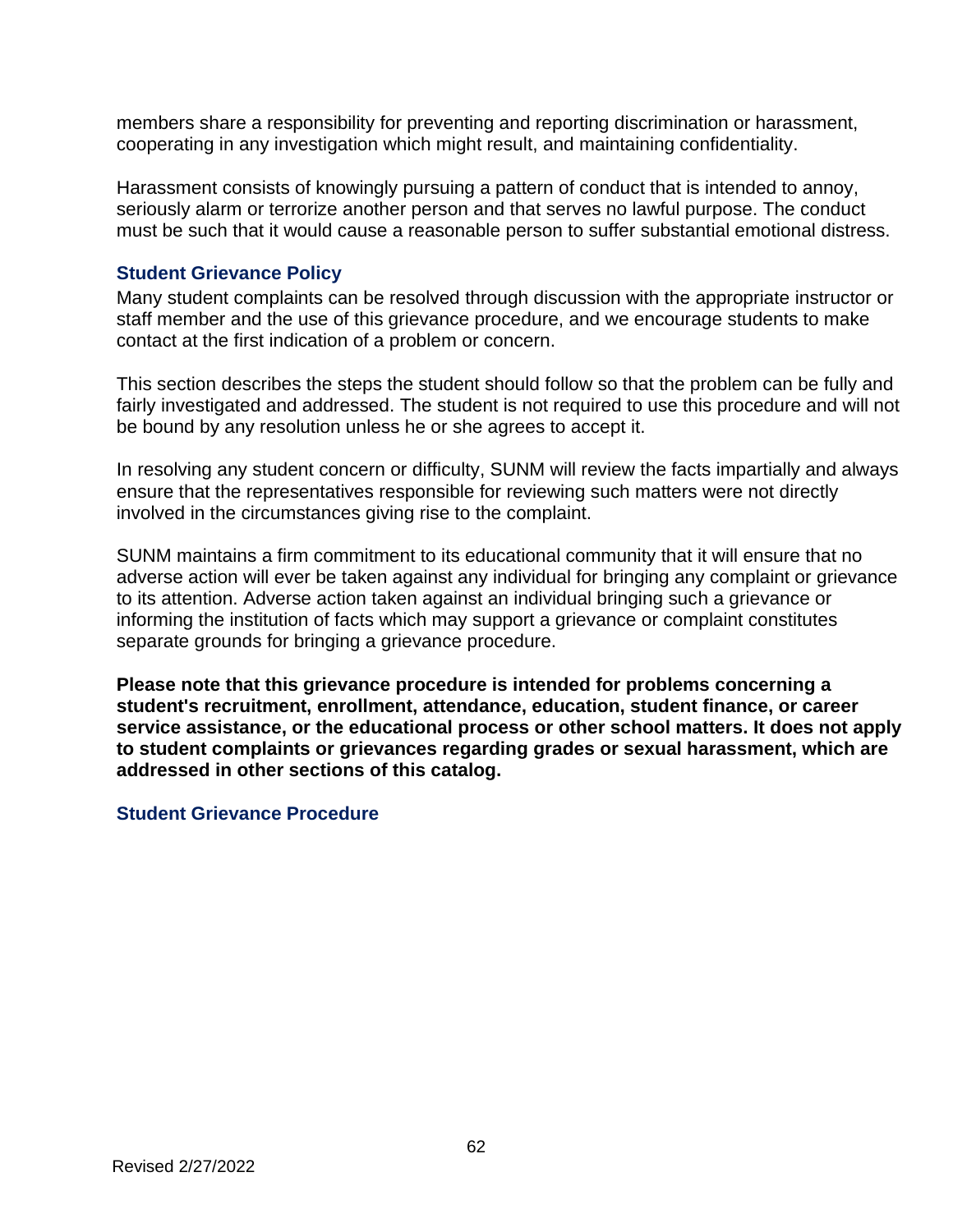SUNM and the student agree to participate in good faith in this grievance procedure. We will receive all information submitted by the student concerning a grievance in strict confidence and we and the student agree to maintain confidentiality in the grievance procedures. No reprisals of any kind will be taken by any party of interest or by any member of SUNM administration against any party involved. We will investigate all complaints or grievances fully and promptly. So long as the student pursues this grievance procedure to its conclusion, the period during which the student is pursuing this process will not count toward any statute of limitations relating to the student's claims.

Grievances or complaints involving an individual instructor or staff member MUST be put in writing. SUNM cannot take action until the matter is in writing. SUNM will not accept a verbal complaint. The grievance should be given to the President immediately. The President will investigate the grievance. Within five (5) days of the President's receipt of the written statement, the President will arrange to preliminarily meet with the student to discuss the grievance, and the President will thereafter conduct an investigation, including providing the student with a full and fair opportunity to present evidence relevant to the matter. The President will ensure that no individual directly involved in the circumstances giving rise to the grievance or complaint is involved in the investigation, other than as a witness. The President will render his/her decision in writing within ten (10) business days after concluding his/her investigation, setting out the President's findings, conclusions, and reasoning. The President's decision is considered final in all matters as it relates to SUNM. The student's written complaint, together with the President's decision, will become a permanent part of the files of the parties involved.

If the matter is not resolved to the student's satisfaction, the student or his/her representative may contact the New Mexico Higher Education Department at any time if the student has any questions or concerns about the grievance process or its outcome.

If the grievance cannot be resolved after exhausting SUNM's Grievance Procedure, the student may file a complaint with:

### **State of New Mexico Higher Education Department 2004 Galisteo St, Suite 4 Santa Fe, NM 87505-2100**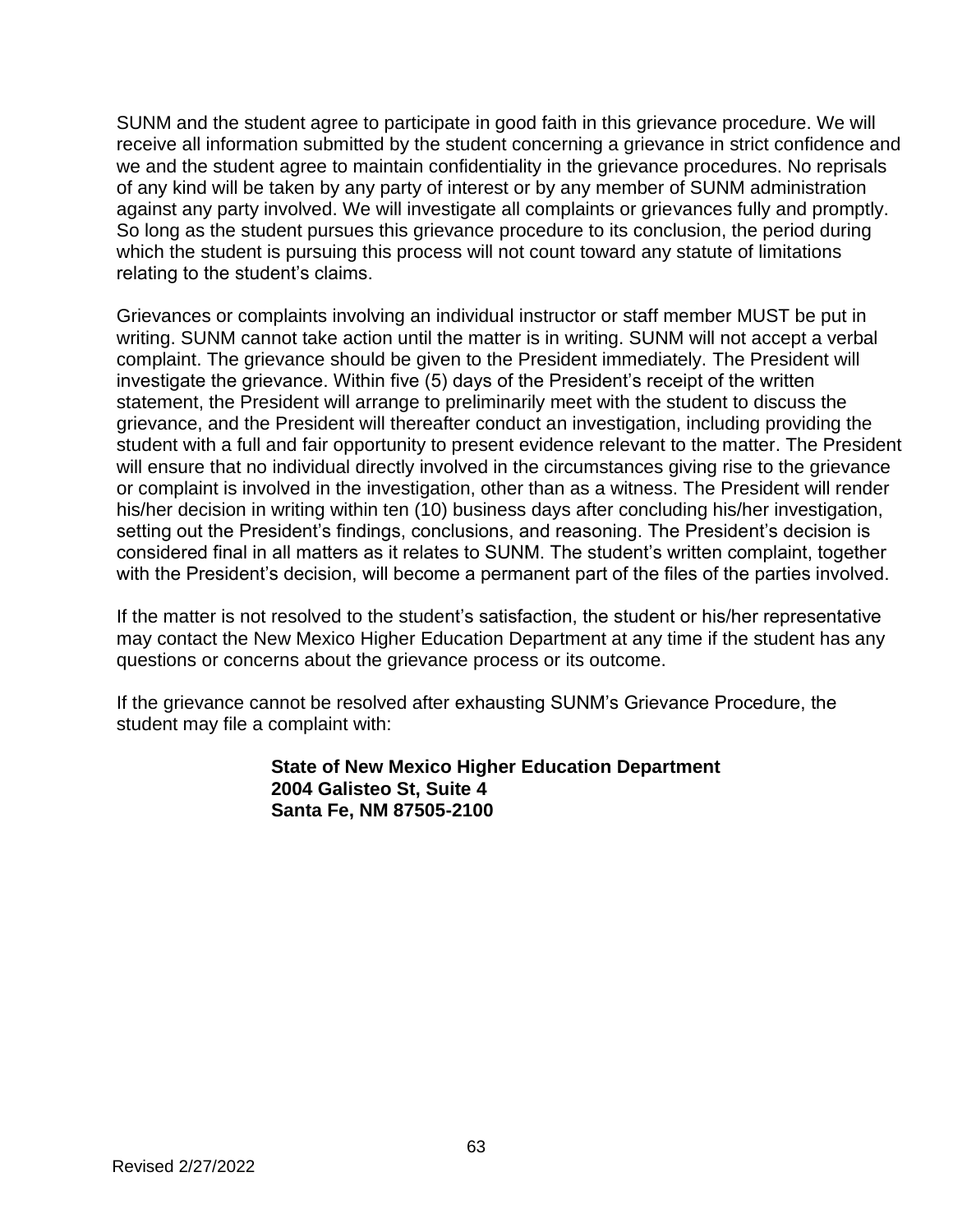#### **505-476-8400**

The New Mexico Higher Education Department (NMHED) has authority to help facilitate resolution to student complaints, only after the student has utilized all internal complaint procedures at the educational institution. Please visit [http://www.hed.state.nm.us/students/hed](https://gcc02.safelinks.protection.outlook.com/?url=http%3A%2F%2Fwww.hed.state.nm.us%2Fstudents%2Fhed-student-complaint-form.aspx&data=04%7C01%7CAlicia.Armijo%40state.nm.us%7Cb4a87d3ecf8b4d57a67908d9d21b971f%7C04aa6bf4d436426fbfa404b7a70e60ff%7C0%7C0%7C637771839152126699%7CUnknown%7CTWFpbGZsb3d8eyJWIjoiMC4wLjAwMDAiLCJQIjoiV2luMzIiLCJBTiI6Ik1haWwiLCJXVCI6Mn0%3D%7C3000&sdata=ojkJQaQ0HigQ6Y1kVHi1SPs5zJRwnc2c1wZ5OzhKJ2U%3D&reserved=0)[student-complaint-form.aspx](https://gcc02.safelinks.protection.outlook.com/?url=http%3A%2F%2Fwww.hed.state.nm.us%2Fstudents%2Fhed-student-complaint-form.aspx&data=04%7C01%7CAlicia.Armijo%40state.nm.us%7Cb4a87d3ecf8b4d57a67908d9d21b971f%7C04aa6bf4d436426fbfa404b7a70e60ff%7C0%7C0%7C637771839152126699%7CUnknown%7CTWFpbGZsb3d8eyJWIjoiMC4wLjAwMDAiLCJQIjoiV2luMzIiLCJBTiI6Ik1haWwiLCJXVCI6Mn0%3D%7C3000&sdata=ojkJQaQ0HigQ6Y1kVHi1SPs5zJRwnc2c1wZ5OzhKJ2U%3D&reserved=0) for more information about NMHED's Student Complaint Process for non-distance education students. Complaints regarding grades and student conduct violations shall not be reviewed by NMHED.

# **Executive Director DEAC 1101 17th Street NW, Suite 808 Washington, DC 20036 ATTN: COMPLAINTS** Further information on the DEAC Complaint Procedure can be found [here.](https://www.deac.org/Student-Center/Complaint-Process.aspx)

Student complaint process for distance education students:

The National Council for State Authorization Reciprocity Agreements (NC-SARA) is an agreement among member states, districts and territories that sets national standards for interstate offering of post-secondary distance education courses and programs. Southwest University of Naprapathic Medicine is a NC-SARA approved institution and the New Mexico Higher Education Department (NMHED) is the NC-SARA Portal Entity for New Mexico. Distance Education students attending Southwest University of Naprapathic Medicine who would like to resolve a grievance should follow the institution's established Student Complaint Process. However, if an issue cannot be resolved internally, you may file a NC-SARA complaint with the New Mexico Higher Education Department. Complaints regarding grades and student conduct violations shall not be reviewed by NMHED. Please visit [https://hed.state.nm.us/students-parents/nc-sara](https://gcc02.safelinks.protection.outlook.com/?url=https%3A%2F%2Fhed.state.nm.us%2Fstudents-parents%2Fnc-sara&data=04%7C01%7CAlicia.Armijo%40state.nm.us%7Cb4a87d3ecf8b4d57a67908d9d21b971f%7C04aa6bf4d436426fbfa404b7a70e60ff%7C0%7C0%7C637771839152126699%7CUnknown%7CTWFpbGZsb3d8eyJWIjoiMC4wLjAwMDAiLCJQIjoiV2luMzIiLCJBTiI6Ik1haWwiLCJXVCI6Mn0%3D%7C3000&sdata=ExYshWwZeFBSk5jhfHP0GDouBzcq5qFfOgHRENKcAWE%3D&reserved=0) for more information.

This grievance procedure is designed to address problems promptly and without undue delay. In order to achieve that, the student must initiate Step 1 within ten (10) business days of the incident or circumstance(s) giving rise to the complaint, and must initiate each Step within ten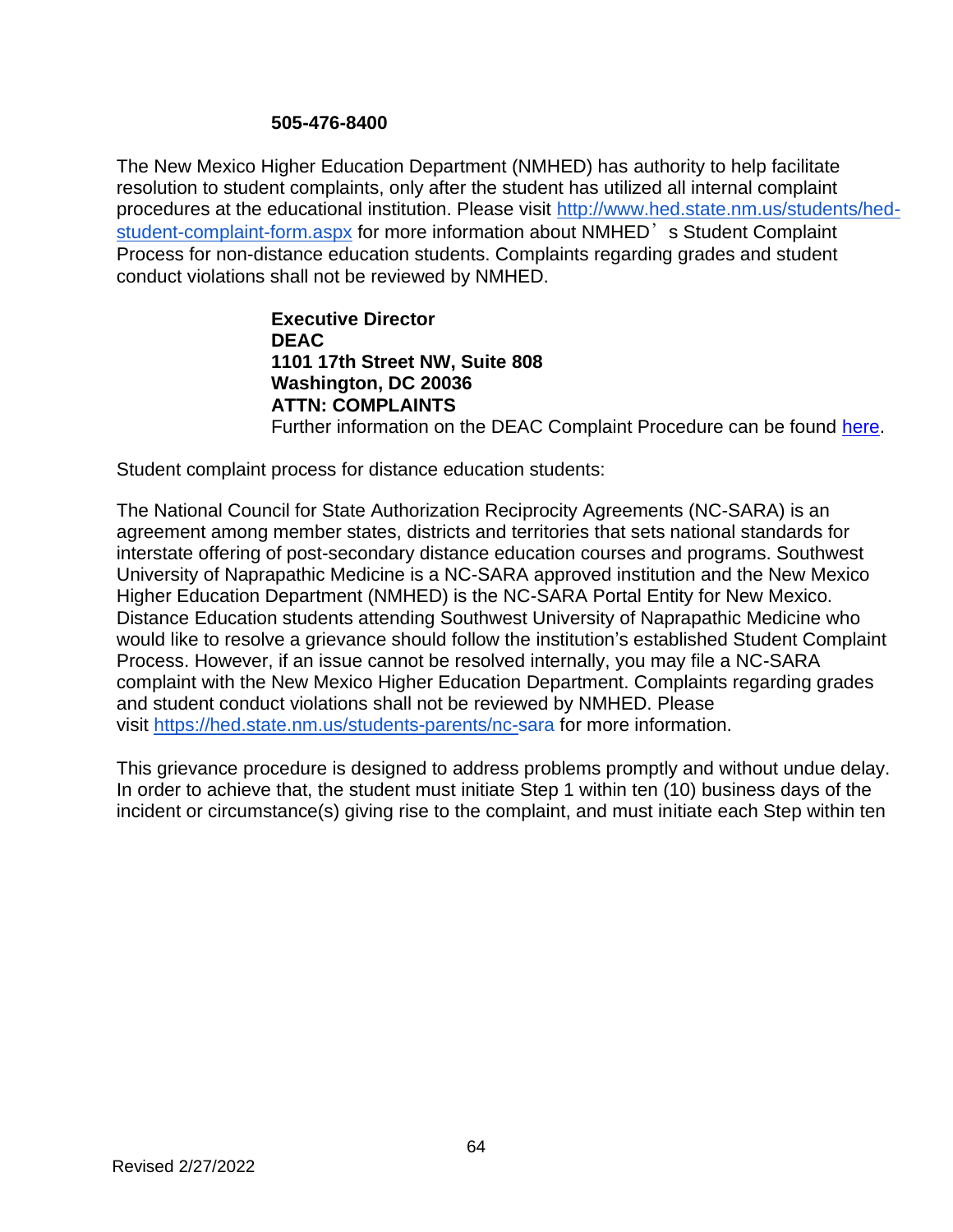(10) business days after receiving a response or if more than twenty (20) business days have passed with no response. If the student fails to take any of the steps in this procedure within the required time frames, then the student will be deemed to have accepted the resolution last proposed by SUNM. If SUNM fails to act within the time frames described in this procedure, then the student may elect to forgo any further steps in this procedure. The time periods set forth in these procedures can be extended by mutual consent of SUNM and the student.

# **Notification Of Rights Under FERPA With Respect To Student Records**

The Family Educational Rights and Privacy Act (FERPA) affords students certain rights with respect to their educational records.

- Each student enrolled at SUNM shall have the right to inspect and review the contents of his/her education records, including grades, records of attendance and other information. Students are not entitled to inspect and review financial records of their parents. Parental access to a student's records may be allowed without prior consent if the student is a dependent as defined in Section 152 of the Internal Revenue Code of 1986.
- A student's education records are defined as files, materials, or documents, including those in electronic format, that contain information directly related to the student and are maintained by the institution, except as provided by law. Access to a student's education records is afforded to school officials who have a legitimate educational interest in the records. A school official is defined as a person employed or engaged by the school in an administrative, supervisory, academic or support staff position (including law enforcement unit and health staff); a person or company (including its employees) with whom the school has contracted (such as an attorney, auditor, consultant or collection agent); a trustee serving on a governing board; or a person assisting another school official in performing his or her tasks. A school official has a legitimate educational interest if the official needs to review an education record to fulfill his or her professional responsibility or commitment to the school.
- Students may request a review of their education records by submitting a written request to the Registrar. The review will be allowed during regular school hours under appropriate supervision. A \$5.00 fee will be charged if you are requesting a copy of the file.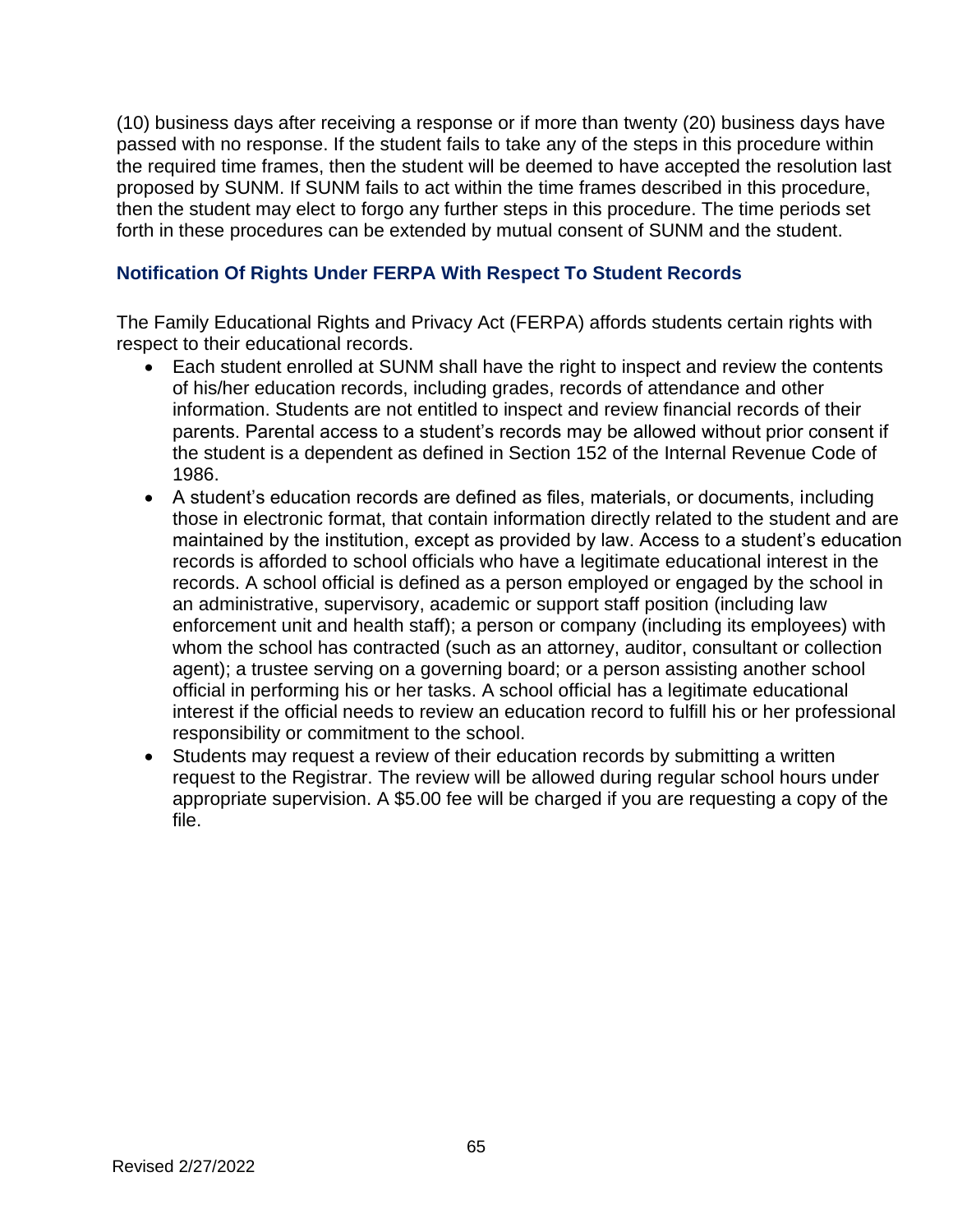- Students may request that the institution amend any of their education records, if they believe the record contains information that is inaccurate, misleading or in violation of their privacy rights. The request for change must be made in writing and delivered to the Registrar, with the reason for the requested change stated fully. Grades and course evaluations can be challenged only on the grounds that they are improperly recorded. The instructor or staff member involved will review the request, if necessary, meet with the student, and then determine whether to retain, change, or delete the disputed data. If a student requests a further review, the President will conduct a hearing, giving the student an opportunity to present evidence relevant to the disputed issues. The student will be notified of the President's decision, which will be the final decision of the school. Copies of student challenges and any written explanations regarding the contents of the student's record will be retained as part of the student's permanent record.
- Directory information is information on a student that the school may release to third parties without the consent of the student. SUNM has defined directory information as the student's name, addresses, telephone numbers, birth date and place, program undertaken, dates of attendance, honors and awards, and credential awarded. If a student does not want his or her directory information to be released to third parties without the student's consent, the student must present such a request in writing to the Registrar at enrollment or within 10 days after the date of the student's initial enrollment.
- The written consent of the student is required before personally identifiable information from education records of that student may be released to a third party, except for those disclosures referenced above, disclosures to accrediting commissions and government agencies, and other disclosures permitted by law.
- A student who believes that SUNM has violated her or his rights concerning the release of or access to her or his records may file a complaint with the U.S. Department of Education.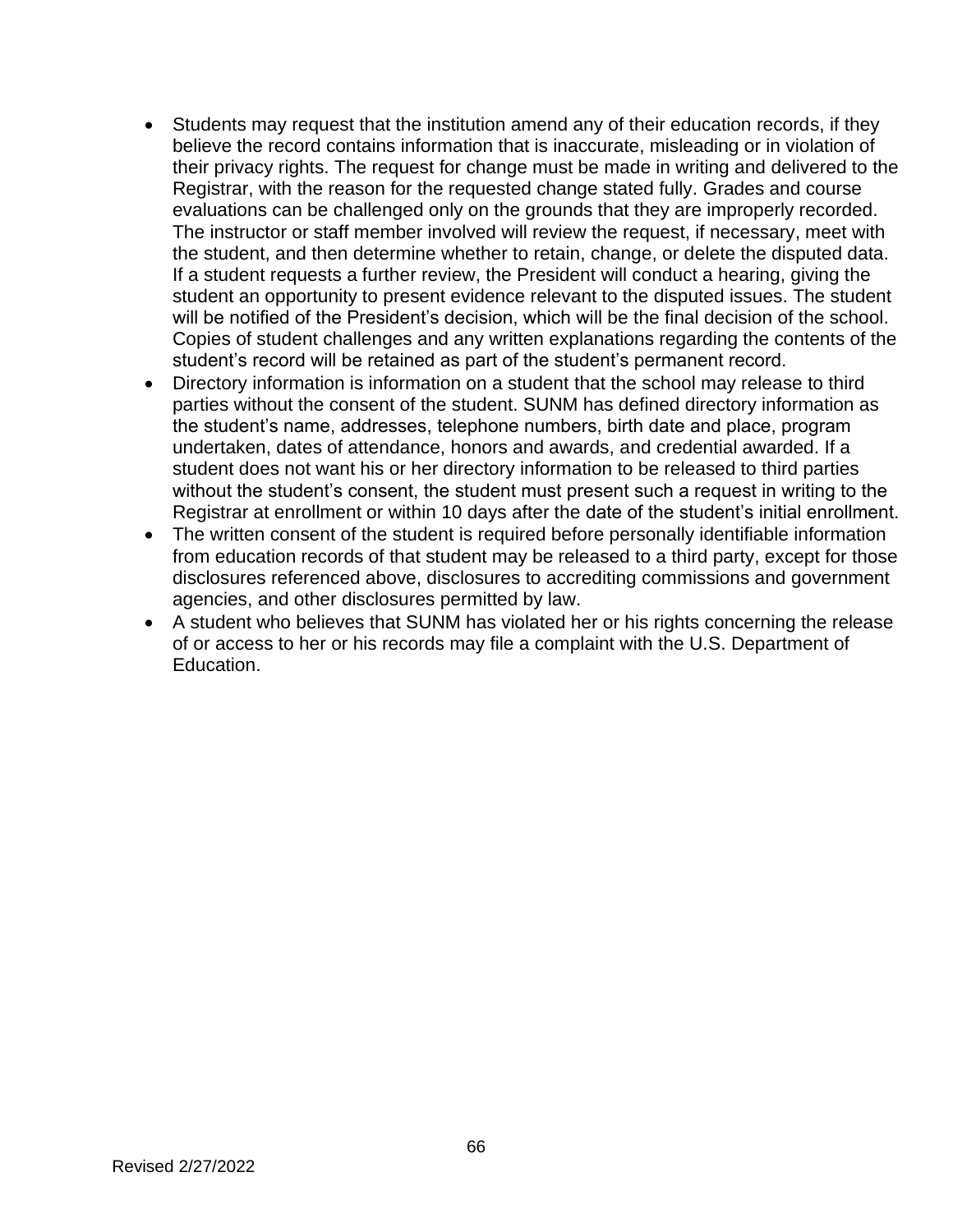## **2022 Academic Year Calendar**

February 26 Graduation March 27 **End of Winter Quarter** March 28 – April 3 Spring Break May 30 **May 30** Holiday – Memorial Day June 26 End of Spring Quarter June 27 – July 3 Summer Break July 4 Holiday – July 4th September 5 Holiday – Labor Day September 25 End of Summer Quarter September 26 – October 2 Fall Break November 24-25 Thanksgiving Break December 25 End of Fall Quarter December 26 – January 1 Winter Break March 28 **End of Winter Quarter** March 29 – April 4 Spring Break

January 3 2022 Classes Begin – Winter Quarter April 4 Classes Begin – Spring Quarter July 4 Classes Begin – Summer Quarter October 3 Classes Begin – Fall Quarter (new cohort) January 2, 2023 2023 Classes Begin – Winter Quarter January 4 2021 Classes Begin – Winter Quarter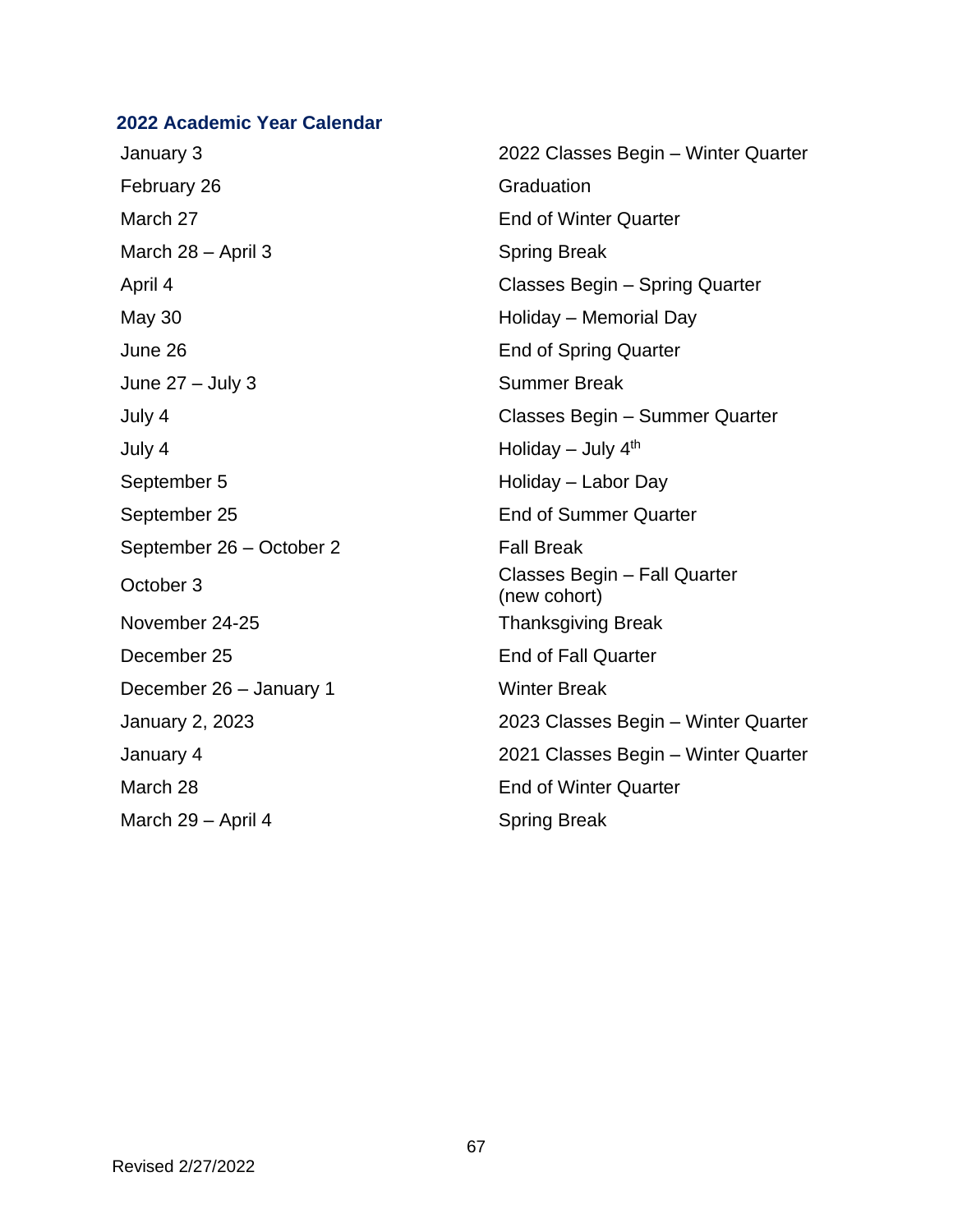May 31 May 31 May 31 May 31 May 31 May 31 May 31 May 31 May 31 May 31 May 31 May 31 May 32 May 32 May 32 May 32 June 27 End of Spring Quarter June 28 – July 4 Summer Break September 6 Holiday – Labor Day September 26 End of Summer Quarter September 27 – October 3 Fall Break November 25-26 Thanksgiving Break December 26 **End of Fall Quarter** December 27 – January 2 Winter Break

April 5 Classes Begin – Spring Quarter July 5 Classes Begin – Summer Quarter October 4 Classes Begin – Fall Quarter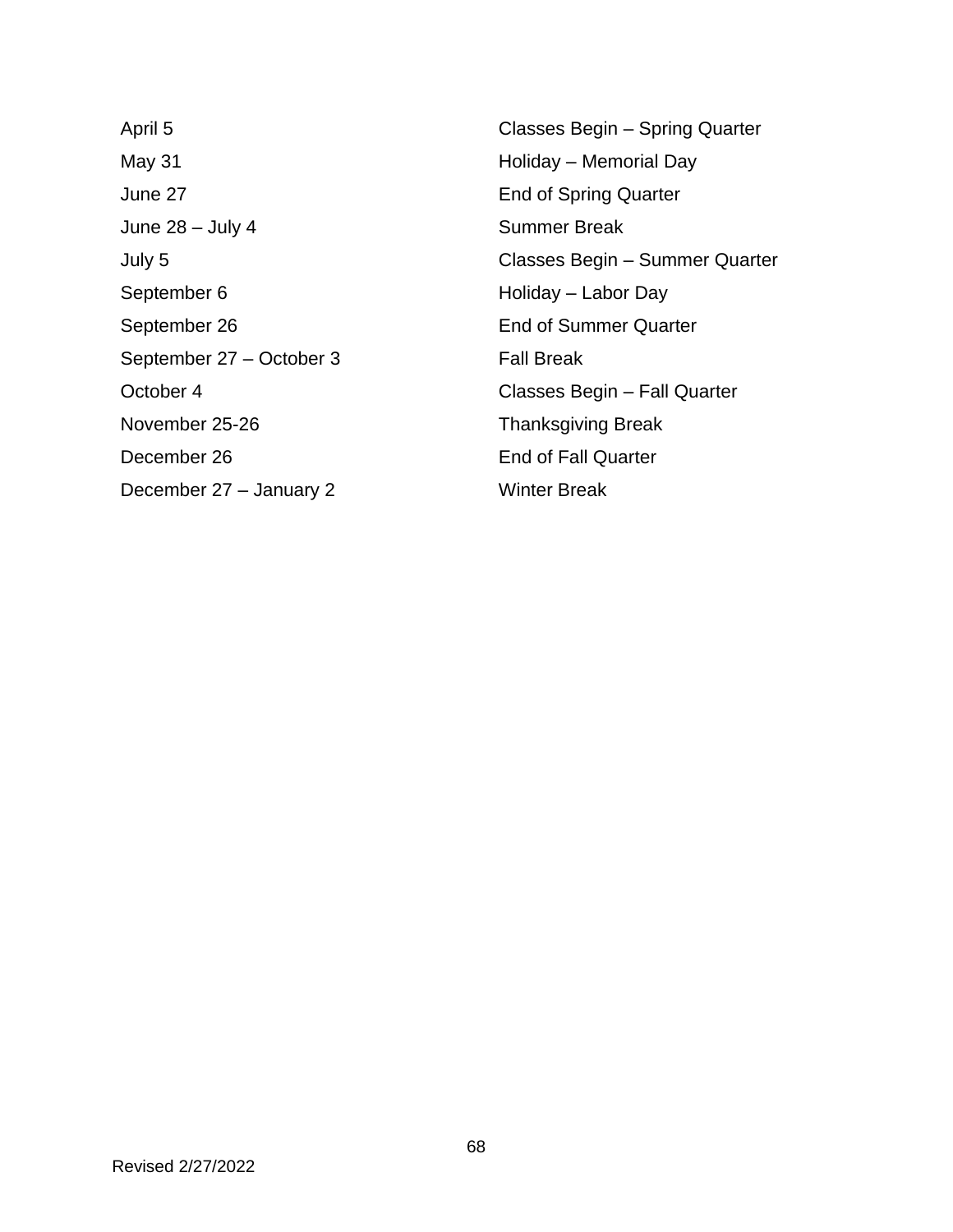## **2023 Academic Year Calendar**

January 2 2023 Classes Begin – Winter Quarter February 25 Graduation March 26 **End of Winter Quarter** March 27 – April 2 Spring Break April 3 Classes Begin – Spring Quarter April **April** SUNM Graduation May 29 **May 29 The Contract Contract Contract Contract Contract Contract Contract Contract Contract Contract Contract Contract Contract Contract Contract Contract Contract Contract Contract Contract Contract Contract Contr** June 25 End of Spring Quarter June 26 – July 2 Summer Break July 3 Classes Begin – Summer Quarter July 4 Holiday – July 4th September 4 Holiday – Labor Day September 24 End of Summer Quarter September 25 – October 1 Fall Break October 2 Classes Begin – Fall Quarter November 18 Graduation November 23-24 Thanksgiving Break December 24 End of Fall Quarter December 25 – December 31 Winter Break January 1, 2024 2024 Classes Begin – Winter Quarter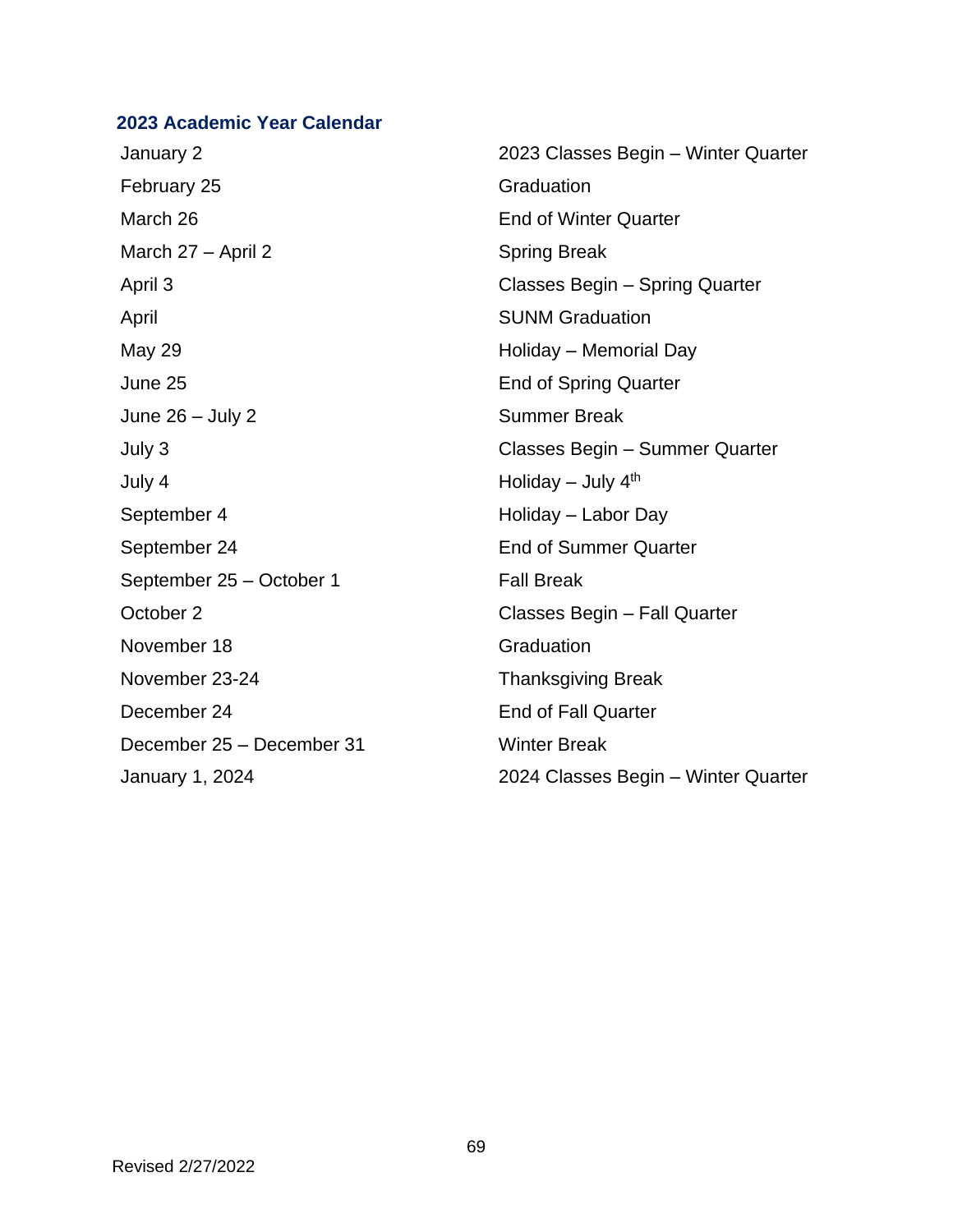# **Staff**

| Employee                                 | Title                             | Email               |
|------------------------------------------|-----------------------------------|---------------------|
| Patrick V. Nuzzo, DN                     | Founder, President                | docnuzzo@sunm.edu   |
| Kristi Bordelon, Ph.D.                   | <b>Chief Academic Officer</b>     | kbordelon@sunm.edu  |
| Amy Worcester                            | <b>Chief Operating Officer</b>    | amy@sunm.edu        |
| Kirsten LaVista, DN                      | Career Services/Outreach          | klavista@sunm.edu   |
|                                          | Coordinator/ Naprapathic          |                     |
|                                          | Preceptor                         |                     |
| Melissa B. Sisneros                      | Registrar                         | msisneros@sunm.edu  |
| <b>Student Services</b><br>Janice Zoller |                                   | jzoller@sunmedu.com |
|                                          | Coordinator                       |                     |
| Maria Varela                             | Admissions                        | mvarela@sunm.edu    |
|                                          | Representative                    |                     |
| Karen Benavente                          | <b>Assistant to the President</b> | kbenavente@sunm.edu |
|                                          | and Naprapathic Preceptor         |                     |
| Mary O'Dell                              | <b>Educational Media</b>          | medmonds@sunm.edu   |
|                                          | <b>Specialist</b>                 |                     |
| <b>Renee Nix</b>                         | <b>Safety Officer</b>             | rnix@sunmedu.com    |

# **Faculty**

| Employee                 | Title   | Email             |
|--------------------------|---------|-------------------|
| Dominique Alo            | Faculty | dalo@sunm.edu     |
| Christianna Clow, DN     | Faculty | cclow@sunm.edu    |
| Joseph Fraley, DC        | Faculty | jfraley@sunm.edu  |
| Denise Gaboldon-Thronas, | Faculty | dthronas@sunm.edu |
| DN                       |         |                   |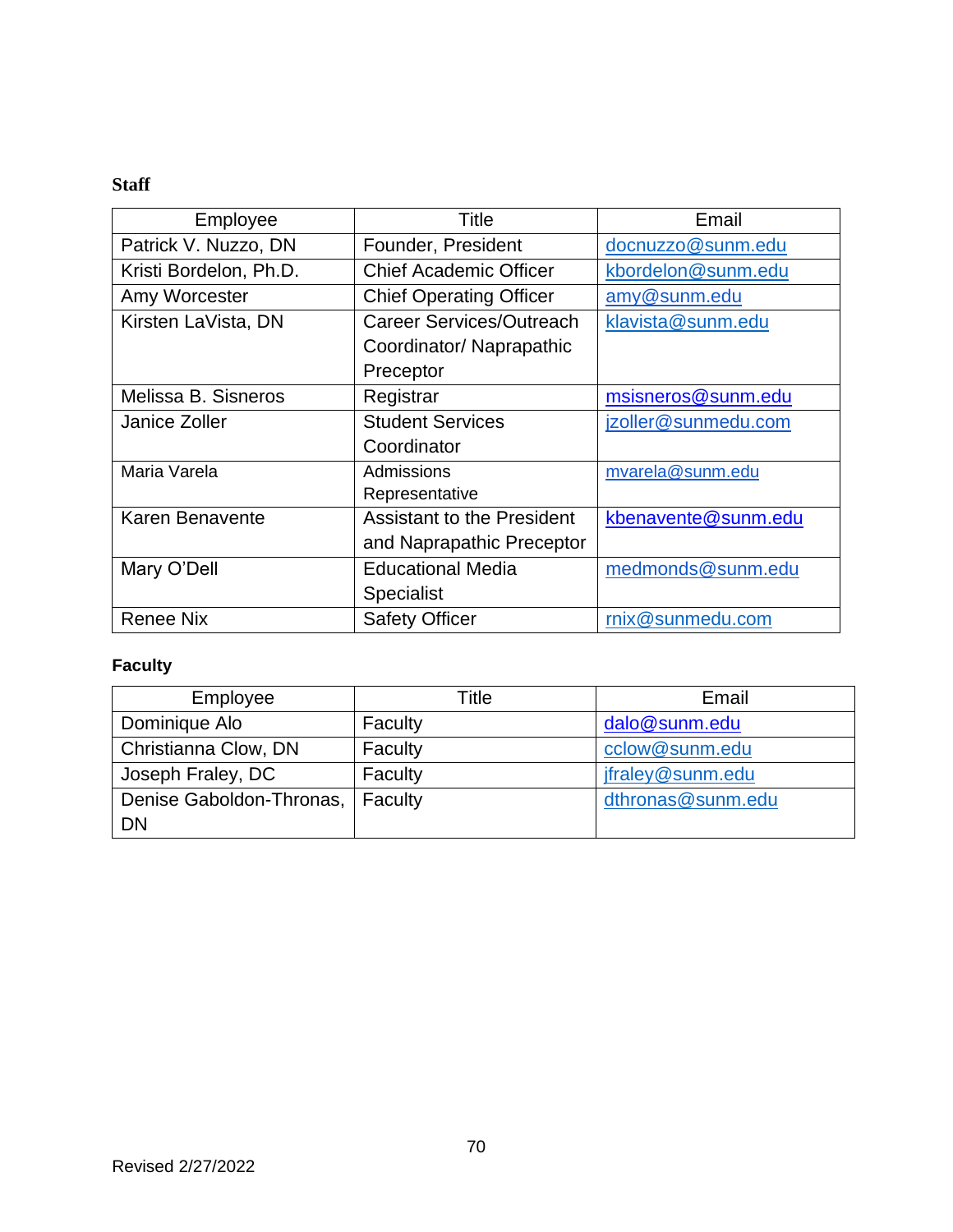| <b>Bailey Gonzalez, RN</b> | Faculty            | bgonzalez@sunm.edu |
|----------------------------|--------------------|--------------------|
| Darren Hancock, DC         | Faculty            | dhancock@sunm.edu  |
| Travis Mason, DC           | Faculty            | tmason@sunm.edu    |
| Robert Muhammad, DN        | Faculty            | dmuhammad@sunm.edu |
| Renee Nix, DN              | Faculty            | rnix@sunm.edu      |
| Patrick V. Nuzzo, DN       | Founder, President | docnuzzo@sunm.edu  |
| Mary O'Dell                | Faculty            | modell@sunm.edu.   |
| Josh Peiper, DN            | Faculty            | jpeiper@sunm.edu   |
| Brandon Snead, M.D.        | Faculty            | bsnead@sunm.edu    |
| Anthony Sotelo, DN         | Faculty            | asotelo@sunm.edu   |

### **Faculty Qualifications**

Dominique Alo, Ph.D.

- Ph.D Biology, Pontifica Universidad Catolica de Chile
- Master's Degree Biology, University of New Mexico
- Bachelor's Degree Biology, University of New Mexico

Christianna Clow, DN

• Doctor of Naprapathy – Southwest University of Naprapathic Medicine

Joseph Fraley, DC

- Doctor of Chiropractic, Parker College of Chiropractic
- Bachelor of Science Anatomy, Parker College of Chiropractic
- Bachelor of Science Health and Wellness, Parker College of Chiropractic

Denise Gaboldon-Thronas, DN

- Doctor of Naprapathy Southwest University of Naprapathic Medicine
- Bachelor of Science Biochemistry, New Mexico State University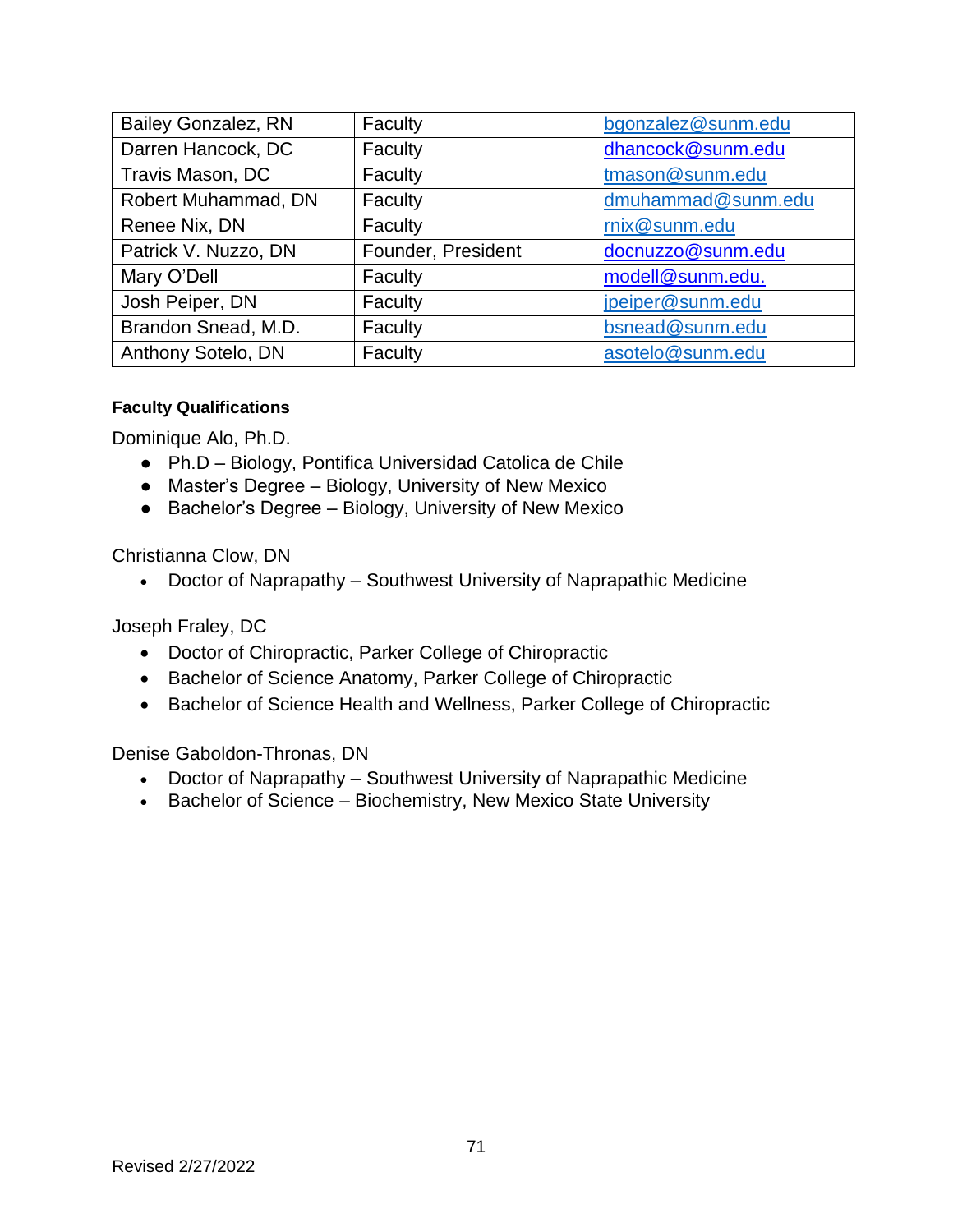Bailey Gonzalez, RN

Darren Hancock, DC

- Doctor of Chiropractic National College of Chiropractic
- Bachelor of Science Biology, National College of Chiropractic

Travis Mason, DC

- Doctor of Chiropractic University of Western States
- Master's Exercise and Sports Science, University of Western States
- Bachelor's Human Biology, University of Western States

Robert Muhammad, DN

- Doctor of Naprapathy National College of Naprapathic Medicine
- Bachelor Social Work, Loyola University

Renee Nix, DN

- Doctor of Naprapathy Southwest University of Naprapathic Medicine
- Associate of Arts Accounting, Santa Fe Community College
- Associate of Arts Business Management, Santa Fe Community College

Patrick Nuzzo, DN

- Doctor of Naprapathy National College of Naprapathic Medicine
- Northeastern Illinois University
- Harper College

Mary O'Dell

- Master of Arts in Instructional Technology/Educational Technology University of Central Florida
- Bachelor of Science Elementary Education University of Central Florida

Josh Peiper, DN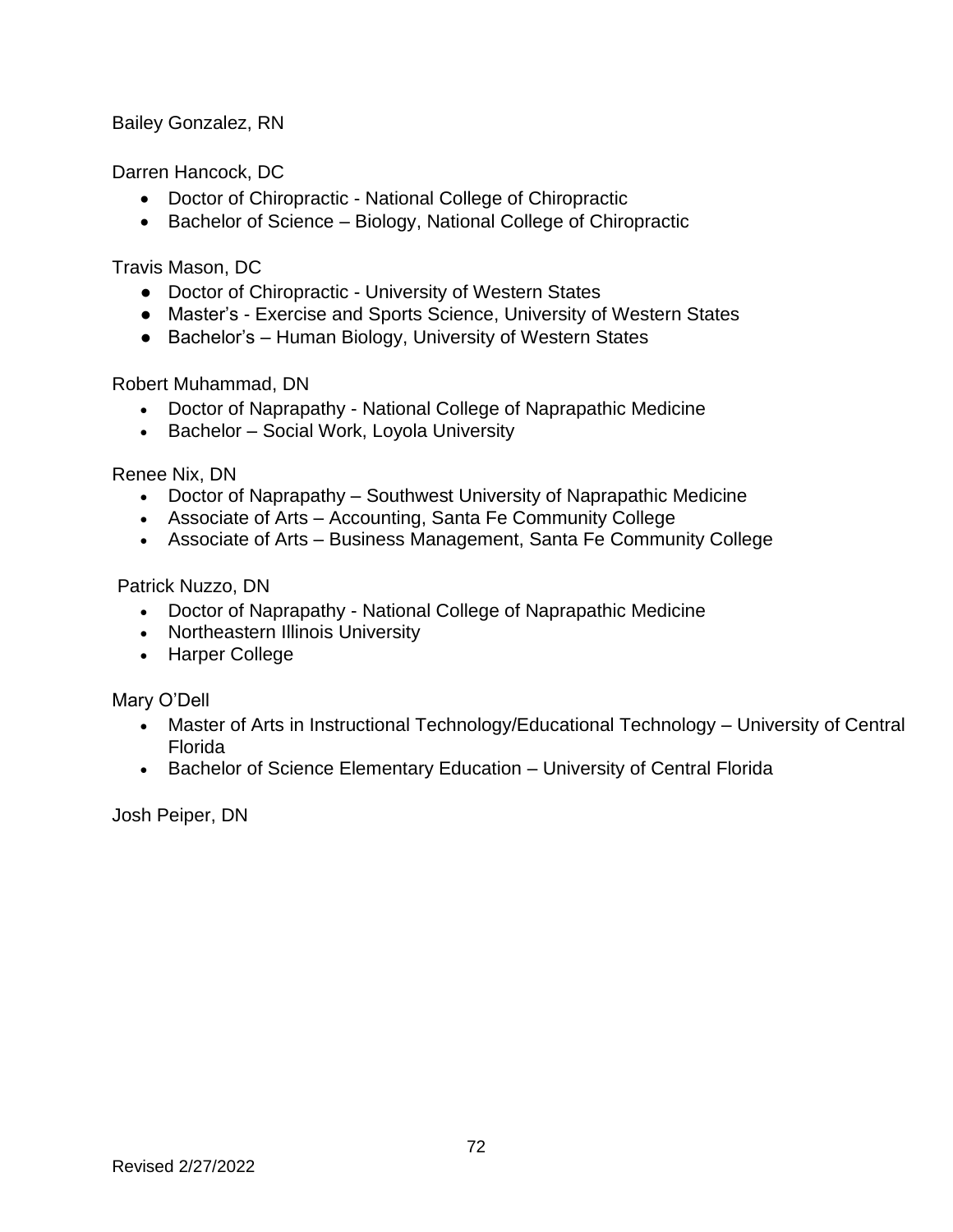- Doctor of Naprapathic Medicine, Southwest University of Naprapathic Medicine
- Pre-Health Science, Central New Mexico Community College

Brandon Snead, M.D.

- Doctor of Medicine American University of the Caribbean School of Medicine
- Master of Science Kinesiology University of Michigan
- Bachelor of Science Secondary Mathematics Education University of Michigan
- Massage Therapy Certification Ann Arbor Institute of Massage Therapy
- Physical Medicine and Rehabilitation Residency University of Rochester Medical Center
- Sports and Interventional Spine Fellowship University of Pittsburgh Medical Center

Anthony Sotelo, DN

- Doctor of Naprapathic Medicine, Southwest University of Naprapathic Medicine
- Bachelor of General Studies, University of Arizona